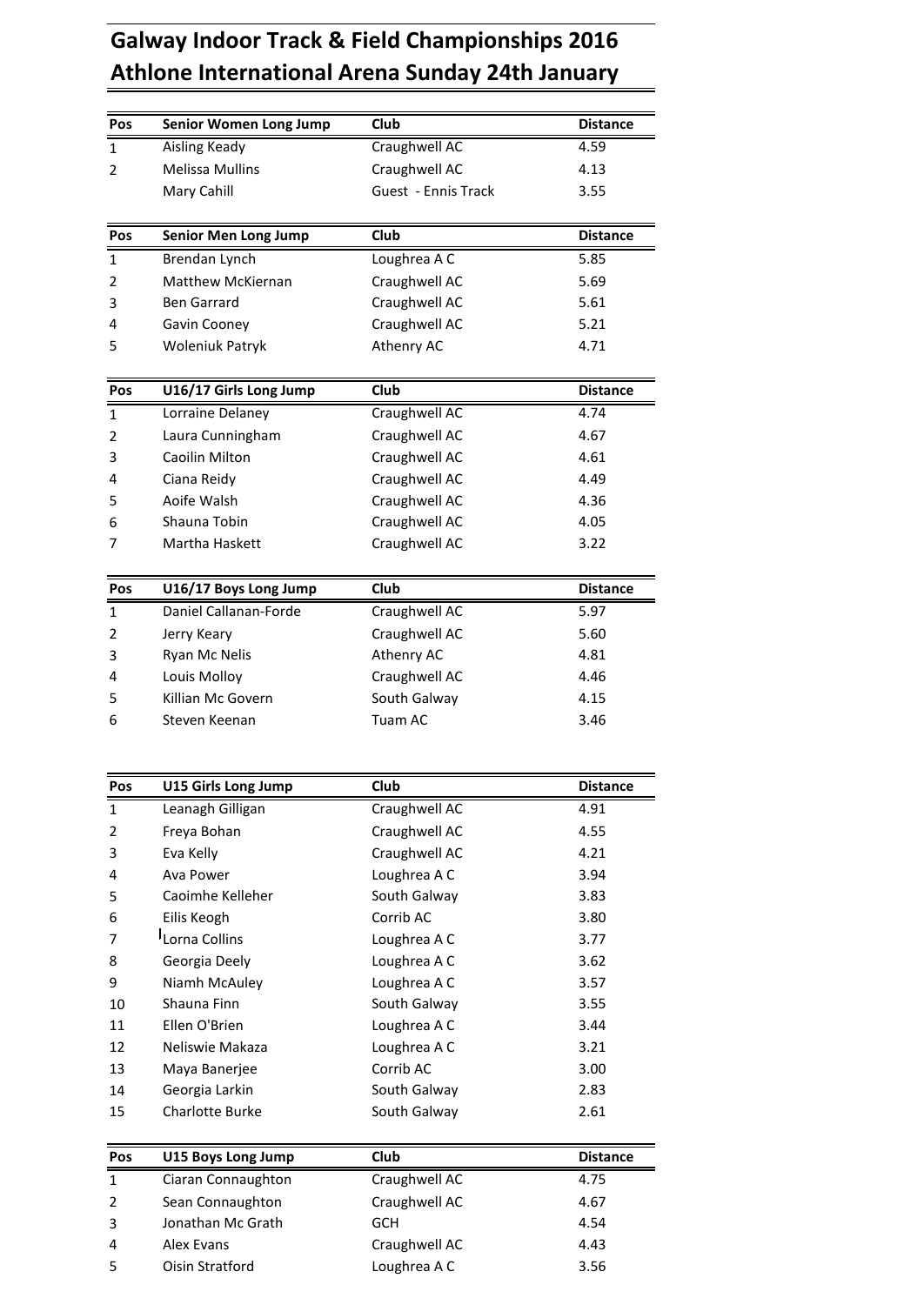| 6   | <b>Conall Martin</b>       | Tuam AC       | 3.34            |
|-----|----------------------------|---------------|-----------------|
| 7   | Peter Donlon               | Tuam AC       | 2.79            |
|     |                            |               |                 |
| Pos | <b>U14 Girls Long Jump</b> | Club          | <b>Distance</b> |
| 1   | Sinead Duggan              | <b>GCH</b>    | 4.37            |
| 2   | Saoirse Healey             | Athenry AC    | 4.30            |
| 3   | Chloe Farragher            | Loughrea A C  | 4.27            |
| 4   | Aine Kelly                 | Craughwell AC | 4.24            |
| 5   | <b>Chellene Trill</b>      | <b>GCH</b>    | 4.23            |
| 6   | Ava Finn                   | Craughwell AC | 4.13            |
| 7   | Aoife Kelly                | Craughwell AC | 4.04            |
| 8   | Ciara Hughes               | Craughwell AC | 4.02            |
| 9   | <b>Ornait Coen</b>         | Loughrea A C  | 3.86            |
| 10  | Aoibhin Farrell            | Loughrea A C  | 3.80            |
| 11  | Alisha Larkin              | Loughrea A C  | 3.74            |
| 12  | Abbie O Callaghan          | Craughwell AC | 3.68            |
| 13  | Saoirse Keenan             | Tuam AC       | 3.59            |
| 14  | Anna O'Brien               | Loughrea A C  | 3.57            |
| 15  | Caoimhe Starr              | Loughrea A C  | 3.55            |
| 16  | Emma Jane Moran            | Craughwell AC | 3.51            |
| 17  | Abbie Callanan             | South Galway  | 3.42            |
| 18  | <b>Edel Farrelly</b>       | Craughwell AC | 3.35            |
| 19  | Clodagh Gilligan           | Tuam AC       | 3.26            |
| 20  | <b>Hazel Stratford</b>     | Loughrea A C  | 3.22            |
| 21  | Rebecca Derrane            | South Galway  | 3.11            |
| 22  | Maebh Keogh                | Corrib AC     | 3.08            |
| 23  | Niamh Mc Sweeney           | Craughwell AC | 3.07            |
| 24  | Roisin Moloney             | South Galway  | 3.07            |
| 25  | Gwen Synott                | Corrib AC     | 2.93            |
| 26  | Jessica Naughton           | Loughrea A C  | 2.92            |
| 27  | Rebecca Nee                | Corrib AC     | 2.62            |
| 28  | Zuzanna Miotk              | Loughrea A C  | 2.60            |
| 29  | Sive Tobin                 | Tuam AC       | 2.14            |
|     |                            |               |                 |
| Pos | U14 Boys Long Jump         | Club          | <b>Distance</b> |
| 1   | Padraic Mavrtn             | Craughwell AC | 4.36            |

| 28           | Zuzanna Miotk        | Loughrea A C  | 2.60            |
|--------------|----------------------|---------------|-----------------|
| 29           | Sive Tobin           | Tuam AC       | 2.14            |
|              |                      |               |                 |
| Pos          | U14 Boys Long Jump   | <b>Club</b>   | <b>Distance</b> |
| $\mathbf{1}$ | Padraic Mayrtn       | Craughwell AC | 4.36            |
| 2            | Shan Gilligan        | Craughwell AC | 4.33            |
| 3            | Gavin Lee            | Craughwell AC | 4.26            |
| 4            | Sam O Neil           | Craughwell AC | 4.16            |
| 5            | Conor Trehy          | Craughwell AC | 4.09            |
| 6            | Jack Fitzgerald      | Craughwell AC | 4.00            |
| 7            | <b>Riley Donohue</b> | Craughwell AC | 3.98            |
| 8            | <b>Oisin Davis</b>   | Craughwell AC | 3.77            |
| 9            | Sean Forrest         | Corrib AC     | 3.71            |
| 10           | Alex Creavan         | Craughwell AC | 3.52            |
| 11           | Fintan Henderson     | Corrib AC     | 3.50            |
| 12           | Aodhan O Hanrahan    | South Galway  | 3.45            |
| 13           | Joe Mears            | South Galway  | 3.44            |
| 14           | Gavin Kelly          | Craughwell AC | 3.43            |
| 15           | Cian Davis King      | Corrib AC     | 3.29            |
| 16           | Cian Mullarkey       | Corrib AC     | 3.22            |
| 17           | Liam Gaughan         | South Galway  | 3.13            |
| 18           | Jack Mannion         | Tuam AC       | 3.06            |
| 19           | Conor Howe           | Corrib AC     | 2.90            |
| 20           | Daniel Malone        | South Galway  | 2.66            |
| 21           | Alan Donlon          | Tuam AC       | 2.40            |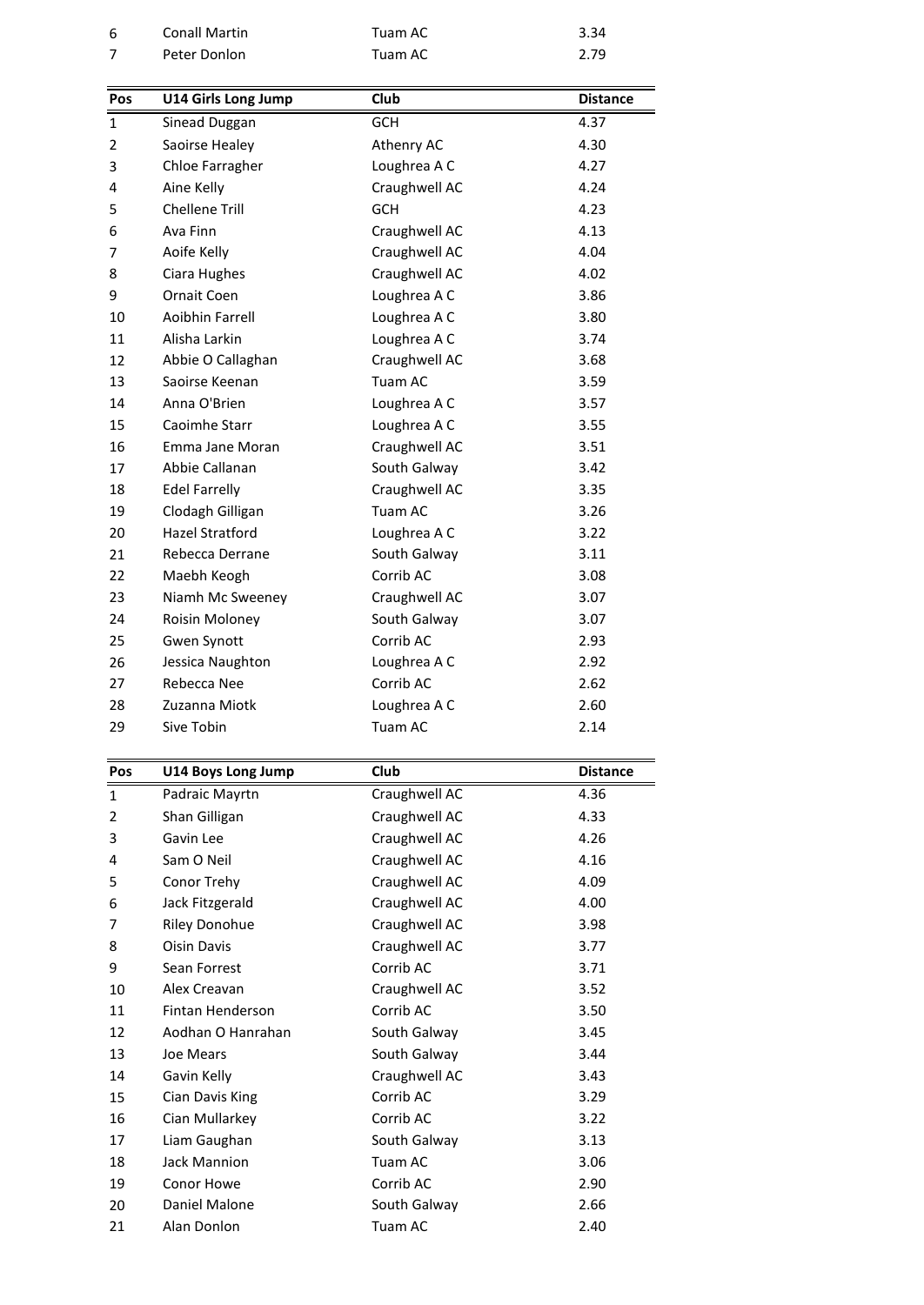| Pos            | U13 Girls Long Jump  | Club                       | <b>Distance</b> |
|----------------|----------------------|----------------------------|-----------------|
| $\mathbf{1}$   | Gillian Mc Grath     | <b>GCH</b>                 | 3.79            |
| $\overline{2}$ | Rebecca Lynch        | Craughwell AC              | 3.60            |
| 3              | Caoimhe Connolly     | Craughwell AC              | 3.54            |
| 4              | Hannah O Grady       | <b>GCH</b>                 | 3.52            |
| 5              | Aoibhinn Keane       | East Galway AC             | 3.50            |
| 6              | Emily Miskella       | Craughwell AC              | 3.49            |
| 7              | Rebekah Flynn        | Craughwell AC              | 3.48            |
| 8              | Nicole Quirke        | <b>GCH</b>                 | 3.36            |
| 9              | Ria Banerjee         | Corrib AC                  | 3.19            |
| 10             | Ella Murphy          | South Galway               | 3.11            |
| 11             | <b>Roisin Martin</b> | Tuam AC                    | 3.05            |
| 12             | Aoibheann Phelan     | Tuam AC                    | 2.76            |
| 13             | Molly Mulryan        | <b>Caltra and District</b> | 2.50            |
| 14             | Lucy Van Oosterhout  | Tuam AC                    | 2.43            |
| 15             | Isabelle Moynihan    | Tuam AC                    | 2.40            |
| 16             | Seana Victory        | Tuam AC                    | 2.20            |
| 17             | Shauna Burke         | Tuam AC                    | 2.20            |
| 18             | Ella Rafferty        | Tuam AC                    | 2.17            |
| 19             | Saoirse Victory      | Tuam AC                    | 2.05            |
| 20             | Kate Mockler         | <b>Caltra and District</b> | 2.05            |
| 21             | Tara Kelly           | Craughwell AC              | 2.02            |
| Pos            | U13 Boys Long Jump   | Club                       | <b>Distance</b> |
| $\mathbf{1}$   | Luke Dahler          | <b>GCH</b>                 | 4.62            |

| 20             | Kate Mockler             | <b>Caltra and District</b> | 2.05            |
|----------------|--------------------------|----------------------------|-----------------|
| 21             | Tara Kelly               | Craughwell AC              | 2.02            |
| Pos            | U13 Boys Long Jump       | Club                       | <b>Distance</b> |
| $\mathbf{1}$   | Luke Dahler              | <b>GCH</b>                 | 4.62            |
| $\overline{2}$ | Calum healy              | Athenry AC                 | 4.46            |
| 3              | <b>Adam Molloy</b>       | Athenry AC                 | 4.27            |
| 4              | Conor Hoade              | Craughwell AC              | 4.18            |
| 5              | Jack Hession             | Tuam AC                    | 4.16            |
| 6              | Liam McDonagh            | Craughwell AC              | 4.09            |
| 7              | Danny Morrisey           | Craughwell AC              | 4.01            |
| 8              | Liam Mulveen             | Craughwell AC              | 3.99            |
| 9              | Robert Urquhart          | Craughwell AC              | 3.70            |
| 10             | Lorcan Leahy             | Loughrea A C               | 3.62            |
| 11             | <b>Matthew Cafferkey</b> | Tuam AC                    | 3.50            |
| 12             | Darragh Donohue          | Loughrea A C               | 3.47            |
| 13             | <b>Conor Munnelly</b>    | Tuam AC                    | 3.43            |
| 14             | Matthew Gordon           | <b>GCH</b>                 | 3.43            |
| 15             | Kianan Fahy              | South Galway               | 3.37            |
| 16             | Cian Daly                | Craughwell AC              | 3.35            |
| 17             | John Cosgrove            | Loughrea A C               | 3.17            |
| 18             | Cillian Boland           | Craughwell AC              | 3.08            |
| 19             | Patrick McGovern         | Tuam AC                    | 3.05            |
| Pos            | U12 Girls Long Jump      | Club                       | <b>Distance</b> |
| $\mathbf{1}$   | Katie Scully             | Craughwell AC              | 3.80            |

| 18<br>19 | Cillian Boland<br>Patrick McGovern | Craughwell AC<br>Tuam AC | 3.08<br>3.05    |
|----------|------------------------------------|--------------------------|-----------------|
| Pos      | U12 Girls Long Jump                | Club                     | <b>Distance</b> |
| 1        | Katie Scully                       | Craughwell AC            | 3.80            |
| 2        | Jade Moorhead                      | Craughwell AC            | 3.56            |
| 3        | Jade Whelton                       | Craughwell AC            | 3.55            |
| 4        | Caoimhe Farrell                    | Loughrea A C             | 3.53            |
| 5        | Erin Kelly                         | Craughwell AC            | 3.33            |
| 6        | Ailish Burke                       | Craughwell AC            | 3.20            |
| 7        | <b>Sinead McManus</b>              | East Galway AC           | 3.20            |
| 8        | Eabha Rohan                        | Athenry AC               | 3.13            |
| 9        | Aoibhe Carr                        | Craughwell AC            | 3.11            |
| 10       | Kayla Madden                       | Athenry AC               | 3.10            |
| 11       | Muireann Frawley                   | South Galway             | 3.10            |
| 12       | Abigail Oshea                      | Athenry AC               | 3.05            |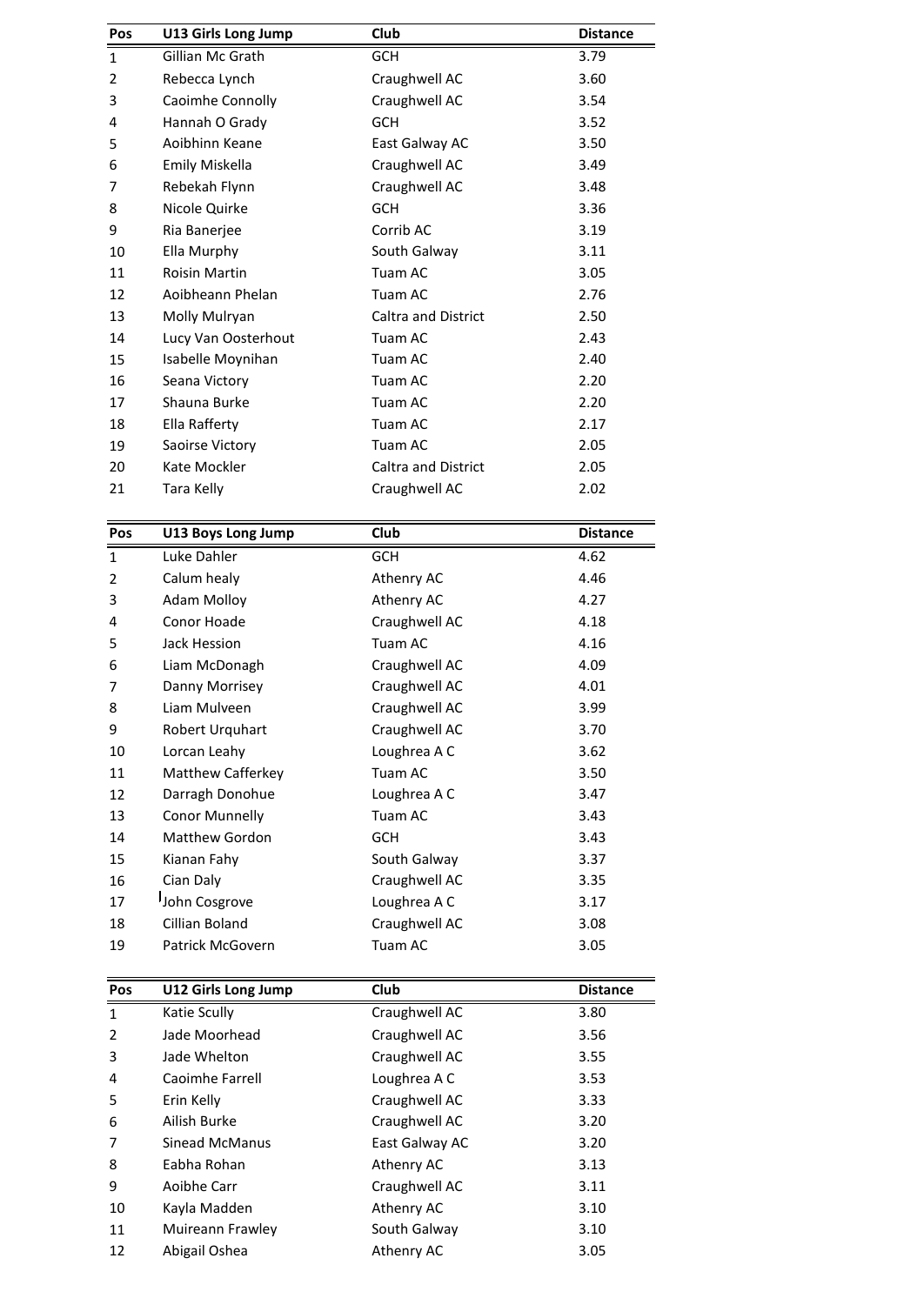| 1   | Evan Hallinan         | Craughwell AC       | 4.00            |
|-----|-----------------------|---------------------|-----------------|
| Pos | U12 Boys Long Jump    | Club                | <b>Distance</b> |
|     |                       |                     |                 |
| 43  | Alana Grogan          | Craughwell AC       | nj              |
| 43  | Roisin McNamara       | Tuam AC             | nj              |
| 42  | Jenni Reidy           | Tuam AC             | 1.68            |
| 41  | Ailbhe Madden         | Craughwell AC       | 1.93            |
| 40  | Abby Shaughnessy      | Tuam AC             | 2.07            |
| 39  | Shauna Hession        | Tuam AC             | 2.16            |
| 38  | Aoibheann Le Provost  | Loughrea A C        | 2.39            |
| 37  | Erin Doyle            | Craughwell AC       | 2.39            |
| 36  | Megan Gilligan        | Craughwell AC       | 2.41            |
| 35  | Aoibhe Fahy           | Craughwell AC       | 2.50            |
| 34  | Shauna Donoghue       | Craughwell AC       | 2.50            |
| 33  | Aoibhe Joyce          | <b>GCH</b>          | 2.51            |
| 32  | Clodagh O'Meara       | Craughwell AC       | 2.52            |
| 31  | Rachel Kinane         | Craughwell AC       | 2.56            |
| 30  | Fauve Alymer          | Craughwell AC       | 2.58            |
| 29  | <b>Emily Kenny</b>    | Tuam AC             | 2.64            |
| 28  | Katie Mc Grath        | Athenry AC          | 2.70            |
| 27  | Anna Higgins          | Tuam AC             | 2.75            |
| 26  | Sadbh Mc Donagh       | Athenry AC          | 2.77            |
| 25  | Helen Callaghan       | Craughwell AC       | 2.81            |
| 24  | Maryanne Jordan       | Caltra and District | 2.82            |
| 23  | Mairead Tucker        | Craughwell AC       | 2.82            |
| 22  | Alexandra Regiec      | Craughwell AC       | 2.85            |
| 21  | Grace Leen            | Craughwell AC       | 2.85            |
| 20  | Sarah Cafferkey       | Tuam AC             | 2.88            |
| 19  | Ciara Moloney         | South Galway        | 2.90            |
| 18  | <b>Holly Corcoran</b> | South Galway        | 2.92            |
| 17  | Ava Collins           | Loughrea A C        | 2.95            |
| 16  | Eabha Brennan         | <b>GCH</b>          | 2.96            |
| 15  | Chloe Allen           | Craughwell AC       | 2.99            |
| 14  | <b>Emily Derrane</b>  | South Galway        | 3.02            |
| 13  | Sarah Byrne           | Craughwell AC       | 3.04            |

| 43             | Roisin McNamara           | Tuam AC                   | nj              |
|----------------|---------------------------|---------------------------|-----------------|
| 43             | Alana Grogan              | Craughwell AC             | nj              |
|                |                           |                           |                 |
| Pos            | <b>U12 Boys Long Jump</b> | Club                      | <b>Distance</b> |
| $\mathbf{1}$   | Evan Hallinan             | Craughwell AC             | 4.00            |
| $\overline{2}$ | Cian Lavan                | Craughwell AC             | 3.88            |
| 3              | David Mannion             | South Galway              | 3.84            |
| 4              | Evan Deely                | Loughrea A C              | 3.56            |
| 5              | Luke Flynn                | Craughwell AC             | 3.55            |
| 6              | Ryan McDonnell            | Craughwell AC             | 3.42            |
| 7              | Fiachra Bond              | Craughwell AC             | 3.36            |
| 8              | Jacob Conroy              | Club Luthchleas Chonamara | 3.34            |
| 9              | Cathal Duffy              | Loughrea A C              | 3.30            |
| 10             | <b>Shane Concannon</b>    | Craughwell AC             | 3.22            |
| 11             | Ódhran Gilligan           | Craughwell AC             | 3.22            |
| 12             | Evan Quinn                | Craughwell AC             | 3.18            |
| 13             | Daniel Keane              | Loughrea A C              | 3.18            |
| 14             | Sean Kelleher             | South Galway              | 3.07            |
| 15             | Eanna Kelly               | Loughrea A C              | 3.02            |
| 16             | Liam McDaid               | Craughwell AC             | 3.02            |
| 17             | Conor Murphy              | South Galway              | 3.00            |
| 18             | Shane Cassidy             | South Galway              | 2.99            |
| 19             | Cormac Kinneavy           | Corrib AC                 | 2.90            |
| 20             | Calvin Ryan               | Craughwell AC             | 2.87            |
| 21             | Liam Shaw                 | Athenry AC                | 2.76            |
| 22             | Michael Woods             | Craughwell AC             | 2.70            |
| 23             | <b>Robert McGrath</b>     | Tuam AC                   | 2.40            |
| 24             | Aaron Flynn               | Craughwell AC             | 2.40            |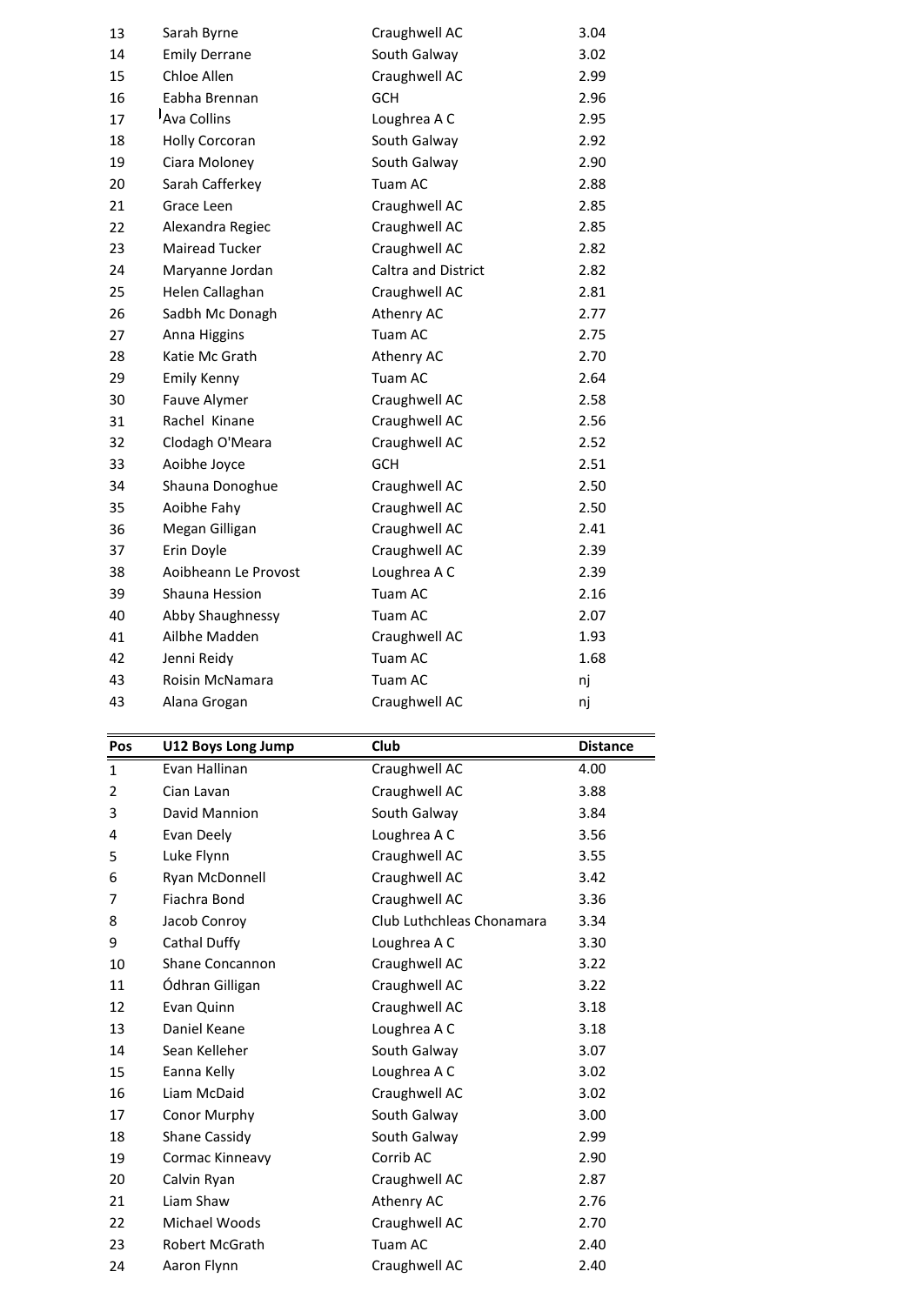| 2            | Conor Gilligan                     | Craughwell AC       | 3.57                    |
|--------------|------------------------------------|---------------------|-------------------------|
| Pos<br>1     | U11 Boys Long Jump<br>Oisin Phelan | Club<br>Tuam AC     | <b>Distance</b><br>3.69 |
|              |                                    |                     |                         |
| 31           | Shannon Smith                      | Caltra and District | 1.45                    |
| 30           | Ruth Mockler                       | Caltra and District | 1.58                    |
| 29           | Orlaith Begley                     | Tuam AC             | 1.61                    |
| 28           | Carmel Conway                      | Craughwell AC       | 1.63                    |
| 27           | Fiona Waters                       | Craughwell AC       | 1.68                    |
| 26           | Rebecca Coyne                      | Tuam AC             | 1.72                    |
| 25           | Sophie Gannon                      | Corrib AC           | 1.75                    |
| 24           | <b>Tara McWilliams</b>             | South Galway        | 2.00                    |
| 23           | Ellen Cafferkey                    | Tuam AC             | 2.04                    |
| 22           | Niamh Kely                         | Craughwell AC       | 2.06                    |
| 21           | Niamh O Connor                     | Craughwell AC       | 2.16                    |
| 20           | Catherine Gorman                   | Craughwell AC       | 2.22                    |
| 19           | Katie Keane                        | <b>GCH</b>          | 2.22                    |
| 18           | Muireen Leen                       | Craughwell AC       | 2.38                    |
| 17           | Ciara Killeen                      | Craughwell AC       | 2.45                    |
| 16           | Caoimhe Callaghan                  | <b>GCH</b>          | 2.50                    |
| 15           | Leah Hanley                        | South Galway        | 2.55                    |
| 14           | Aoibhe Donnelan                    | Craughwell AC       | 2.56                    |
| 13           | <b>Roisin Broderick</b>            | Loughrea A C        | 2.56                    |
| 12           | Clodagh Quirke                     | <b>GCH</b>          | 2.65                    |
| 11           | Kiera Gilligan                     | Craughwell AC       | 2.65                    |
| 10           | Holly Vaughan                      | Corrib AC           | 2.66                    |
| 9            | Leah O'Halloran                    | Loughrea A C        | 2.67                    |
| 8            | Grace Keavney                      | Craughwell AC       | 2.75                    |
| 7            | Ciara McGrath                      | Loughrea A C        | 2.94                    |
| 6            | Rachel O Callaghan                 | Craughwell AC       | 3.09                    |
| 5            | Isabelle Fitzgerald                | Craughwell AC       | 3.09                    |
| 4            | Isabella Boland                    | Craughwell AC       | 3.17                    |
| 3            | Siobhain Carr                      | Craughwell AC       | 3.25                    |
| 2            | Chole Hallinan                     | Craughwell AC       | 3.27                    |
| $\mathbf{1}$ | Grace Lynch                        | Craughwell AC       | 3.30                    |
| Pos          | U11 Girls Long Jump                | Club                | <b>Distance</b>         |
|              |                                    |                     |                         |
| 27           | Ronan Kelly                        | Loughrea A C        | nj                      |
| 26           | Diarmuid Murphy                    | Tuam AC             | 1.85                    |
| 25           | Danny Harhen                       | Tuam AC             | 2.20                    |

| 31           | <b>Shannon Smith</b>    | <b>Caltra and District</b> | 1.45            |
|--------------|-------------------------|----------------------------|-----------------|
| Pos          | U11 Boys Long Jump      | <b>Club</b>                | <b>Distance</b> |
| $\mathbf{1}$ | Oisin Phelan            | Tuam AC                    | 3.69            |
| 2            | Conor Gilligan          | Craughwell AC              | 3.57            |
| 3            | Thomas Fitzgerald       | Craughwell AC              | 3.47            |
| 4            | Roan Heslin             | Tuam AC                    | 3.36            |
| 5            | Cormac Mc Fadden        | Craughwell AC              | 3.34            |
| 6            | Tiernan Mc Loughlin     | Craughwell AC              | 3.28            |
| 7            | Cathal Sweeney          | Craughwell AC              | 2.95            |
| 8            | Mark Osborne            | Corrib AC                  | 2.85            |
| 9            | Lucas Sheedy            | South Galway               | 2.84            |
| 10           | Alan Zimmerer           | Craughwell AC              | 2.81            |
| 11           | Diarmuid Laheen         | Tuam AC                    | 2.79            |
| 12           | Michael Mulryan         | <b>Caltra and District</b> | 2.78            |
| 13           | Lucas Keane             | Craughwell AC              | 2.77            |
| 14           | <sup>I</sup> Evan Burke | Loughrea A C               | 2.66            |
| 15           | Christopher Donlon      | Tuam AC                    | 2.52            |
| 16           | Shane Coleman           | Tuam AC                    | 2.47            |
| 17           | Joshua Canney           | Tuam AC                    | 2.41            |
| 18           | Ferdia Breslin          | Corrib AC                  | 2.35            |
| 19           | <b>Tiernan Howe</b>     | Corrib AC                  | 2.28            |
| 20           | Calum McGovern          | Tuam AC                    | 2.21            |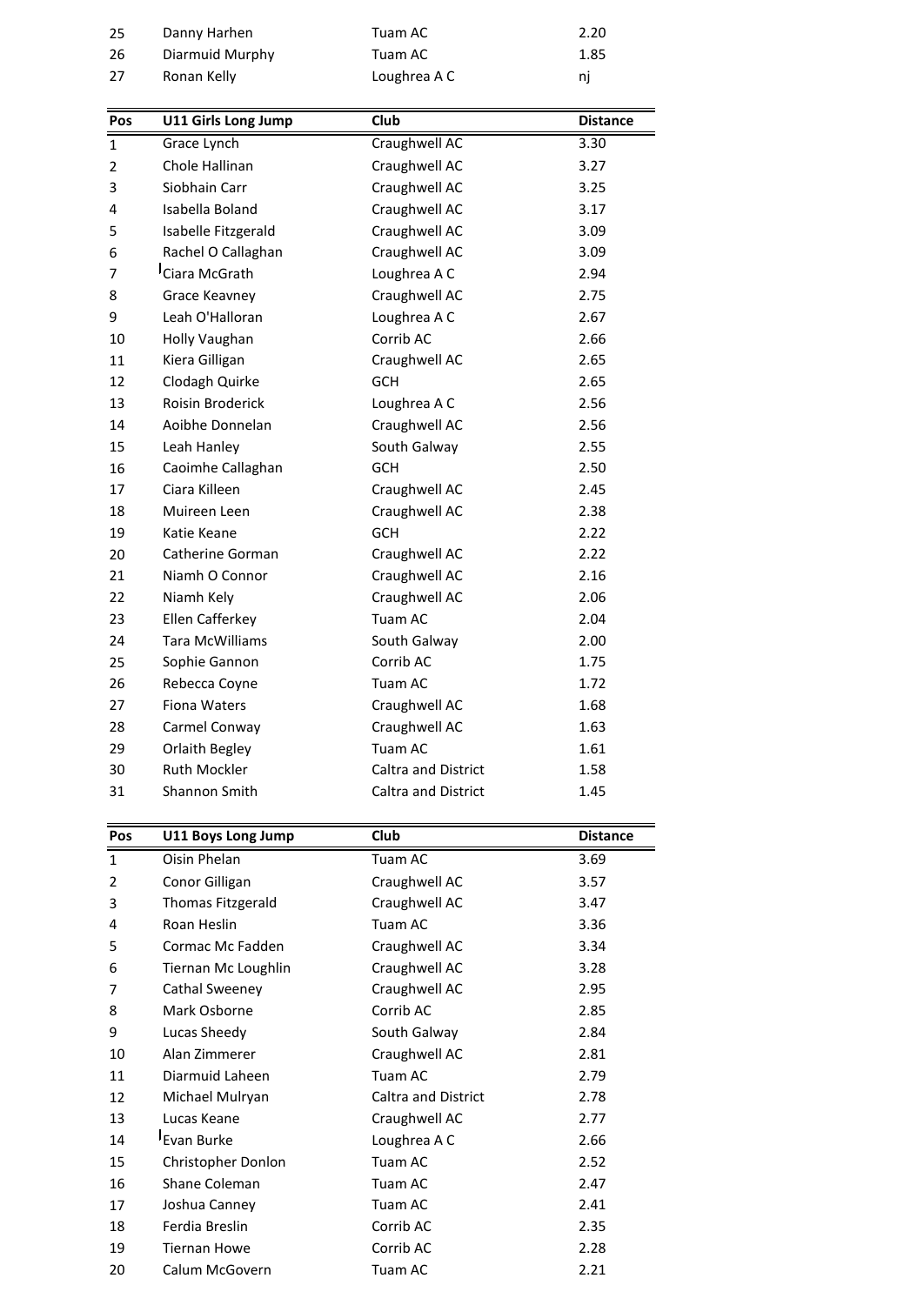| Craughwell AC<br>21<br>Shane Gorman<br>2.18<br>22<br>Tuam AC<br>2.13<br>Ryan Riggs<br>23<br><b>Matthew Mannion</b><br>Corrib AC<br>1.88<br>24<br>Sean O'Laoghaire<br>Corrib AC<br>1.49<br>Club<br><b>U10 Girls Long Jump</b><br><b>Distance</b><br>Pos |
|--------------------------------------------------------------------------------------------------------------------------------------------------------------------------------------------------------------------------------------------------------|
|                                                                                                                                                                                                                                                        |
|                                                                                                                                                                                                                                                        |
|                                                                                                                                                                                                                                                        |
|                                                                                                                                                                                                                                                        |
|                                                                                                                                                                                                                                                        |
|                                                                                                                                                                                                                                                        |

| 1            | Daragh Kellv                   | Craughwell AC                 | 3.41            |
|--------------|--------------------------------|-------------------------------|-----------------|
| Pos          | U10 Boys Long Jump             | Club                          | <b>Distance</b> |
|              |                                |                               |                 |
| 30           | Harriet Burke                  | South Galway                  | 1.65            |
| 29           | Chloe Coyne                    | Tuam AC                       | 1.74            |
| 28           | Sophie Mc Grath                | Athenry AC                    | 1.85            |
| 27           | Abbi McGrath                   | Tuam AC                       | 1.94            |
| 26           | Katie Flynn                    | Craughwell AC                 | 2.06            |
| 25           | Clodagh Gannon                 | Corrib AC                     | 2.07            |
| 24           | Leagh Farragher                | Tuam AC                       | 2.12            |
| 23           | Charlotte Koller               | <b>GCH</b>                    | 2.13            |
| 22           | Ellen Jordan                   | <b>Caltra and District</b>    | 2.14            |
| 21           | Aoibhe Joyce                   | Club Luthchleas Chonamara     | 2.20            |
| 20           | Sinead Rohan                   | Athenry AC                    | 2.32            |
| 19           | Emma Dempsey                   | <b>GCH</b>                    | 2.50            |
| 18           | Ailbhe Walsh                   | Corrib AC                     | 2.50            |
| 17           | Sara Craven                    | Craughwell AC                 | 2.51            |
| 16           | Gillian Crowe                  | Craughwell AC                 | 2.54            |
| 15           | Evie Culhane                   | Craughwell AC                 | 2.59            |
| 14           | Jessica Shannon                | Craughwell AC                 | 2.60            |
| 13           | Keely Grogan                   | Craughwell AC                 | 2.60            |
| 12           | <b>Beth Crowe</b>              | Craughwell AC                 | 2.60            |
| 11           | Emma Deely                     | Craughwell AC                 | 2.61            |
| 10           | Maiah Fleetwood                | Craughwell AC                 | 2.63            |
| 9            | Amelie Grogan                  | Craughwell AC                 | 2.71            |
| 8            | Danielle Moynihan              | Tuam AC                       | 2.73            |
| 7            | Lilly Lopez<br>Sarah Concannon | Craughwell AC                 | 2.82            |
| 5<br>6       | Katie Flaherty                 | South Galway<br>Craughwell AC | 3.01<br>2.98    |
| 4            | Ella Farrelly                  | Craughwell AC                 | 3.01            |
| 3            | Alima Agboola                  | <b>GCH</b>                    | 3.06            |
| 2            | Shannon Quinn                  | Craughwell AC                 | 3.08            |
| $\mathbf{1}$ | Sophie McIlrath                | Craughwell AC                 | 3.15            |
| Pos          | <b>U10 Girls Long Jump</b>     | Club                          | <b>Distance</b> |
|              |                                |                               |                 |
| 24           | Sean O'Laoghaire               | Corrib AC                     | 1.49            |
| 23           | <b>Matthew Mannion</b>         | Corrib AC                     | 1.88            |
|              |                                |                               |                 |

| 29           | Chloe Coyne             | Tuam AC                    |                 |
|--------------|-------------------------|----------------------------|-----------------|
| 30           | <b>Harriet Burke</b>    | South Galway               | 1.65            |
|              |                         |                            |                 |
| Pos          | U10 Boys Long Jump      | Club                       | <b>Distance</b> |
| $\mathbf{1}$ | Daragh Kelly            | Craughwell AC              | 3.41            |
| 2            | Cian Connaughton        | Craughwell AC              | 3.36            |
| 3            | Steven Jennings         | Craughwell AC              | 3.23            |
| 4            | Sean Lavan              | Craughwell AC              | 3.11            |
| 5            | Kevin Munnelly          | Tuam AC                    | 3.00            |
| 6            | Cian Halligan           | Tuam AC                    | 3.00            |
| 7            | <b>Rian Comer</b>       | Craughwell AC              | 2.97            |
| 8            | Dylan Martyn            | Craughwell AC              | 2.83            |
| 9            | Kevin Cassidy           | South Galway               | 2.66            |
| 10           | Szymon Regiec           | Craughwell AC              | 2.59            |
| 11           | Jack Murray             | Craughwell AC              | 2.49            |
| 12           | Cian Rafferty           | Tuam AC                    | 2.41            |
| 13           | Michael Fallon          | Caltra and District        | 2.35            |
| 14           | Aidan Shaw              | Athenry AC                 | 2.33            |
| 15           | <b>Ultan Tighe</b>      | Tuam AC                    | 2.32            |
| 16           | Caoilinn Murphy         | Club Luthchleas Chonamara  | 2.15            |
| 17           | Paddy Malone            | Craughwell AC              | 2.09            |
| 18           | James O'Donovan Greaney | Craughwell AC              | 2.01            |
| 19           | Eanna Moloney           | Loughrea A C               | 1.90            |
| 20           | Jack O' Shaughnessy     | <b>Caltra and District</b> | 1.88            |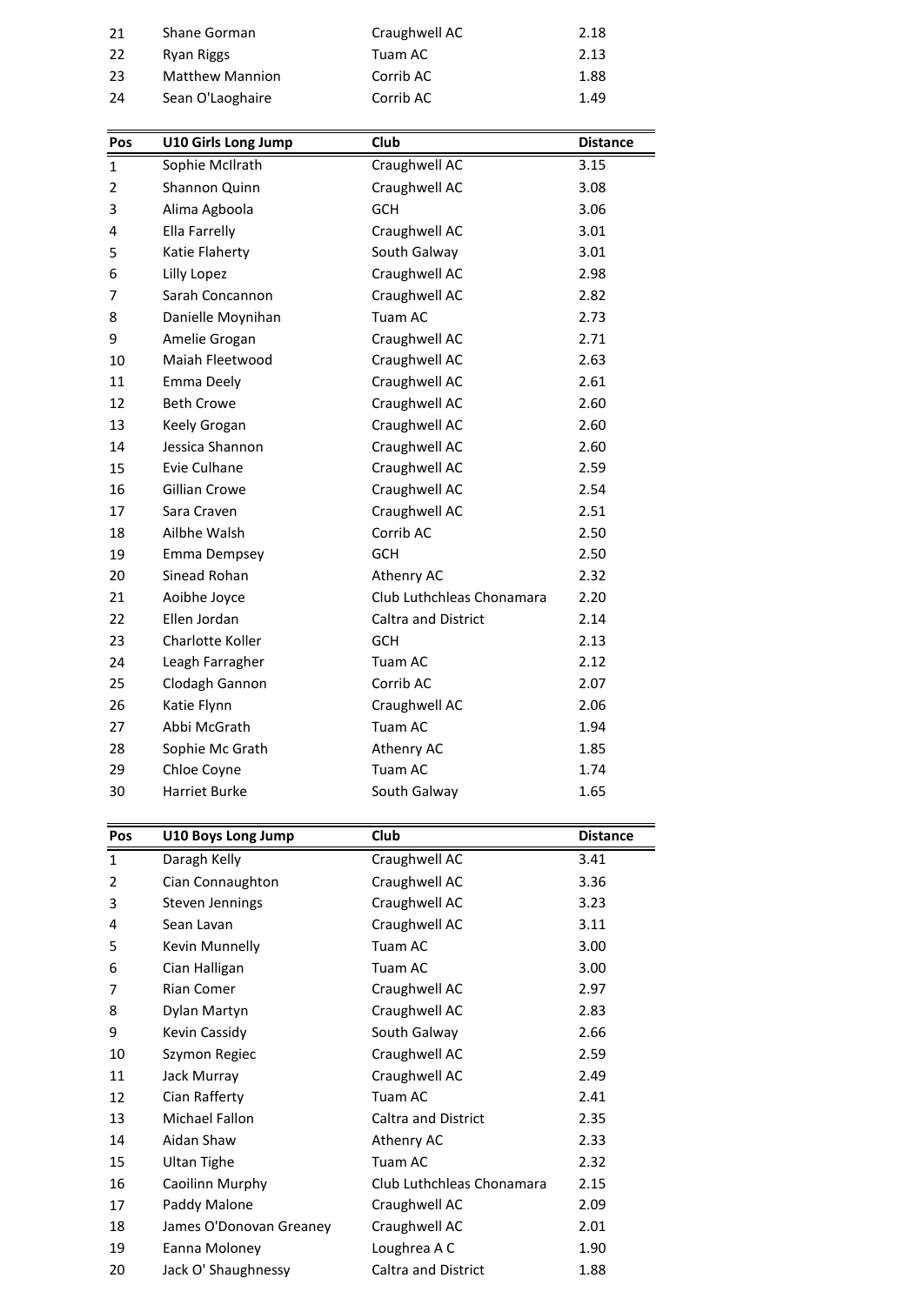| Pos            | Senior Women 60m Final | <b>Club</b>                |      | Lane | <b>Time</b> |
|----------------|------------------------|----------------------------|------|------|-------------|
| 1              | Laura Ann Costello     | <b>GCH</b>                 |      | 3    | 7.79        |
| $\overline{2}$ | Nicole King            | <b>GCH</b>                 |      | 5    | 7.85        |
| 3              | Lydia Doyle            | <b>GCH</b>                 |      | 2    | 8.03        |
| 4              | Roisin Flynn           | <b>GCH</b>                 |      | 6    | 8.51        |
| 5              | Aishling Keane         | Athenry AC                 |      | 4    | 8.92        |
| Pos            | Senior Men 60m         | Club                       | Heat | Lane | <b>Time</b> |
|                | Craig Lynch            | <b>Guest - Shercock AC</b> |      | 5    | 6.94        |

| 4            | Roisin Flynn           | <b>GCH</b>                        |                | 6              | 8.51        |
|--------------|------------------------|-----------------------------------|----------------|----------------|-------------|
| 5            | Aishling Keane         | Athenry AC                        |                | 4              | 8.92        |
| Pos          | Senior Men 60m         | Club                              | Heat           | Lane           | <b>Time</b> |
| $\mathbf{1}$ | Craig Lynch            | Guest - Shercock AC               | $\mathbf{1}$   | 5              | 6.94        |
| 2            | Stephen Gaffney        | <b>Guest - Rathfarnham WSAF</b>   | 2              | 2              | 7.04        |
| 3            | Jack Dempsey           | <b>GCH</b>                        | 3              | 5              | 7.10        |
| 4            | Mark Kavanagh          | Guest                             | 3              | 4              | 7.13        |
| 5            | <b>Rory Martin</b>     | <b>Guest - Tullamore Harriers</b> | 2              | 6              | 7.14        |
| 6            | Evan McGuire           | <b>GCH</b>                        | 1              | 2              | 7.15        |
| 7            | Conor Duggan           | Craughwell AC                     | 3              | $\overline{2}$ | 7.19        |
| 8            | Cillian Greene         | <b>GCH</b>                        | 2              | 4              | 7.22        |
| 9            | Colm Bourke            | <b>Guest - Raheny Shamrocks</b>   | 1              | 7              | 7.25        |
| 10           | Sean Kilmartin         | <b>GCH</b>                        | 1              | 8              | 7.27        |
| 11           | Eoin Hannon            | <b>Guest - Tullamore Harriers</b> | 1              | 4              | 7.30        |
| 12           | Eoin Dobey             | <b>GCH</b>                        | 1              | 6              | 7.31        |
| 13           | Eoghan Buggy           | Guest - St. Abbans AC             | 1              | 3              | 7.43        |
| 14           | Luke O Shaughnessy     | <b>GCH</b>                        | 2              | 3              | 7.51        |
| 15           | Eoin Delaney           | <b>Guest - Tullamore Harriers</b> | 2              | 5              | 7.53        |
| 16           | <b>Dylan Neary</b>     | <b>GCH</b>                        | 3              | 3              | 7.78        |
| 17           | <b>Woleniuk Patryk</b> | Athenry AC                        | 3              | 7              | 8.17        |
| 18           | Stephen Callaghan      | Craughwell AC                     | $\overline{2}$ | 7              | 8.18        |
| Pos          | Senior Men 60m Final   | Club                              | Final          | Lane           | <b>Time</b> |
|              | Craig Lynch            | Guest - Shercock AC               |                |                | 6.87        |

| 17           | <b>Woleniuk Patryk</b>      | Athenry AC                        | 3     | 7    | 8.17        |
|--------------|-----------------------------|-----------------------------------|-------|------|-------------|
| 18           | Stephen Callaghan           | Craughwell AC                     | 2     | 7    | 8.18        |
|              |                             |                                   |       |      |             |
| Pos          | <b>Senior Men 60m Final</b> | Club                              | Final | Lane | <b>Time</b> |
|              | Craig Lynch                 | <b>Guest - Shercock AC</b>        |       |      | 6.87        |
|              | Stephen Gaffney             | <b>Guest - Rathfarnham WSAF</b>   |       |      | 7.01        |
|              | Eoin Hannon                 | <b>Guest - Tullamore Harriers</b> |       |      | 7.11        |
| $\mathbf{1}$ | Conor Duggan                | Craughwell AC                     |       |      | 7.15        |
| 2            | Cillian Greene              | <b>GCH</b>                        |       |      | 7.20        |
| 3            | Sean Kilmartin              | <b>GCH</b>                        |       |      | 7.27        |
| 4            | Jack Dempsey                | <b>GCH</b>                        |       |      | 7.90        |
|              |                             |                                   |       |      |             |
| Pos          | U16/17 Girls 60m            | <b>Club</b>                       |       | Lane | <b>Time</b> |
| 1            | Mary Duggan                 | <b>GCH</b>                        |       |      | 8.67        |

| 3              | Sean Kilmartin        | <b>GCH</b>     |       |      | 7.27        |
|----------------|-----------------------|----------------|-------|------|-------------|
| 4              | Jack Dempsey          | <b>GCH</b>     |       |      | 7.90        |
| Pos            | U16/17 Girls 60m      | Club           |       | Lane | <b>Time</b> |
| $\mathbf{1}$   | Mary Duggan           | <b>GCH</b>     |       |      | 8.67        |
| $\overline{2}$ | Ava Roche             | East Galway AC |       | 3    | 9.27        |
| 3              | leona Rabbitte        | Athenry AC     |       | 6    | 9.52        |
| 4              | Tamera Forde          | South Galway   |       | 5    | 10.04       |
| 5              | Karen Ward            | East Galway AC |       | 4    | 10.82       |
| Pos            | U16/17 Boys 60m Final | <b>Club</b>    | Final | Lane | <b>Time</b> |
|                | Kacper Poniatowski    | <b>GCH</b>     |       |      | 7.57        |

| $\overline{4}$ | Tamera Forde          | South Galway   |              | 5    | 10.04       |
|----------------|-----------------------|----------------|--------------|------|-------------|
| 5              | Karen Ward            | East Galway AC |              | 4    | 10.82       |
| Pos            | U16/17 Boys 60m Final | Club           | <b>Final</b> | Lane | <b>Time</b> |
| 1              | Kacper Poniatowski    | <b>GCH</b>     |              | 5    | 7.57        |
| 2              | Darren Costello       | <b>GCH</b>     |              | 6    | 7.62        |
| 3              | Oisin Shannon         | Craughwell AC  |              | 4    | 7.695       |
| 4              | Daniel Callanan-Forde | Craughwell AC  |              | 3    | 7.70        |
| Pos            | U15 Girls 60m         | <b>Club</b>    | Heat         | Lane | Time        |
|                | Freva Bohan           | Craughwell AC  |              |      | 8.41        |

| 3<br>4         | Oisin Shannon<br>Daniel Callanan-Forde | Craughwell AC<br>Craughwell AC |      | 4<br>3 | 7.695<br>7.70 |
|----------------|----------------------------------------|--------------------------------|------|--------|---------------|
| <b>Pos</b>     | U15 Girls 60m                          | <b>Club</b>                    | Heat | Lane   | <b>Time</b>   |
| 1              | Freya Bohan                            | Craughwell AC                  |      |        | 8.41          |
| 2              | Seren O Toole                          | <b>GCH</b>                     | 2    | 6      | 8.41          |
| 3              | Aoilbhe Deeley                         | Athenry AC                     |      | 3      | 8.84          |
| $\overline{4}$ | Ciara Mc Donagh                        | Athenry AC                     |      | 5      | 8.85          |
| 5              | Chloe Casey                            | Loughrea A C                   | 2    | 8      | 9.11          |
| 6              | Maya Banerjee                          | Corrib AC                      |      | 3      | 9.43          |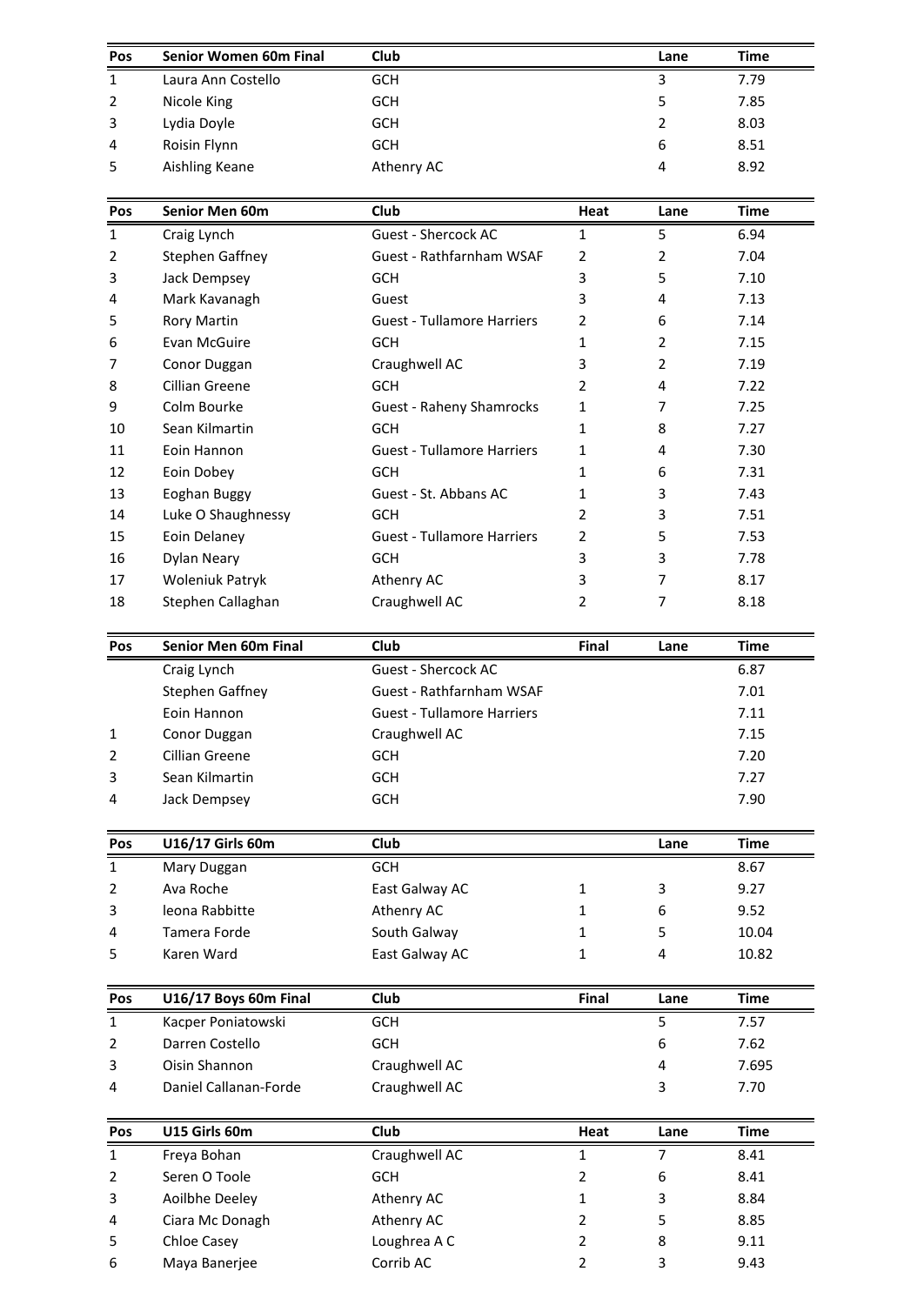| Pos            | U15 Boys 60m      | Club         | Heat         | Lane | Time  |
|----------------|-------------------|--------------|--------------|------|-------|
|                |                   |              |              |      |       |
|                |                   |              |              |      |       |
| 12             | Ellen Conroy      | Corrib AC    | 2            | 4    | 10.31 |
| 11             | Niamh McAuley     | Loughrea A C | 2            | 2    | 10.18 |
| 10             | Ellen O'Brien     | Loughrea A C | 1            | 4    | 9.80  |
| 9              | Kayleigh Halligan | Tuam AC      | $\mathbf{1}$ | 6    | 9.64  |
| 8              | Ava Power         | Loughrea A C | $\mathbf{1}$ | 5    | 9.62  |
| $\overline{7}$ | Shauna Finn       | South Galway | 2            | 7    | 9.53  |
|                |                   |              |              |      |       |

| 11  | Niamh McAuley        | Loughrea A C  | $\overline{2}$ | $\overline{2}$ | 10.18       |
|-----|----------------------|---------------|----------------|----------------|-------------|
| 12  | Ellen Conroy         | Corrib AC     | 2              | 4              | 10.31       |
| Pos | U15 Boys 60m         | <b>Club</b>   | Heat           | Lane           | <b>Time</b> |
| 1   | Sean Connaughton     | Craughwell AC | 1              | 3              | 8.03        |
| 2   | Robert Mc Donnell    | <b>GCH</b>    | 2              | 6              | 8.20        |
| 3   | Jonathan Mc Grath    | <b>GCH</b>    | 1              | 5              | 8.35        |
| 4   | Ryan Gallagher       | Craughwell AC | 2              | 3              | 8.42        |
| 5   | Eli Sheedy           | South Galway  | 1              | 4              | 8.71        |
| 6   | Ciaran Connaughton   | Craughwell AC | 2              | 5              | 8.75        |
| 7   | Peter Donlon         | Tuam AC       | 2              | 4              | 9.98        |
| 8   | <b>Conall Martin</b> | Tuam AC       | 1              | 2              | 10.01       |
| 9   | Oisin Stratford      | Loughrea A C  | 1              | 6              | 10.20       |
| Pos | U14 Girls 60m        | <b>Club</b>   | Heat           | Lane           | Time        |
|     | Sarah Agboola        | <b>GCH</b>    |                |                | 8.38        |

| 8            | <b>Conall Martin</b>    | Tuam AC                              | $\mathbf{1}$ | $\overline{2}$ | 10.01       |
|--------------|-------------------------|--------------------------------------|--------------|----------------|-------------|
| 9            | Oisin Stratford         | Loughrea A C                         | $\mathbf{1}$ | 6              | 10.20       |
|              |                         |                                      |              |                |             |
| Pos          | U14 Girls 60m           | Club                                 | Heat         | Lane           | <b>Time</b> |
| $\mathbf{1}$ | Sarah Agboola           | GCH                                  |              |                | 8.38        |
| 2            | Sinead Duggan           | <b>GCH</b>                           |              |                | 8.71        |
| 3            | Alisha Larkin           | Loughrea A C                         |              |                | 8.72        |
| 4            | <b>Eimear Rowe</b>      | <b>GCH</b>                           |              |                | 8.75        |
| 5            | Chloe Farragher         | Loughrea A C                         |              |                | 8.78        |
| 6            | Abbie Callanan          | South Galway                         |              |                | 9.04        |
| 6            | Ornait Coen             | Loughrea A C                         |              |                | 9.04        |
| 8            | Hannah King             | <b>GCH</b>                           |              |                | 9.06        |
| 9            | <b>Chellene Trill</b>   | <b>GCH</b>                           |              |                | 9.12        |
| 10           | Rachel Hayes            | <b>Ballinasloe &amp; District AC</b> |              |                | 9.15        |
| 11           | Jessica Conroy          | Club Luthchleas Chonamara            |              |                | 9.17        |
| 12           | Aoife Kelly             | Craughwell AC                        |              |                | 9.27        |
| 13           | Veronica Creaven        | Loughrea A C                         |              |                | 9.30        |
| 14           | Joanna Healy            | <b>GCH</b>                           |              |                | 9.35        |
| 15           | Caoimhe Starr           | Loughrea A C                         |              |                | 9.37        |
| 16           | Anna O'Brien            | Loughrea A C                         |              |                | 9.50        |
| 17           | Niamh Burns             | Loughrea A C                         |              |                | 9.51        |
| 18           | Aileen Evans            | Athenry AC                           |              |                | 9.52        |
| 19           | Clodagh Gilligan        | Tuam AC                              |              |                | 9.61        |
| 20           | Kaci Moran              | Athenry AC                           |              |                | 9.65        |
| 21           | Jessica Naughton        | Loughrea A C                         |              |                | 9.66        |
| 22           | Shauna Brennan          | <b>GCH</b>                           |              |                | 9.74        |
| 23           | Ciara Huges             | Craughwell AC                        |              |                | 9.75        |
| 24           | <b>Edel Farrelly</b>    | Craughwell AC                        |              |                | 9.82        |
| 25           | Eadaoin Coffey          | Athenry AC                           |              |                | 9.85        |
| 26           | Saoirse Keenan          | Tuam AC                              |              |                | 9.86        |
| 27           | Abbie O Callaghan       | Craughwell AC                        |              |                | 9.98        |
| 28           | Eimear Bergin           | South Galway                         |              |                | 10.06       |
| 29           | Maebh Keogh             | Corrib AC                            |              |                | 10.09       |
| 30           | <b>Hazel Stratford</b>  | Loughrea A C                         |              |                | 10.10       |
| 31           | Leah McManus            | East Galway AC                       |              |                | 10.31       |
| 32           | Gwen Synott             | Corrib AC                            |              |                | 10.40       |
| 33           | Saoirse Keane           | East Galway AC                       |              |                | 10.53       |
| 34           | <b>Grace Mc Dermott</b> | GCH                                  |              |                | 10.57       |
| 35           | Niamh Mc Sweeney        | Craughwell AC                        |              |                | 10.63       |
| 36           | Rebecca Nee             | Corrib AC                            |              |                | 11.17       |
|              |                         |                                      |              |                |             |
| <b>Pos</b>   | U14 Bovs 60m            | Club                                 | Heat         | Lane           | <b>Time</b> |

| Pos | U14 Boys 60m | Club |
|-----|--------------|------|
|-----|--------------|------|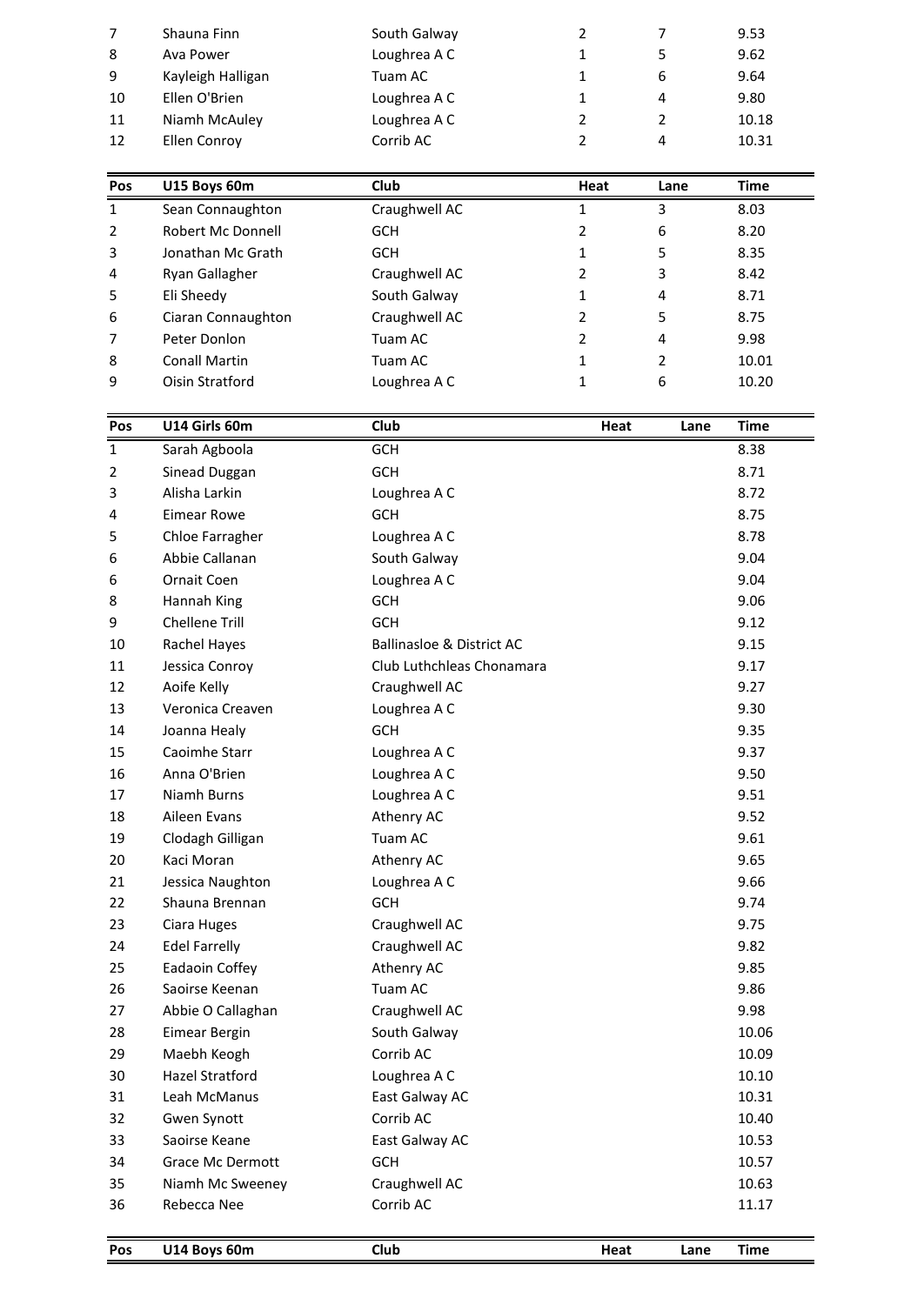| $\mathbf{1}$ | Eve Avo                 | Craughwell AC | 1              | 2              | 9.15        |  |
|--------------|-------------------------|---------------|----------------|----------------|-------------|--|
| Pos          | U13 Girls 60m           | Club          | Heat           | Lane           | <b>Time</b> |  |
|              |                         |               |                |                |             |  |
| 18           | Conor Howe              | Corrib AC     | H1             | L3             | 11.05       |  |
| 17           | Daniel Malone           | South Galway  | H1             | L <sub>5</sub> | 11.02       |  |
| 16           | Liam Gaughan            | South Galway  | H <sub>3</sub> | L <sub>5</sub> | 10.26       |  |
| 15           | <b>Tiernan Conneely</b> | Corrib AC     | H2             | L2             | 10.15       |  |
| 14           | Jack Mannion            | Tuam AC       | H2             | L <sub>3</sub> | 9.80        |  |
| 13           | Joe Mears               | South Galway  | H1             | L7             | 9.72        |  |
| 12           | Liam Leen               | Craughwell AC | H1             | L2             | 9.65        |  |
| 10           | Alan Donlon             | Tuam AC       | H <sub>3</sub> | L7             | 9.49        |  |
| 10           | <b>Oisin Davis</b>      | Craughwell AC | $\overline{2}$ | 5              | 9.49        |  |
| 9            | <b>Riley Donohue</b>    | Craughwell AC | H <sub>3</sub> | L4             | 9.39        |  |
| 8            | Padric Mayrtn           | Craughwell AC | H1             | L4             | 9.35        |  |
| 7            | Conor Hynes             | Craughwell AC | H <sub>3</sub> | L2             | 9.26        |  |
| 6            | Lewis Ryan              | Craughwell AC | $\overline{2}$ | $\overline{7}$ | 9.23        |  |
| 5            | Jack Fitzgerald         | Craughwell AC | H2             | L4             | 9.16        |  |
| 4            | <b>Tadhg Heavey</b>     | South Galway  | $\overline{2}$ | 6              | 8.95        |  |
| 3            | Sam O Neil              | Craughwell AC | H <sub>3</sub> | L <sub>3</sub> | 8.84        |  |
| 2            | Gavin Lee               | Craughwell AC | H1             | L6             | 8.81        |  |
| 1            | Shaun Gilligan          | Craughwell AC | H3             | L6             | 8.66        |  |
|              |                         |               |                |                |             |  |

| 17          | Daniel Malone        | South Galway                         | H1             | L <sub>5</sub> | 11.02       |
|-------------|----------------------|--------------------------------------|----------------|----------------|-------------|
| 18          | <b>Conor Howe</b>    | Corrib AC                            | H1             | L3             | 11.05       |
|             |                      |                                      |                |                |             |
| Pos         | U13 Girls 60m        | <b>Club</b>                          | <b>Heat</b>    | Lane           | <b>Time</b> |
| $\mathbf 1$ | Eve Ayo              | Craughwell AC                        | 1              | 2              | 9.15        |
| 2           | Roisin Dalton        | South Galway                         | 3              | 4              | 9.44        |
| 3           | Maebh Walsh          | Corrib AC                            | $\overline{2}$ | 3              | 9.58        |
| 4           | Gillian Mc Grath     | GCH                                  | 1              | $\mathbf{1}$   | 9.61        |
| 5           | Rebecca Lynch        | Craughwell AC                        | 1              | 7              | 9.72        |
| 6           | <b>Grace Carr</b>    | Athenry AC                           | $\mathbf{1}$   | 3              | 9.79        |
| 7           | Nicole Quirke        | <b>GCH</b>                           | $\overline{2}$ | 6              | 9.84        |
| 8           | Hannah Hynes         | Craughwell AC                        | $\overline{2}$ | $\overline{2}$ | 9.86        |
| 9           | Caoimhe Connolly     | Craughwell AC                        | 3              | 7              | 9.89        |
| 10          | Hannah O Grady       | <b>GCH</b>                           | 3              | 8              | 9.93        |
| 11          | Ria Banerjee         | Corrib AC                            | 1              | 6              | 9.96        |
| 11          | Aoibhinn Keane       | East Galway AC                       | $\overline{2}$ | 7              | 9.96        |
| 13          | <b>Aisling Finn</b>  | South Galway                         | 1              | 4              | 9.98        |
| 14          | <b>Roisin Martin</b> | Tuam AC                              | 3              | 5              | 10.17       |
| 15          | Oliwia Koman         | Craughwell AC                        | 3              | $\overline{2}$ | 10.24       |
| 16          | Ciara Daly           | <b>Ballinasloe &amp; District AC</b> | 2              | 4              | 10.45       |
| 17          | Isabelle Moynihan    | Tuam AC                              | $\overline{2}$ | 5              | 10.46       |
| 18          | Aoibheann Phelan     | Tuam AC                              | 3              | 1              | 10.70       |
| 19          | Lucy Van Oosterhout  | Tuam AC                              | $\mathbf{1}$   | 5              | 10.75       |
| 20          | Molly Mulryan        | <b>Caltra and District</b>           | 3              | 6              | 10.78       |
| 21          | Saoirse Victory      | Tuam AC                              | 3              | 3              | 11.06       |
| 22          | Seana Victory        | Tuam AC                              | $\overline{2}$ | $\mathbf{1}$   | 11.25       |
| 23          | Ella Rafferty        | Tuam AC                              | $\mathbf{1}$   | 8              | 11.39       |
| 24          | Shauna Burke         | Tuam AC                              | $\overline{2}$ | 8              | 11.97       |
| Pos         | U13 Boys 60m         | Club                                 | Heat           | Lane           | <b>Time</b> |
| 1           | Shane Fitzpatrick    | <b>Ballinasloe &amp; District AC</b> | 2              | 3              | 8.61        |

| 23           | Ella Rafferty     | Tuam AC                              |      | 8    | 11.39       |
|--------------|-------------------|--------------------------------------|------|------|-------------|
| 24           | Shauna Burke      | Tuam AC                              | 2    | 8    | 11.97       |
|              |                   |                                      |      |      |             |
| Pos          | U13 Boys 60m      | <b>Club</b>                          | Heat | Lane | <b>Time</b> |
| $\mathbf{1}$ | Shane Fitzpatrick | <b>Ballinasloe &amp; District AC</b> | 2    | 3    | 8.61        |
| 2            | Calum healy       | Athenry AC                           | 1    | 4    | 8.64        |
| 3            | Charlie Naughton  | <b>Ballinasloe &amp; District AC</b> | 3    | 8    | 8.65        |
| 4            | Luke Dahler       | <b>GCH</b>                           | 2    | 8    | 8.66        |
| 5            | Robert Urquhart   | Craughwell AC                        | 3    | 2    | 8.94        |
| 6            | Sean Fox          | Craughwell AC                        |      | 8    | 8.95        |
| 6            | Conor Hoade       | Craughwell AC                        |      | 1    | 8.95        |
| 8            | Adam Molloy       | Athenry AC                           | 2    | 6    | 9.05        |
| 9            | Darragh Donohue   | Loughrea A C                         | 3    | 6    | 9.07        |
| 10           | Oisin Keane       | East Galway AC                       | 2    | 2    | 9.21        |
| 11           | Conor Harley      | <b>Ballinasloe &amp; District AC</b> |      | 3    | 9.22        |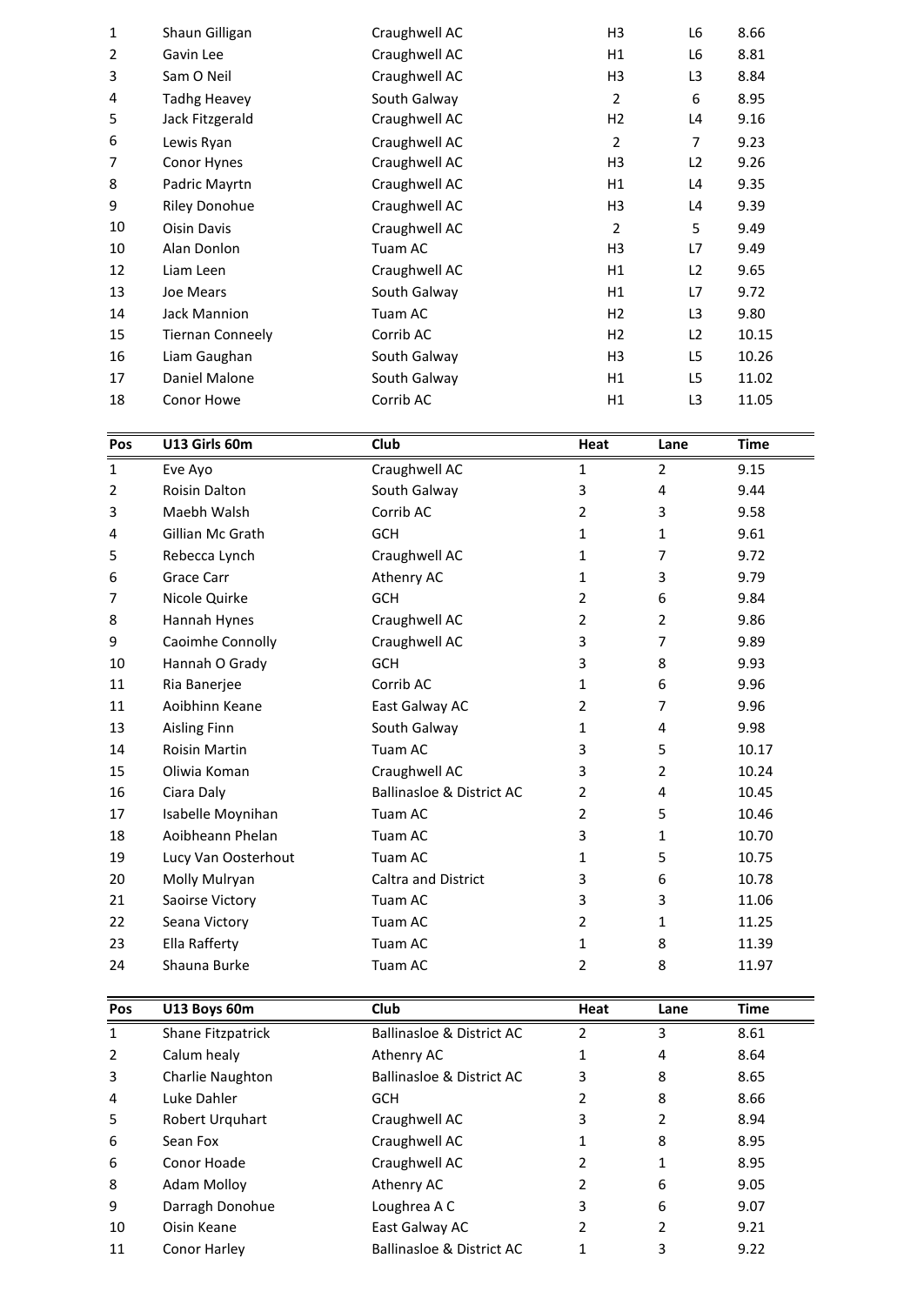| 3<br>Kianan Fahy<br>South Galway<br>4<br>9.42<br>14<br>Craughwell AC<br>9.48<br>15<br>Danny Morrisey<br>1<br>1<br>South Galway<br>16<br>Michael Leahy<br>6<br>9.67<br>1<br>Matthew Cafferkey<br>Tuam AC<br>2<br>4<br>9.82<br>17<br>Jack Kinane<br>Craughwell AC<br>3<br>3<br>18<br>9.83<br>Conor Munnelly<br>9.90<br>Tuam AC<br>7<br>19<br>1<br>Craughwell AC<br>7<br>Fabian Fleetwood<br>2<br>9.90<br>19<br>Corrib AC<br>5<br>Conor Gannon<br>1<br>21<br>10.07<br>5<br>22<br>Sean Mohan<br>South Galway<br>2<br>10.52<br>2<br>Patrick McGovern<br>Tuam AC<br>1<br>10.70<br>23<br>U12 Girls 60m<br><b>Club</b><br>Pos<br>Time<br>Heat<br>Lane |  |  |  |  |
|-----------------------------------------------------------------------------------------------------------------------------------------------------------------------------------------------------------------------------------------------------------------------------------------------------------------------------------------------------------------------------------------------------------------------------------------------------------------------------------------------------------------------------------------------------------------------------------------------------------------------------------------------|--|--|--|--|
|                                                                                                                                                                                                                                                                                                                                                                                                                                                                                                                                                                                                                                               |  |  |  |  |
|                                                                                                                                                                                                                                                                                                                                                                                                                                                                                                                                                                                                                                               |  |  |  |  |
|                                                                                                                                                                                                                                                                                                                                                                                                                                                                                                                                                                                                                                               |  |  |  |  |
|                                                                                                                                                                                                                                                                                                                                                                                                                                                                                                                                                                                                                                               |  |  |  |  |
|                                                                                                                                                                                                                                                                                                                                                                                                                                                                                                                                                                                                                                               |  |  |  |  |
|                                                                                                                                                                                                                                                                                                                                                                                                                                                                                                                                                                                                                                               |  |  |  |  |
|                                                                                                                                                                                                                                                                                                                                                                                                                                                                                                                                                                                                                                               |  |  |  |  |
|                                                                                                                                                                                                                                                                                                                                                                                                                                                                                                                                                                                                                                               |  |  |  |  |
|                                                                                                                                                                                                                                                                                                                                                                                                                                                                                                                                                                                                                                               |  |  |  |  |
|                                                                                                                                                                                                                                                                                                                                                                                                                                                                                                                                                                                                                                               |  |  |  |  |
|                                                                                                                                                                                                                                                                                                                                                                                                                                                                                                                                                                                                                                               |  |  |  |  |
|                                                                                                                                                                                                                                                                                                                                                                                                                                                                                                                                                                                                                                               |  |  |  |  |
| 7<br>Adam McGreal<br>Ballinasloe & District AC<br>3<br>9.38<br>13                                                                                                                                                                                                                                                                                                                                                                                                                                                                                                                                                                             |  |  |  |  |
| 5<br>3<br>9.31<br>12<br>Jack Hession<br>Tuam AC                                                                                                                                                                                                                                                                                                                                                                                                                                                                                                                                                                                               |  |  |  |  |

| 22             | Sean Mohan            | South Galway                         | $\overline{2}$ | 5              | 10.52       |
|----------------|-----------------------|--------------------------------------|----------------|----------------|-------------|
| 23             | Patrick McGovern      | Tuam AC                              | $\mathbf{1}$   | $\overline{2}$ | 10.70       |
|                |                       |                                      |                |                |             |
| Pos            | U12 Girls 60m         | Club                                 | Heat           | Lane           | <b>Time</b> |
| $\mathbf{1}$   | Ava McKeon            | <b>Ballinasloe &amp; District AC</b> | 2              | 4              | 9.23        |
| $\overline{2}$ | Sadbh Mc Donagh       | Athenry AC                           | 6              | 6              | 9.30        |
| 3              | Caoimhe Farrell       | Loughrea A C                         | 6              | 4              | 9.49        |
| 4              | Lena Mc Donagh        | <b>GCH</b>                           | 5              | $\overline{2}$ | 9.52        |
| 5              | Hannah Clarke         | Corrib AC                            | $\overline{7}$ | 4              | 9.54        |
| 6              | Katie Scully          | Craughwell AC                        | $\overline{7}$ | 3              | 9.55        |
| 7              | Rachel kelly          | Athenry AC                           | 4              | 6              | 9.78        |
| 8              | Aisling Lydon         | Corrib AC                            | 6              | $\overline{2}$ | 9.92        |
| 9              | Kayla Madden          | Athenry AC                           | 1              | 4              | 9.94        |
| 10             | Isabella Burke        | <b>GCH</b>                           | 3              | $\overline{2}$ | 10.08       |
| 11             | Sinead McManus        | East Galway AC                       | 3              | 5              | 10.10       |
| 12             | Alannah Sweeney       | Athenry AC                           | 3              | 6              | 10.11       |
| 12             | Sarah Byrne           | Craughwell AC                        | 6              | 5              | 10.11       |
| 14             | Mya Kelly             | <b>Ballinasloe &amp; District AC</b> | 4              | 4              | 10.12       |
| 15             | Emma McGreal          | <b>Ballinasloe &amp; District AC</b> | 3              | 8              | 10.14       |
| 16             | Shauna Hession        | Tuam AC                              | $\overline{2}$ | $\overline{2}$ | 10.15       |
| 16             | Jade Whelton          | Craughwell AC                        | 6              | 3              | 10.15       |
| 18             | Muireann Frawley      | South Galway                         | 2              | 8              | 10.18       |
| 19             | Jenni Reidy           | Tuam AC                              | 6              | $\mathbf{1}$   | 10.19       |
| 20             | <b>Ava Collins</b>    | Loughrea A C                         | 1              | $\overline{7}$ | 10.21       |
| 20             | Ailish Burke          | Craughwell AC                        | 5              | 4              | 10.21       |
| 22             | Erin Kelly            | Craughwell AC                        | $\overline{2}$ | 1              | 10.22       |
| 23             | Niamh Donovan         | <b>GCH</b>                           | 4              | 5              | 10.27       |
| 24             | Aiveen Curley         | <b>Ballinasloe &amp; District AC</b> | 1              | 3              | 10.39       |
| 25             | Fauve Alymer          | Craughwell AC                        | 1              | $\mathbf{1}$   | 10.44       |
| 26             | Anna Higgins          | Tuam AC                              | 1              | 6              | 10.45       |
| 27             | Aoibhe Fahy           | Craughwell AC                        | 3              | 4              | 10.48       |
| 28             | Chloe Allen           | Craughwell AC                        | 3              | 7              | 10.53       |
| 29             | Maryanne Jordan       | Caltra and District                  | 5              | 6              | 10.54       |
| 30             | Shauna Murray         | Loughrea A C                         | $\overline{2}$ | 6              | 10.60       |
| 31             | <b>Holly Corcoran</b> | South Galway                         | $\overline{7}$ | $\overline{2}$ | 10.63       |
| 32             | Eabha Rohan           | Athenry AC                           | $\mathbf{1}$   | $\overline{2}$ | 10.65       |
| 32             | Mairead Tucker        | Craughwell AC                        | 4              | $\overline{7}$ | 10.65       |
| 34             | Sarah Cafferkey       | Tuam AC                              | 3              | 3              | 10.68       |
| 35             | <b>Emily Kenny</b>    | Tuam AC                              | 3              | $\mathbf{1}$   | 10.80       |
| 36             | Aoibhe Stephens       | Craughwell AC                        | $\overline{2}$ | $\overline{7}$ | 10.84       |
| 37             | Abigail Oshea         | Athenry AC                           | $\overline{2}$ | 5              | 10.87       |
| 38             | <b>Emily Derrane</b>  | South Galway                         | 4              | $\mathbf{1}$   | 10.90       |
| 39             | Ciara Moloney         | Loughrea A C                         | 5              | $\mathbf{1}$   | 11.07       |
| 40             | Mia Lukina            | Athenry AC                           | $\overline{7}$ | 5              | 11.11       |
| 41             | Roisin Grealy         | <b>Ballinasloe &amp; District AC</b> | 5              | 5              | 11.12       |
| 42             | Helen Callaghan       | Craughwell AC                        | $\mathbf{1}$   | 5              | 11.28       |
| 43             | Rachel Carr           | Athenry AC                           | 5              | $\overline{7}$ | 11.33       |
| 44             | Alana Grogan          | Craughwell AC                        | $\overline{7}$ | $\mathbf{1}$   | 11.35       |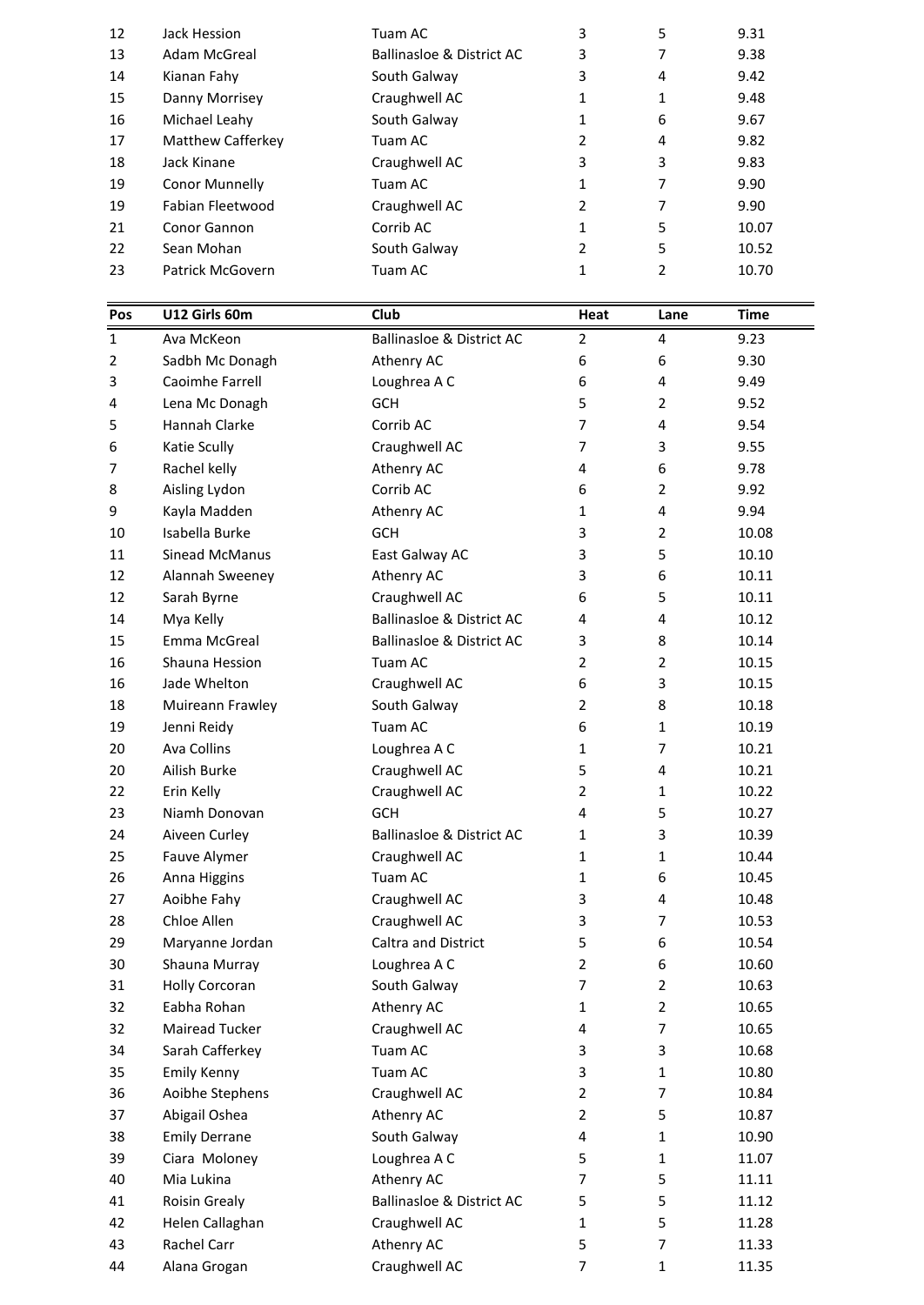| 3<br>45<br>Sarah Williams<br>Corrib AC<br>5<br>11.36<br>3<br>46<br>Katie Mc Grath<br>Athenry AC<br>2<br>11.44<br>Craughwell AC<br>3<br>46<br>Millie Geraghty<br>4<br>11.44<br>Loughrea A C<br>Aoibheann Le Provost<br>48<br>2<br>4<br>11.59<br>8<br>49<br>Abby Shaughnessy<br>1<br>Tuam AC<br>11.76<br>Club<br>U12 Boys 60m<br>Pos<br>Time<br>Heat<br>Lane |  | 1 | Ross Cosgrove | Tuam AC | 4 | 3 | 8.91 |  |
|------------------------------------------------------------------------------------------------------------------------------------------------------------------------------------------------------------------------------------------------------------------------------------------------------------------------------------------------------------|--|---|---------------|---------|---|---|------|--|
|                                                                                                                                                                                                                                                                                                                                                            |  |   |               |         |   |   |      |  |
|                                                                                                                                                                                                                                                                                                                                                            |  |   |               |         |   |   |      |  |
|                                                                                                                                                                                                                                                                                                                                                            |  |   |               |         |   |   |      |  |
|                                                                                                                                                                                                                                                                                                                                                            |  |   |               |         |   |   |      |  |
|                                                                                                                                                                                                                                                                                                                                                            |  |   |               |         |   |   |      |  |
|                                                                                                                                                                                                                                                                                                                                                            |  |   |               |         |   |   |      |  |
|                                                                                                                                                                                                                                                                                                                                                            |  |   |               |         |   |   |      |  |
|                                                                                                                                                                                                                                                                                                                                                            |  |   |               |         |   |   |      |  |
|                                                                                                                                                                                                                                                                                                                                                            |  |   |               |         |   |   |      |  |

| 48             | Aoibheann Le Provost   | Loughrea A C                         | 4              | $\overline{2}$ | 11.59       |
|----------------|------------------------|--------------------------------------|----------------|----------------|-------------|
| 49             | Abby Shaughnessy       | Tuam AC                              | $\mathbf{1}$   | 8              | 11.76       |
|                |                        |                                      |                |                |             |
| Pos            | U12 Boys 60m           | <b>Club</b>                          | Heat           | Lane           | <b>Time</b> |
| 1              | Ross Cosgrove          | Tuam AC                              | 4              | 3              | 8.91        |
| $\overline{2}$ | David Mannion          | South Galway                         | 3              | 4              | 9.25        |
| 3              | Mark Kilkenny          | <b>Ballinasloe &amp; District AC</b> | $\mathbf{1}$   | 6              | 9.32        |
| 4              | <b>Stephen Mannion</b> | South Galway                         | 4              | 4              | 9.37        |
| 5              | Ryan McDonnell         | Craughwell AC                        | 3              | 6              | 9.43        |
| 6              | Fiachra Bond           | Craughwell AC                        | 4              | 5              | 9.45        |
| 7              | Cian Gorham            | Corrib AC                            | 3              | 7              | 9.47        |
| 8              | Daniel Galvin          | Craughwell AC                        | $\overline{2}$ | 6              | 9.51        |
| 9              | Sean Dunne             | <b>GCH</b>                           | 1              | 5              | 9.67        |
| 9              | Jacob Conroy           | Club Luthchleas Chonamara            | 3              | 3              | 9.67        |
| 9              | Sean Duggan            | GCH                                  | 4              | $\overline{2}$ | 9.67        |
| 12             | Conor Murphy           | South Galway                         | 1              | 7              | 9.69        |
| 13             | Evan Deely             | Loughrea A C                         | $\overline{2}$ | 3              | 9.72        |
| 14             | Lorcan Heavey          | South Galway                         | 1              | 4              | 9.77        |
| 14             | Daniel Keane           | Loughrea A C                         | 3              | $\overline{2}$ | 9.77        |
| 16             | Cormac Kinneavy        | Corrib AC                            | 4              | $\overline{7}$ | 9.88        |
| 17             | Ruairi Dillon          | South Galway                         | $\overline{2}$ | $\mathbf{1}$   | 10.02       |
| 18             | Cathal Duffy           | Loughrea A C                         | $\mathbf{1}$   | $\overline{2}$ | 10.22       |
| 19             | Sean Power             | <b>Ballinasloe &amp; District AC</b> | $\overline{2}$ | 5              | 10.26       |
| 20             | Liam Shaw              | Athenry AC                           | 3              | 8              | 10.33       |
| 21             | Donal Henderson        | Corrib AC                            | $\overline{2}$ | 7              | 10.34       |
| 22             | Shane Concannon        | Craughwell AC                        | 4              | $\mathbf{1}$   | 10.41       |
| 23             | Evan Quinn             | Craughwell AC                        | 1              | 1              | 10.48       |
| 24             | Robert McGrath         | Tuam AC                              | 3              | 1              | 10.49       |
| 25             | Rian Dunne Leavy       | South Galway                         | 4              | 6              | 10.52       |
| 26             | Danny Harhen           | Tuam AC                              | $\mathbf{1}$   | 3              | 10.73       |
| 27             | Sean Kelleher          | South Galway                         | $\overline{2}$ | 4              | 11.23       |
| 28             | Diarmuid Murphy        | Tuam AC                              | $\overline{2}$ | $\overline{2}$ | 12.09       |
| 29             | Sean Malone            | South Galway                         | 3              | 5              | 12.46       |
|                |                        |                                      |                |                |             |
| Pos            | U11 Girls 60m          | Club                                 | Heat           | Lane           | <b>Time</b> |
| 1              | Kavla McKeon           | Ballinasloe & District AC            | 4              | 7              | 9.54        |

| 28             | Diarmuid Murphy       | Tuam AC                              | $\overline{2}$ | $\overline{2}$ | 12.09       |
|----------------|-----------------------|--------------------------------------|----------------|----------------|-------------|
| 29             | Sean Malone           | South Galway                         | 3              | 5              | 12.46       |
|                |                       |                                      |                |                |             |
| Pos            | U11 Girls 60m         | Club                                 | Heat           | Lane           | <b>Time</b> |
| $\mathbf{1}$   | Kayla McKeon          | <b>Ballinasloe &amp; District AC</b> | 4              | 7              | 9.54        |
| $\overline{2}$ | Leah O'Halloran       | Loughrea A C                         | 6              | 3              | 9.72        |
| 3              | Aoibhe Donnelan       | Craughwell AC                        | 4              | 4              | 9.95        |
| 4              | Saoirse Coleman       | East Galway AC                       | 2              | 4              | 9.96        |
| 5              | Aoibheann Fitzpatrick | <b>Ballinasloe &amp; District AC</b> | 5              | 3              | 10.02       |
| 6              | Siobhain Carr         | Craughwell AC                        | 6              | 4              | 10.05       |
| 7              | Ciara McGrath         | Loughrea A C                         | 4              | 3              | 10.08       |
| 7              | Grace Lynch           | Craughwell AC                        | 5              | 2              | 10.08       |
| 9              | Rachel O Callaghan    | Craughwell AC                        | 4              | 8              | 10.13       |
| 10             | Leah Hanley           | South Galway                         | 4              | 1              | 10.15       |
| 11             | Clodagh Kileen        | <b>Ballinasloe &amp; District AC</b> | 6              | 5              | 10.15       |
| 12             | Ellen Bermingham      | South Galway                         | 5              | $\mathbf{1}$   | 10.20       |
| 13             | Leah Clarke           | <b>Ballinasloe &amp; District AC</b> | 4              | $\overline{2}$ | 10.23       |
| 14             | Sarah Keating         | East Galway AC                       | 3              | 8              | 10.43       |
| 15             | <b>Aisling Corry</b>  | Loughrea A C                         | 5              | 5              | 10.46       |
| 16             | Isabelle Fitsgerald   | Craughwell AC                        | 5              | 4              | 10.55       |
| 17             | GraceKeavney          | Craughwell AC                        | 6              | 1              | 10.56       |
| 18             | Holly Vaughan         | Corrib AC                            | 2              | 5              | 10.61       |
| 19             | Mia Craughwell        | <b>GCH</b>                           | 1              | 3              | 10.63       |
| 20             | Erin Doyle            | Craughwell AC                        | 3              | 6              | 10.66       |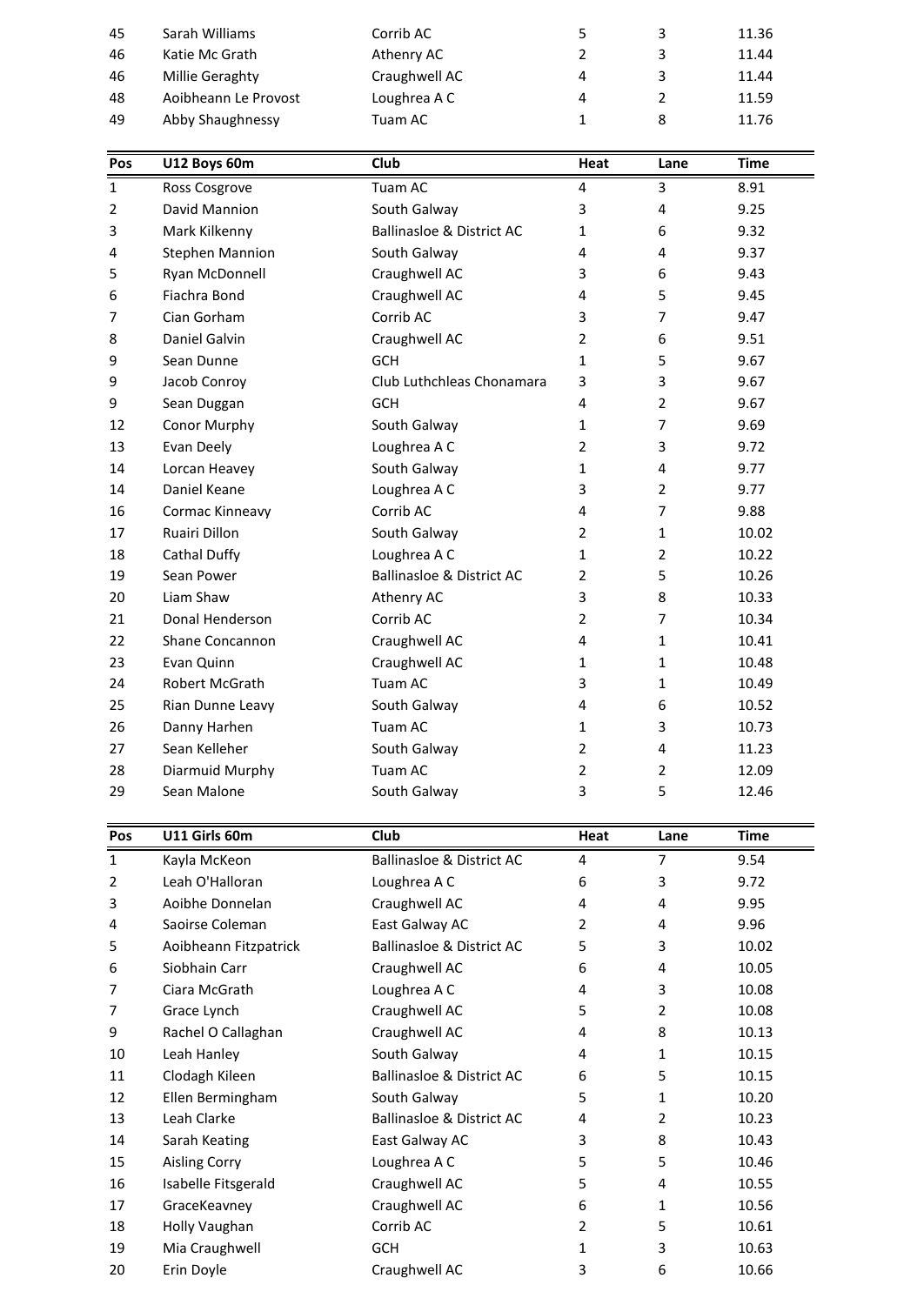| Pos |                        |                                      |                |                |             |
|-----|------------------------|--------------------------------------|----------------|----------------|-------------|
|     | U11 Boys 60m           | Club                                 | Heat           | Lane           | <b>Time</b> |
|     |                        |                                      |                |                |             |
| 42  | Fiona Waters           | Craughwell AC                        | 1              | 4              | 12.24       |
| 41  | Niamh O Connor         | Craughwell AC                        | $\mathbf{1}$   | $\overline{2}$ | 12.14       |
| 40  | Ruth Mockler           | <b>Caltra and District</b>           | 1              | 1              | 11.97       |
| 39  | Katie Colleran         | Craughwell AC                        | $\overline{2}$ | 7              | 11.89       |
| 38  | Orlaith Begley         | Tuam AC                              | 3              | 3              | 11.83       |
| 37  | Fiona Ní Ceallaig      | Club Luthchleas Chonamara            | $\mathbf{1}$   | 5              | 11.82       |
| 36  | Ellen Cafferkey        | Tuam AC                              | 1              | 8              | 11.72       |
| 35  | <b>Tara McWilliams</b> | South Galway                         | 4              | 6              | 11.67       |
| 34  | Shannon Smith          | <b>Caltra and District</b>           | 2              | 6              | 11.65       |
| 33  | Katie Keane            | <b>GCH</b>                           | $\overline{2}$ | 8              | 11.55       |
| 32  | Maeve Fallon           | Athenry AC                           | 3              | 1              | 11.30       |
| 31  | Rebecca Coyne          | Tuam AC                              | 2              | 2              | 11.27       |
| 30  | Ciara Killeen          | Craughwell AC                        | 3              | 7              | 11.14       |
| 29  | Clodagh Quirke         | GCH                                  | 3              | 4              | 11.09       |
| 28  | Caoimhe Callaghan      | GCH                                  | $\mathbf{1}$   | 6              | 11.08       |
| 27  | Sophie Gannon          | Corrib AC                            | 3              | 2              | 11.05       |
| 25  | Danielle Fitzpatrick   | Tuam AC                              | 3              | 5              | 10.97       |
| 25  | Niamh Kely             | Craughwell AC                        | $\overline{2}$ | 1              | 10.97       |
| 24  | Kiera Gilligan         | Craughwell AC                        | $\overline{2}$ | 3              | 10.90       |
| 23  | Anna Langan            | Craughwell AC                        | $\mathbf{1}$   | 7              | 10.79       |
| 22  | Ashlinn Arru           | <b>Ballinasloe &amp; District AC</b> | 4              | 5              | 10.72       |
| 21  | Siobhan Geaney         | South Galway                         | 6              | $\overline{2}$ | 10.69       |

| 41             | Niamh O Connor        | Craughwell AC                        | $\mathbf{1}$   | $\overline{2}$ | 12.14       |
|----------------|-----------------------|--------------------------------------|----------------|----------------|-------------|
| 42             | Fiona Waters          | Craughwell AC                        | $\mathbf{1}$   | 4              | 12.24       |
|                |                       |                                      |                |                |             |
| Pos            | U11 Boys 60m          | Club                                 | Heat           | Lane           | <b>Time</b> |
| $\mathbf{1}$   | Evan Moran            | Craughwell AC                        | 3              | $\overline{2}$ | 9.25        |
| $\overline{2}$ | Roan Heslin           | Tuam AC                              | 4              | 4              | 9.37        |
| 3              | Cian McNelis          | Athenry AC                           | 4              | 3              | 9.42        |
| 4              | John McGaughran       | Corrib AC                            | 3              | 3              | 9.48        |
| 5              | Adam O Halloran       | Athenry AC                           | 3              | 5              | 9.59        |
| 6              | Cathal Sweeney        | Craughwell AC                        | 5              | 8              | 9.63        |
| 7              | Dara Mannion          | Tuam AC                              | 5              | 5              | 9.72        |
| 8              | Aska Little           | Athenry AC                           | $\overline{2}$ | 3              | 9.84        |
| 9              | Michael Burke         | East Galway AC                       | $\mathbf{1}$   | 4              | 9.91        |
| 10             | Jamie Coyne           | <b>Ballinasloe &amp; District AC</b> | 3              | 6              | 9.94        |
| 11             | Mark Osborne          | Corrib AC                            | $\overline{2}$ | 4              | 9.95        |
| 12             | Fionn Ryan            | <b>Ballinasloe &amp; District AC</b> | $\mathbf{1}$   | $\overline{2}$ | 9.99        |
| 13             | Thomas Fitzgerald     | Craughwell AC                        | 4              | $\overline{2}$ | 10.03       |
| 14             | Ben O'Dwyer           | Craughwell AC                        | 1              | 7              | 10.19       |
| 15             | Adam Jordan           | Craughwell AC                        | 5              | 3              | 10.31       |
| 16             | Tiernan Mc Loughlin   | Craughwell AC                        | 3              | 7              | 10.39       |
| 17             | Alan Zimmerer         | Craughwell AC                        | 4              | 6              | 10.44       |
| 18             | Jamie Collins         | Craughwell AC                        | 2              | 1              | 10.47       |
| 19             | Jack Jordan           | East Galway AC                       | $\overline{2}$ | 5              | 10.49       |
| 20             | Senan Treacey         | Athenry AC                           | 5              | 6              | 10.55       |
| 21             | Shane Coleman         | Tuam AC                              | $\overline{2}$ | 6              | 10.61       |
| 22             | Christopher Donlon    | Tuam AC                              | 3              | 4              | 10.63       |
| 23             | <b>Niall Jennings</b> | <b>Ballinasloe &amp; District AC</b> | 5              | 4              | 10.66       |
| 24             | Conor Gilligan        | Craughwell AC                        | 5              | 1              | 10.67       |
| 25             | Alexander Fitzgerald  | Craughwell AC                        | $\mathbf{1}$   | $\mathbf{1}$   | 10.68       |
| 26             | Ferdia Breslin        | Corrib AC                            | 4              | 1              | 10.69       |
| 27             | Diarmuid Laheen       | Tuam AC                              | 1              | 3              | 10.80       |
| 28             | Michael Mulryan       | <b>Caltra and District</b>           | 3              | 8              | 10.83       |
| 29             | Ryan Riggs            | Tuam AC                              | 5              | 7              | 10.94       |
| 30             | Michael Coyne         | <b>Ballinasloe &amp; District AC</b> | 4              | 7              | 10.96       |
| 31             | Calum McGovern        | Tuam AC                              | 1              | 5              | 11.05       |
| 32             | Corey Waters          | <b>Ballinasloe &amp; District AC</b> | $\overline{2}$ | $\overline{2}$ | 11.16       |
| 33             | <b>Tiernan Howe</b>   | Corrib AC                            | 5              | $\overline{2}$ | 11.76       |
| 34             | Liam Farren           | South Galway                         | 4              | 5              | 12.16       |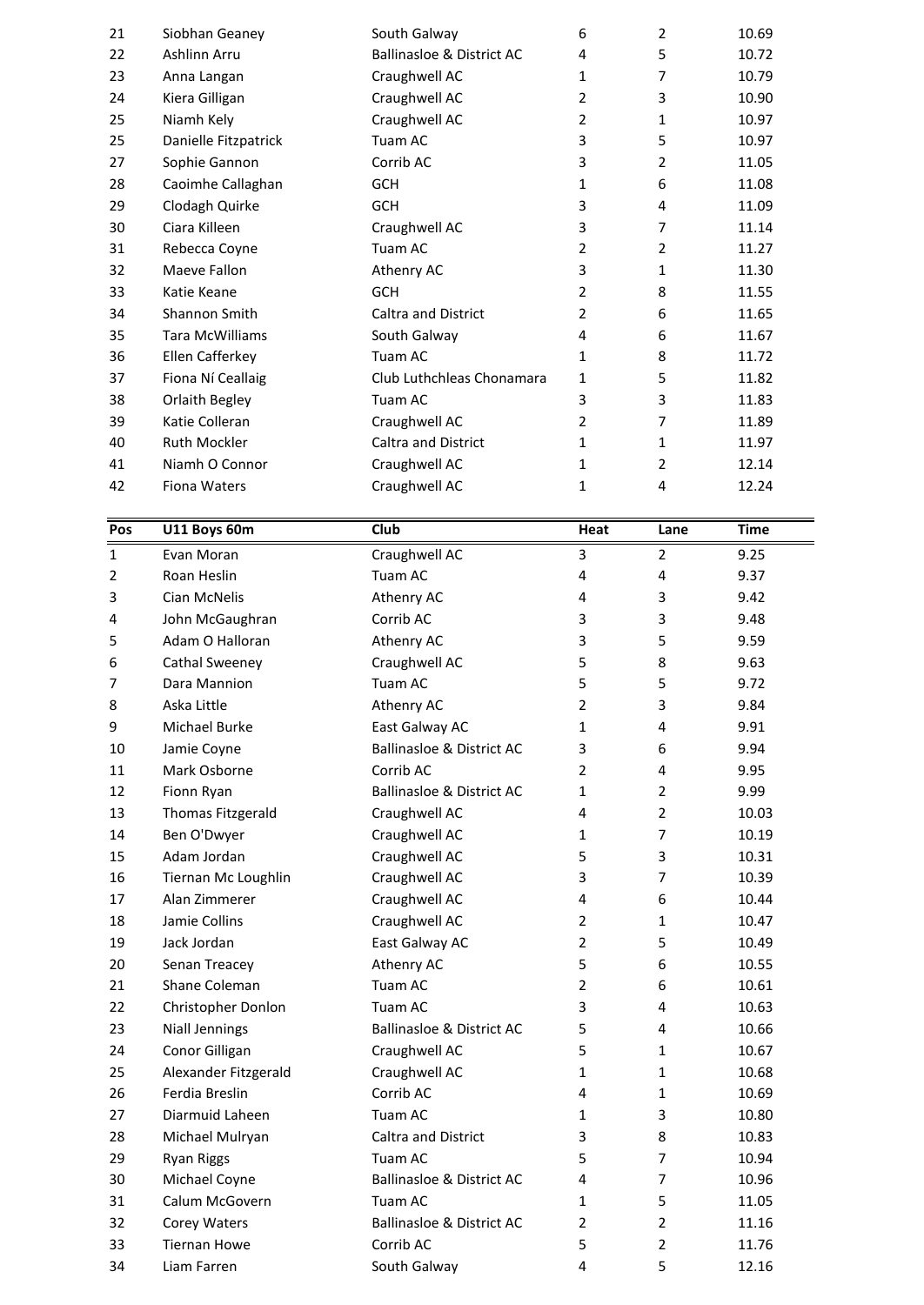| $\mathbf{1}$ |                     |                                      |                |                |             |
|--------------|---------------------|--------------------------------------|----------------|----------------|-------------|
|              | Darragh Fahy        | Loughrea A C                         | 2              | 7              | 9.30        |
| Pos          | U10 Boys 60m        | <b>Club</b>                          | Heat           | Lane           | <b>Time</b> |
|              |                     |                                      |                |                |             |
| 39           | Harriet Burke       | South Galway                         | $\mathbf{1}$   | 4              | 12.98       |
| 38           | Charlotte Koller    | <b>GCH</b>                           | $\overline{2}$ | $\mathbf{1}$   | 12.79       |
| 37           | Erin Dahler         | GCH                                  | 5              |                | 12.11       |
| 36           | Ella Cloherty       | Club Luthchleas Chonamara            | 5              |                | 12.09       |
| 35           | Niamh Ní Fhlartha   | Club Luthchleas Chonamara            | 1              | 8              | 11.78       |
| 33           | <b>Emily Dillon</b> | Loughrea A C                         | $\overline{2}$ | 3              | 11.74       |
| 33           | Katy Connern        | Tuam AC                              | 1              | 1              | 11.74       |
| 32           | Ellen Jordan        | <b>Caltra and District</b>           | 1              | 3              | 11.66       |
| 31           | Bethan O Toole      | <b>GCH</b>                           | 4              | 3              | 11.62       |
| 30           | Orlaith Le Provost  | Loughrea A C                         | 4              | 4              | 11.56       |
| 29           | Aoibheann Donohue   | Loughrea A C                         | 5              |                | 11.50       |
| 28           | Emma Dempsey        | GCH                                  | 1              | $\overline{2}$ | 11.45       |
| 27           | Chloe Coyne         | Tuam AC                              | $\overline{2}$ | 4              | 11.43       |
| 26           | Abbi McGrath        | Tuam AC                              | 5              |                | 11.42       |
| 25           | Eva Burke           | Tuam AC                              | 4              | 6              | 11.37       |
| 24           | Keely Grogan        | Craughwell AC                        | 4              | 5              | 11.36       |
| 23           | Lilly Lopez         | Craughwell AC                        | 3              | 5              | 11.25       |
| 22           | Sarah Finn          | South Galway                         | 5              |                | 11.18       |
| 21           | Laoise Burke        | East Galway AC                       | 4              | 7              | 11.15       |
| 20           | Leagh Farragher     | Tuam AC                              | 3              | $\overline{7}$ | 11.12       |
| 19           | Ciara Ferguson      | Corrib AC                            | 3              | 4              | 11.10       |
| 18           | Orlaith Mulryan     | <b>Ballinasloe &amp; District AC</b> | 5              |                | 11.09       |
| 17           | Olivia Sellars      | Loughrea A C                         | 3              | 8              | 11.06       |
| 16           | <b>Beth Crowe</b>   | Craughwell AC                        | 3              | 3              | 11.01       |
| 15           | Katie Flaherty      | South Galway                         | 3              | 6              | 10.98       |
| 14           | <b>Emma Deely</b>   | Craughwell AC                        | 2              | 8              | 10.97       |
| 13           | Ruth Kilkenny       | <b>Ballinasloe &amp; District AC</b> | 4              | $\mathbf{1}$   | 10.85       |
| 12           | Mollie Gilligan     | Craughwell AC                        | 5              |                | 10.66       |
| 11           | Amy Cloherty        | Club Luthchleas Chonamara            | 4              | $\overline{2}$ | 10.56       |
| 10           | Ailbhe Walsh        | Corrib AC                            | $\overline{2}$ | $\overline{2}$ | 10.55       |
| 9            | Caoimhe Fahey       | South Galway                         | $\overline{2}$ | $\overline{7}$ | 10.51       |
| 8            | <b>Molly Geary</b>  | Athenry AC                           | $\overline{2}$ | 5              | 10.45       |
| 7            | Shannon Quinn       | Craughwell AC                        | 2              | 6              | 10.44       |
| 6            | Ciara Power         | <b>Ballinasloe &amp; District AC</b> | $\mathbf{1}$   | 5              | 10.40       |
| 5            | Ella Farrelly       | Craughwell AC                        | 5              |                | 10.18       |
| 4            | Nessa Mangan        | Athenry AC                           | 3              | $\mathbf{1}$   | 10.16       |
| 3            | Alima Agboola       | <b>GCH</b>                           | 3              | $\overline{2}$ | 10.05       |
| 2            | Evie Culhane        | Craughwell AC                        | 1              | 6              | 10.05       |
| $\mathbf{1}$ | Laoise McGrath      | Loughrea A C                         | 1              | 7              | 10.00       |
| Pos          | U10 Girls 60m       | Club                                 | Heat           | Lane           | <b>Time</b> |
|              |                     |                                      |                |                |             |
| 36           | Shane Gorman        | Craughwell AC                        | 4              | 8              | 12.60       |
|              | Sean O'Laoghaire    | Corrib AC                            | $\mathbf{1}$   | 6              | 12.57       |
| 35           |                     |                                      |                |                |             |

| 39             | Harriet Burke           | South Galway   | 1    | 4    | 12.98       |
|----------------|-------------------------|----------------|------|------|-------------|
| Pos            | U10 Boys 60m            | <b>Club</b>    | Heat | Lane | <b>Time</b> |
| 1              | Darragh Fahy            | Loughrea A C   | 2    | 7    | 9.30        |
| $\overline{2}$ | <b>Richard Mc Grath</b> | <b>GCH</b>     | 3    | 5    | 9.53        |
| 3              | Eoin Hannon             | Athenry AC     | 4    | 5    | 9.63        |
| 4              | Ronan Duggan            | <b>GCH</b>     | 4    | 6    | 9.78        |
| 5              | Enda Keane              | East Galway AC | 1    | 6    | 9.86        |
| 6              | Daragh Kenny            | Tuam AC        | 2    | 6    | 10.03       |
| 7              | Dermot Ford             | Corrib AC      | 2    | 3    | 10.16       |
| 8              | Michael Claffey         | Craughwell AC  | 2    | 4    | 10.36       |
| 8              | Cathal Ryan             | Tuam AC        | 3    | 3    | 10.36       |
| 10             | Ultan Tighe             | Tuam AC        | 4    | 4    | 10.37       |
| 11             | Kevin Cassidy           | South Galway   | 4    | 2    | 10.79       |
| 12             | Shane Kearney           | South Galway   | 3    | 1    | 10.80       |
| 13             | Ethan Fallon            | Athenry AC     | 3    | 6    | 10.81       |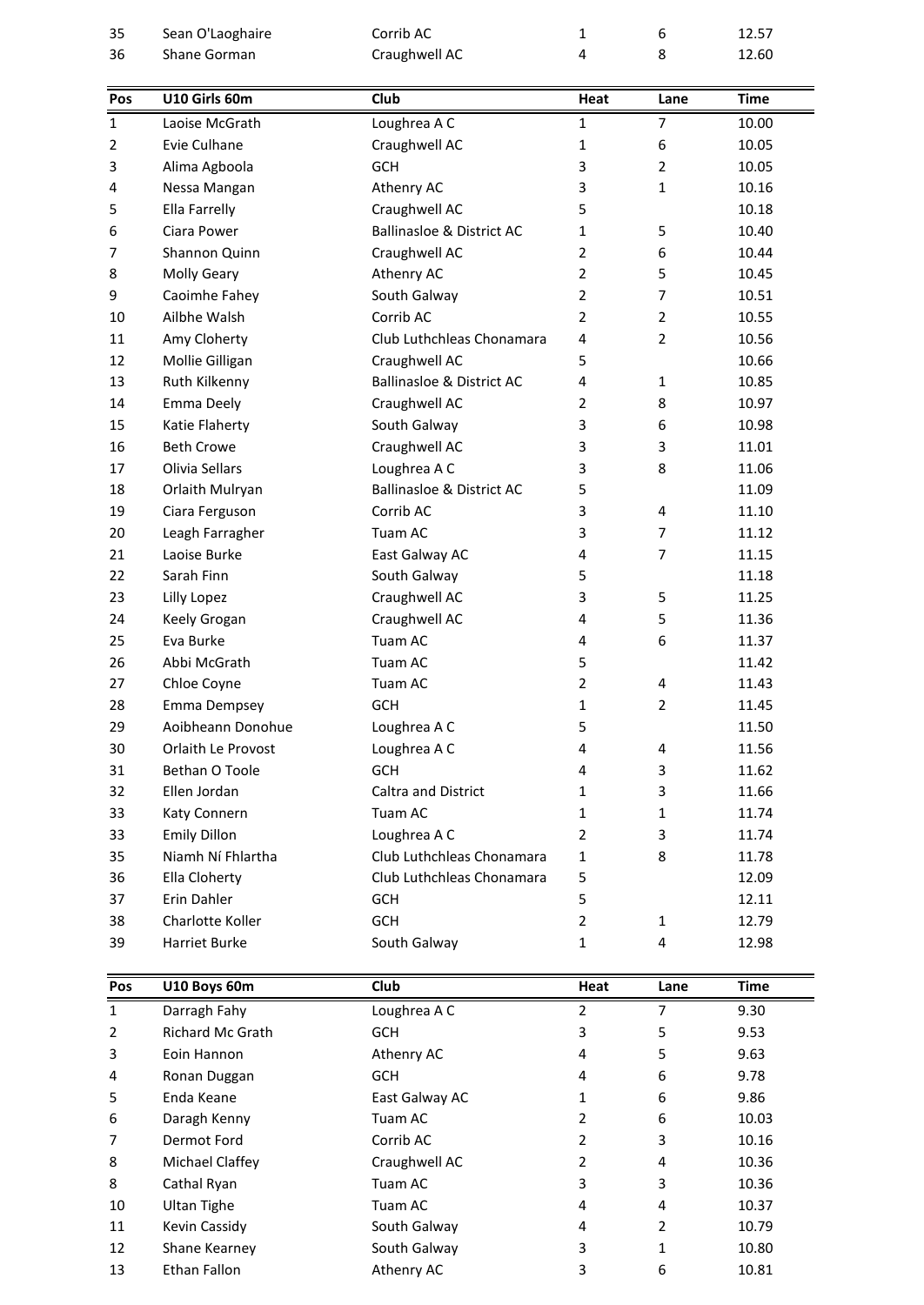| Paddy Malone<br>16<br>Craughwell AC<br>11.04<br>1<br>1<br>Daniel Keatinng (Guest)<br>East Galway AC<br>5<br>$\overline{2}$<br>11.06<br>17<br>Jack O' Shaughnessy<br>Caltra and District<br>2<br>11.16<br>18<br>1<br>19<br>Eamon Lydon<br>Corrib AC<br>3<br>11.22<br>1<br>Fionn Dahler<br>20<br><b>GCH</b><br>5<br>11.29<br>1<br>Loughrea A C<br>21<br>Reece Cremin<br>11.33<br>$\mathbf{1}$<br>4<br>22<br>Dylan Martyn<br>Craughwell AC<br>7<br>1<br>11.44<br>Aidan Shaw<br>8<br>23<br>Athenry AC<br>11.97<br>1<br>24<br><b>Michael Fallon</b><br><b>Caltra and District</b><br>12.20<br>2<br>$\mathbf{1}$<br>Dara Ó Fhlartha<br>25<br>Club Luthchleas Chonamara<br>3<br>12.46<br>4<br>26<br>2<br>2<br>12.59<br>Szymon Regiec<br>Craughwell AC<br>27<br>Eanna Moloney<br>Loughrea A C<br>3<br>4<br>13.34<br>Pos<br>Senior Women 200m<br><b>Club</b><br><b>Time</b><br>Heat<br>Lane |  |
|------------------------------------------------------------------------------------------------------------------------------------------------------------------------------------------------------------------------------------------------------------------------------------------------------------------------------------------------------------------------------------------------------------------------------------------------------------------------------------------------------------------------------------------------------------------------------------------------------------------------------------------------------------------------------------------------------------------------------------------------------------------------------------------------------------------------------------------------------------------------------------|--|
|                                                                                                                                                                                                                                                                                                                                                                                                                                                                                                                                                                                                                                                                                                                                                                                                                                                                                    |  |
|                                                                                                                                                                                                                                                                                                                                                                                                                                                                                                                                                                                                                                                                                                                                                                                                                                                                                    |  |
|                                                                                                                                                                                                                                                                                                                                                                                                                                                                                                                                                                                                                                                                                                                                                                                                                                                                                    |  |
|                                                                                                                                                                                                                                                                                                                                                                                                                                                                                                                                                                                                                                                                                                                                                                                                                                                                                    |  |
|                                                                                                                                                                                                                                                                                                                                                                                                                                                                                                                                                                                                                                                                                                                                                                                                                                                                                    |  |
|                                                                                                                                                                                                                                                                                                                                                                                                                                                                                                                                                                                                                                                                                                                                                                                                                                                                                    |  |
|                                                                                                                                                                                                                                                                                                                                                                                                                                                                                                                                                                                                                                                                                                                                                                                                                                                                                    |  |
|                                                                                                                                                                                                                                                                                                                                                                                                                                                                                                                                                                                                                                                                                                                                                                                                                                                                                    |  |
|                                                                                                                                                                                                                                                                                                                                                                                                                                                                                                                                                                                                                                                                                                                                                                                                                                                                                    |  |
|                                                                                                                                                                                                                                                                                                                                                                                                                                                                                                                                                                                                                                                                                                                                                                                                                                                                                    |  |
|                                                                                                                                                                                                                                                                                                                                                                                                                                                                                                                                                                                                                                                                                                                                                                                                                                                                                    |  |
|                                                                                                                                                                                                                                                                                                                                                                                                                                                                                                                                                                                                                                                                                                                                                                                                                                                                                    |  |
|                                                                                                                                                                                                                                                                                                                                                                                                                                                                                                                                                                                                                                                                                                                                                                                                                                                                                    |  |
|                                                                                                                                                                                                                                                                                                                                                                                                                                                                                                                                                                                                                                                                                                                                                                                                                                                                                    |  |
| Jack Murray<br>Craughwell AC<br>10.96<br>15<br>1<br>4                                                                                                                                                                                                                                                                                                                                                                                                                                                                                                                                                                                                                                                                                                                                                                                                                              |  |
| 14<br>Club Luthchleas Chonamara<br>3<br>2<br>Caoilinn Murphy<br>10.93                                                                                                                                                                                                                                                                                                                                                                                                                                                                                                                                                                                                                                                                                                                                                                                                              |  |

| 26             | Szymon Regiec            | Craughwell AC                   | $\overline{2}$ | $\overline{2}$ | 12.59       |
|----------------|--------------------------|---------------------------------|----------------|----------------|-------------|
| 27             | Eanna Moloney            | Loughrea A C                    | 3              | 4              | 13.34       |
| Pos            | <b>Senior Women 200m</b> | Club                            | Heat           | Lane           | <b>Time</b> |
| $\mathbf{1}$   | Nicole King              | <b>GCH</b>                      | 2              | 4              | 25.93       |
|                | Aisling Drumgoole        | Guest                           | 2              | 6              | 26.12       |
| $\overline{2}$ | Sinead Treacy            | Craughwell AC                   | 2              | 2              | 26.41       |
| 3              | Roisin Flynn             | <b>GCH</b>                      |                | 5              | 27.68       |
|                | Fiona Ryan               | <b>Guest - Raheny Shamrocks</b> | 2              | 3              | 27.82       |
| 4              | Clodagh O'Hanlon         | <b>GCH</b>                      |                | 4              | 29.60       |
| 5              | Aishling Keane           | Athenry AC                      | 2              | 5              | 30.03       |
|                | Mary Cahill              | Guest - Ennis Track             | 1              | 6              | 32.92       |
| <b>Pos</b>     | Senior Men 200m          | <b>Club</b>                     | Heat           | Lane           | <b>Time</b> |
|                | Mark Kavanagh            | Guest                           | 3              | 5              | 22.24       |

| 5              | Aishling Keane         | Athenry AC                        | $\overline{2}$ | 5              | 30.03       |
|----------------|------------------------|-----------------------------------|----------------|----------------|-------------|
|                | Mary Cahill            | Guest - Ennis Track               | $\mathbf{1}$   | 6              | 32.92       |
|                |                        |                                   |                |                |             |
| Pos            | <b>Senior Men 200m</b> | <b>Club</b>                       | Heat           | Lane           | <b>Time</b> |
|                | Mark Kavanagh          | Guest                             | 3              | 5              | 22.24       |
| $\mathbf{1}$   | Cillian Greene         | <b>GCH</b>                        | 3              | 3              | 22.38       |
|                | Stephen Gaffney        | <b>Guest - Rathfarnham WSAF</b>   | 1              | 4              | 22.47       |
| $\overline{2}$ | Conor Duggan           | Craughwell AC                     | 3              | 6              | 22.77       |
|                | Colm Bourke            | <b>Guest - Raheny Shamrocks</b>   | $\overline{2}$ | 6              | 22.84       |
| 3              | Jack Dempsey           | <b>GCH</b>                        | 3              | 4              | 22.91       |
| 4              | Eoin Dobey             | <b>GCH</b>                        | 1              | 6              | 23.08       |
| 5              | Sean Kilmartin         | <b>GCH</b>                        | 2              | 5              | 23.44       |
|                | Eoghan Buggy           | Guest - St. Abbans AC             | 2              | 3              | 23.54       |
| 6              | Robert Meagher         | <b>GCH</b>                        | 3              | $\overline{2}$ | 23.61       |
|                | Sean Donnegan          | <b>Guest - Tullamore Harriers</b> | 2              | 1              | 23.89       |
|                | Adam Halpin            | <b>Guest - Donore Harriers</b>    | 3              | 1              | 24.72       |
| 7              | Dylan Neary            | <b>GCH</b>                        | $\mathbf{1}$   | 5              | 25.08       |
| 8              | Matthew McKiernan      | Craughwell AC                     | 1              | $\overline{2}$ | 25.64       |
| 9              | Ben Garrard            | Craughwell AC                     | 2              | 4              | 25.73       |
| 10             | Eoin Dodd              | <b>GCH</b>                        | 1              | 1              | 26.75       |
| 11             | A. Henaghan            | Loughrea A C                      | 1              | 3              | 27.65       |
| 12             | Stephen Callaghan      | Craughwell AC                     | $\overline{2}$ | 2              | 28.15       |
| Pos            | U16/17 Girls 200m      | Club                              | Heat           | Lane           | <b>Time</b> |
| $\mathbf{1}$   | Lydia Dovle            | <b>GCH</b>                        | 1              | 3              | 27.45       |

| 12             | Stephen Callaghan | Craughwell AC  | 2              | 2    | 28.15       |
|----------------|-------------------|----------------|----------------|------|-------------|
| Pos            | U16/17 Girls 200m | Club           | Heat           | Lane | <b>Time</b> |
|                |                   |                |                |      |             |
| $\mathbf{1}$   | Lydia Doyle       | <b>GCH</b>     |                | 3    | 27.45       |
| $\overline{2}$ | Laura Cunningham  | Craughwell AC  | 2              | 5    | 27.78       |
| 3              | Eadaoin Langan    | <b>GCH</b>     | 2              | 4    | 28.11       |
| 4              | Aoife Sheehy      | <b>GCH</b>     | 2              | 6    | 29.03       |
| 5              | Rachael Hughes    | <b>GCH</b>     | 1              | 4    | 29.19       |
| 6              | Miriam Greene     | <b>GCH</b>     | 1              | 2    | 30.52       |
| 7              | Mary Duggan       | <b>GCH</b>     | $\overline{2}$ | 3    | 31.82       |
| 8              | Ava Roche         | East Galway AC |                | 5    | 32.27       |
| 9              | leona Rabbitte    | Athenry AC     | $\mathbf{1}$   | 6    | 32.55       |
| 10             | Karen Ward        | East Galway AC | 2              | 2    | 37.47       |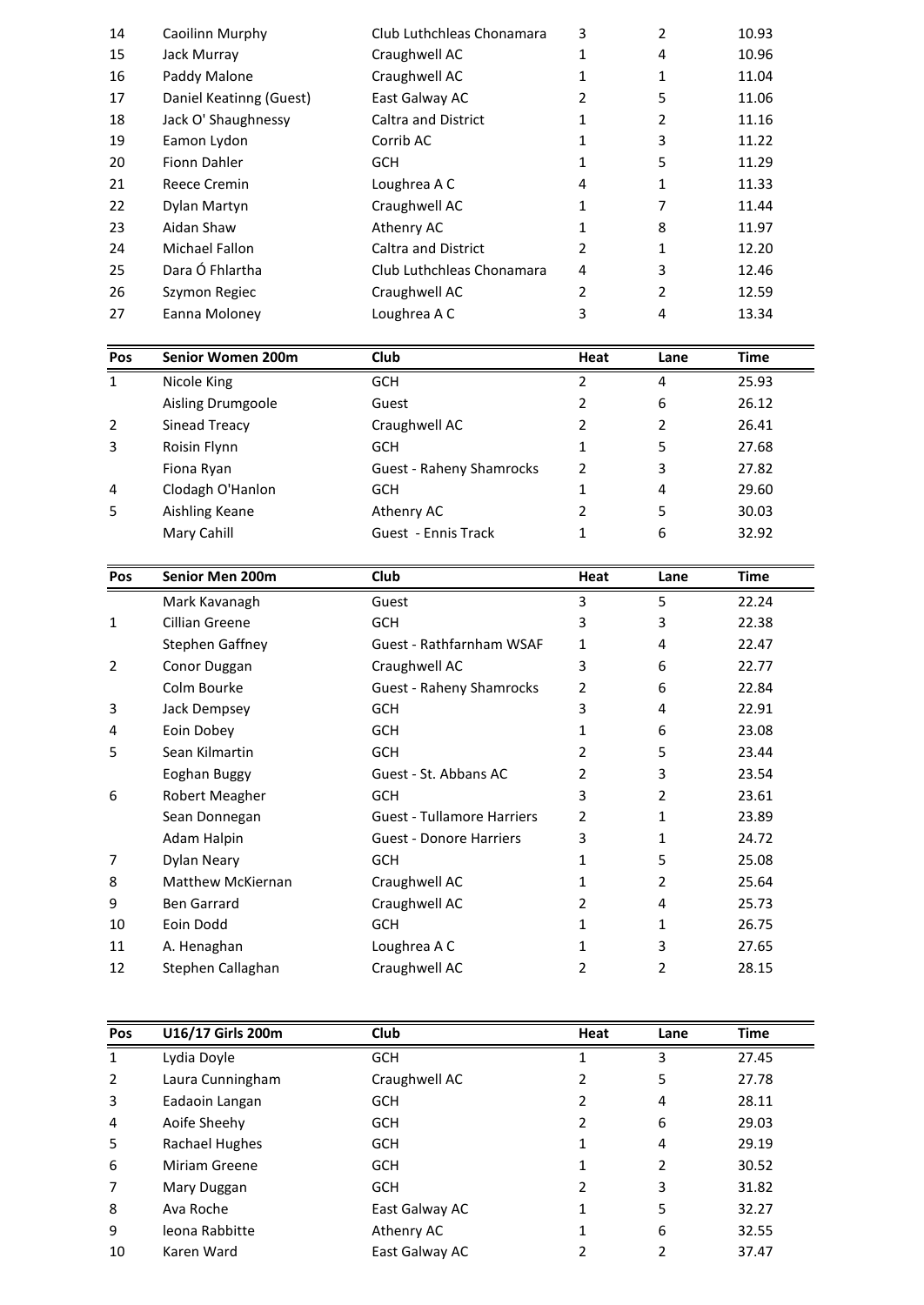| Pos            | U16/17 Boys 200m                | Club                            | Heat           | Lane           | <b>Time</b> |
|----------------|---------------------------------|---------------------------------|----------------|----------------|-------------|
| $\mathbf{1}$   | Kacper Poniatowski              | <b>GCH</b>                      |                | 3              | 24.71       |
| 2              | Darren Costello                 | GCH                             |                | 6              | 24.83       |
| 3              | Joseph Maddison                 | South Galway                    |                | 1              | 26.54       |
| 4              | Louis Molloy                    | Craughwell AC                   |                | 2              | 26.56       |
| 5              | Jack Maher                      | Club Luthchleas Chonamara       |                | 5              | 29.00       |
| 6              | Fabian Mangan                   | Athenry AC                      |                | 4              | 29.07       |
| Pos            | <b>Senior Women 60m Hurdles</b> | Club                            |                | Lane           | <b>Time</b> |
|                | Fiona Ryan                      | <b>Guest - Raheny Shamrocks</b> |                |                | 11.16       |
| 1              | Mary Barrett                    | Loughrea A C                    |                |                | 11.41       |
| Pos            | <b>Senior Men 60m Hurdles</b>   | Club                            |                | Lane           | <b>Time</b> |
| $\mathbf{1}$   | Brendan Lynch                   | Loughrea A C                    |                | 6              | 9.56        |
| 2              | <b>Woleniuk Patryk</b>          | Athenry AC                      |                | 5              | 10.45       |
| 3              | Justin Lane                     | Tuam AC                         |                | 4              | 12.5        |
| Pos            | U16/17 Girls 60m Hurdles        | Club                            |                | Lane           | <b>Time</b> |
| $\mathbf{1}$   | Lorraine Delaney                | Craughwell AC                   |                | 3              | 9.91        |
| 2              | Eadaoin Langan                  | <b>GCH</b>                      |                | 7              | 10.53       |
| 3              | <b>Rachael Hughes</b>           | <b>GCH</b>                      |                | 6              | 10.67       |
| 4              | Aoife Sheehy                    | <b>GCH</b>                      |                | 5              | 10.89       |
| 5              | Finola Kelly                    | Craughwell AC                   |                | 4              | 11.08       |
| Pos            | U16/17 Boys 60m Hurdles         | <b>Club</b>                     |                | Lane           | <b>Time</b> |
| $\mathbf{1}$   | Jerry Keary                     | Craughwell AC                   |                | 5              | 9.18        |
| 2              | Oisin Shannon                   | Craughwell AC                   |                | 4              | 9.73        |
| Pos            | U15 Girls 60m Hurdles           | <b>Club</b>                     | Heat           | Lane           | <b>Time</b> |
| $\mathbf{1}$   | Seren O Toole                   | <b>GCH</b>                      | $\overline{2}$ | 5              | 9.68        |
| $\overline{2}$ | Aoilbhe Deeley                  | Athenry AC                      | $\overline{2}$ | 3              | 10.59       |
| 3              | Jennifer Hughes                 | <b>GCH</b>                      | $\mathbf{1}$   | $\overline{2}$ | 11.84       |
| 4              | Ciara Mc Donagh                 | Athenry AC                      | $\mathbf{1}$   | 3              | 11.98       |
| 5              | Georgia Deely                   | Loughrea A C                    | 2              | 6              | 12.33       |
| 6              | Maya Banerjee                   | Corrib AC                       | $\overline{2}$ | 4              | 12.39       |
| 7              | Mairead Flynn                   | <b>GCH</b>                      | 1              | 6              | 13.36       |
| 8              | Neliswie Makaza                 | Loughrea A C                    | 1              | 5              | 13.42       |
| 9              | Ellen Conroy                    | Corrib AC                       | $\mathbf{1}$   | 4              | 14.70       |
| Pos            | U15 Boys 60m Hurdles            | Club                            |                | Lane           | <b>Time</b> |
| $\mathbf{1}$   | Ryan Gallagher                  | Craughwell AC                   |                | 4              | 9.98        |
| 2              | Jonathan Mc Grath               | <b>GCH</b>                      |                | 5              | 10.03       |
| Pos            | U14 Girls 60m Hurdles           | Club                            | Heat           | Lane           | <b>Time</b> |
| $\mathbf{1}$   | Aoibhin Farrell                 | Loughrea A C                    | $\overline{2}$ | $\overline{2}$ | 10.37       |
| 2              | Chloe Farragher                 | Loughrea A C                    | $\overline{2}$ | 6              | 10.51       |
| 3              | Kara Mc Clean                   | <b>GCH</b>                      | $\mathbf{1}$   | 7              | 10.55       |
| 4              | Saoirse Healey                  | Athenry AC                      | 1              | 8              | 10.78       |
| 5              | Aine Kelly                      | Craughwell AC                   | $\mathbf{1}$   | 4              | 10.93       |
| 6              | Chellene Trill                  | <b>GCH</b>                      | 1              | $\overline{2}$ | 10.94       |
| 7              | Ellie Cronin                    | Craughwell AC                   | 1              | 3              | 11.24       |
| 8              | Alisha Larkin                   | Loughrea A C                    | $\mathbf{1}$   | 5              | 11.36       |
| 9              | Ciara Hughes                    | Craughwell AC                   | $\overline{2}$ | 8              | 11.57       |
| 10             | Niamh Burns                     | Loughrea A C                    | 1              | 1              | 11.92       |
| 11             | Emma Jane Moran                 | Craughwell AC                   | 1              | 6              | 12.21       |
|                |                                 |                                 |                |                |             |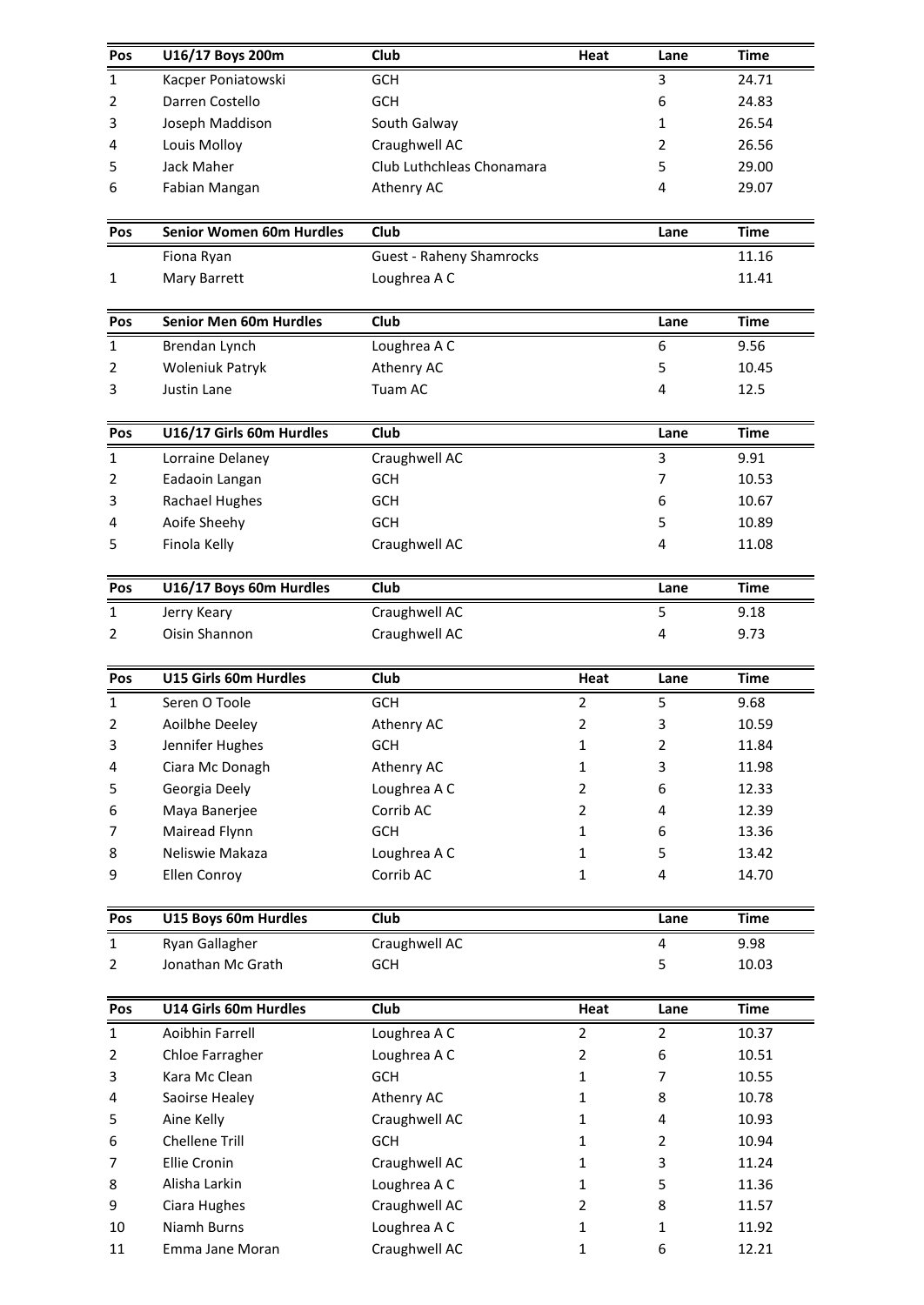| 5<br>12<br>2<br>Joanna Healy<br><b>GCH</b><br>12.23<br>7<br>13<br>South Galway<br>2<br>Roisin Moloney<br>12.49<br>3<br>Hannah King<br>$\overline{\phantom{a}}$<br>14<br>12.75<br><b>GCH</b><br>15<br>Niamh Mc Sweeney<br>Craughwell AC<br>$\overline{\phantom{a}}$<br>13.19<br>$\mathbf{1}$<br>16<br>Loughrea A C<br>2<br>Veronica Creaven<br>4<br>13.50<br>U14 Boys 60m Hurdles<br><b>Club</b><br>Pos<br>Time<br>Lane |  | 1 | ewis Rvan | Craughwell AC |  | 11.42 |  |
|------------------------------------------------------------------------------------------------------------------------------------------------------------------------------------------------------------------------------------------------------------------------------------------------------------------------------------------------------------------------------------------------------------------------|--|---|-----------|---------------|--|-------|--|
|                                                                                                                                                                                                                                                                                                                                                                                                                        |  |   |           |               |  |       |  |
|                                                                                                                                                                                                                                                                                                                                                                                                                        |  |   |           |               |  |       |  |
|                                                                                                                                                                                                                                                                                                                                                                                                                        |  |   |           |               |  |       |  |
|                                                                                                                                                                                                                                                                                                                                                                                                                        |  |   |           |               |  |       |  |
|                                                                                                                                                                                                                                                                                                                                                                                                                        |  |   |           |               |  |       |  |
|                                                                                                                                                                                                                                                                                                                                                                                                                        |  |   |           |               |  |       |  |
|                                                                                                                                                                                                                                                                                                                                                                                                                        |  |   |           |               |  |       |  |
|                                                                                                                                                                                                                                                                                                                                                                                                                        |  |   |           |               |  |       |  |
|                                                                                                                                                                                                                                                                                                                                                                                                                        |  |   |           |               |  |       |  |

| 15             | Niamh Mc Sweeney             | Craughwell AC | 2    | 1    | 13.19       |  |
|----------------|------------------------------|---------------|------|------|-------------|--|
| 16             | Veronica Creaven             | Loughrea A C  | 2    | 4    | 13.50       |  |
|                |                              |               |      |      |             |  |
| Pos            | U14 Boys 60m Hurdles         | Club          |      | Lane | <b>Time</b> |  |
| $\mathbf{1}$   | Lewis Ryan                   | Craughwell AC |      |      | 11.42       |  |
| $\overline{2}$ | Padric Mayrtn                | Craughwell AC |      | 1    | 11.52       |  |
| 3              | Jack Fitzgerald              | Craughwell AC |      | 3    | 11.67       |  |
| 4              | Conor Hynes                  | Craughwell AC |      | 6    | 11.92       |  |
| 5              | <b>Tiernan Conneely</b>      | Corrib AC     |      | 4    | 12.24       |  |
| 6              | Sean Forrest                 | Corrib AC     |      | 2    | 12.30       |  |
| 7              | Alex Creavan                 | Craughwell AC |      | 5    | 13.00       |  |
|                |                              |               |      |      |             |  |
| Pos            | <b>U13 Girls 60m Hurdles</b> | <b>Club</b>   | Heat | Lane | Time        |  |
|                | Emma Moore                   | <b>GCH</b>    |      | 6    | 10.13       |  |

| 6              | Sean Forrest          | Corrib AC     |      | 2    | 12.30       |
|----------------|-----------------------|---------------|------|------|-------------|
| 7              | Alex Creavan          | Craughwell AC |      | 5    | 13.00       |
|                |                       |               |      |      |             |
| Pos            | U13 Girls 60m Hurdles | Club          | Heat | Lane | <b>Time</b> |
| $\mathbf{1}$   | Emma Moore            | <b>GCH</b>    |      | 6    | 10.13       |
| $\overline{2}$ | Saoirse Moore         | Craughwell AC | 1    | 8    | 11.59       |
| 3              | Eve Ayo               | Craughwell AC | 1    | 4    | 12.24       |
| 4              | Caoimhe Connolly      | Craughwell AC | 2    | 6    | 12.57       |
| 5              | Oliwia Koman          | Craughwell AC | 2    | 2    | 12.67       |
| 6              | <b>Roisin Dalton</b>  | South Galway  | 2    | 7    | 12.78       |
| 7              | Emily Miskella        | Craughwell AC | 2    | 5    | 12.97       |
| 8              | Rebekah Flynn         | Craughwell AC | 1    | 3    | 13.03       |
| 9              | Roisin Geaney         | South Galway  | 1    | 7    | 13.10       |
| 10             | Ria Banerjee          | Corrib AC     | 2    | 4    | 13.29       |
| 11             | Ella Murphy           | South Galway  | 1    | 5    | 13.59       |
| 12             | Tara Kelly            | Craughwell AC | 2    | 3    | 13.92       |
|                |                       |               |      |      |             |
| Pos            | U13 Boys 60m Hurdles  | Club          | Heat | Lane | Time        |
| 1              | Conor Hoade           | Craughwell AC | 2    | 5    | 10.57       |

| 11             | Ella Murphy            | South Galway  | 1    | 5    | 13.59 |
|----------------|------------------------|---------------|------|------|-------|
| 12             | Tara Kelly             | Craughwell AC | 2    | 3    | 13.92 |
|                |                        |               |      |      |       |
| Pos            | U13 Boys 60m Hurdles   | Club          | Heat | Lane | Time  |
| $\mathbf{1}$   | Conor Hoade            | Craughwell AC | 2    | 5    | 10.57 |
| $\overline{2}$ | Adam Molloy            | Athenry AC    | 1    | 4    | 11.07 |
| 3              | Liam Mulveen           | Craughwell AC | 1    | 2    | 11.46 |
| 4              | Lorcan Leahy           | Loughrea A C  | 1    | 6    | 11.50 |
| 5              | Calum healy            | Athenry AC    | 2    | 3    | 11.71 |
| 6              | Darragh McNelis        | Athenry AC    | 1    | 7    | 11.94 |
| 7              | Oisin Keane            | Craughwell AC | 1    | 5    | 12.09 |
| 8              | Jack Kinane            | Craughwell AC | 1    | 3    | 12.55 |
| 9              | Noah Keane             | Craughwell AC | 2    | 4    | 12.67 |
| 10             | Ethan Reddington       | Loughrea A C  | 2    | 6    | 14.10 |
| 11             | <b>Fearghus Deeely</b> | Athenry AC    | 2    | 7    | 15.39 |
|                |                        |               |      |      |       |
| Pos            | U12 Girls 60m Hurdles  | Club          | Heat | Lane | Time  |
|                | Sadbh Mc Donagh        | Athenry AC    | 2    |      | 11.59 |

| 10  | Ethan Reddington       | Loughrea A C                         | 2    | 6    | 14.10 |  |
|-----|------------------------|--------------------------------------|------|------|-------|--|
| 11  | <b>Fearghus Deeely</b> | Athenry AC                           | 2    | 7    | 15.39 |  |
|     |                        |                                      |      |      |       |  |
| Pos | U12 Girls 60m Hurdles  | Club                                 | Heat | Lane | Time  |  |
| 1   | Sadbh Mc Donagh        | Athenry AC                           | 2    |      | 11.59 |  |
| 2   | Ava McKeon             | <b>Ballinasloe &amp; District AC</b> | 2    |      | 11.97 |  |
| 3   | Caoimhe Farrell        | Loughrea A C                         | 1    |      | 12.18 |  |
| 4   | Aisling Lydon          | Corrib AC                            | 4    |      | 12.33 |  |
| 5   | Kayla Madden           | Athenry AC                           | 4    |      | 12.39 |  |
| 6   | Isabella Burke         | <b>GCH</b>                           | 1    |      | 12.45 |  |
| 7   | Alannah Sweeney        | Athenry AC                           | 1    |      | 12.57 |  |
| 8   | Abigail Oshea          | Athenry AC                           | 3    |      | 12.62 |  |
| 9   | Aoibhe Joyce           | <b>GCH</b>                           | 5    |      | 12.86 |  |
| 10  | Leonore Church         | Athenry AC                           | 3    |      | 12.93 |  |
| 11  | Erin Kelly             | Craughwell AC                        | 1    |      | 13.04 |  |
| 12  | Mairead Tucker         | Craughwell AC                        | 2    |      | 13.09 |  |
| 13  | Sadhbh Irwin           | Craughwell AC                        | 5    |      | 13.18 |  |
| 14  | Shauna Murray          | Loughrea A C                         | 3    |      | 13.20 |  |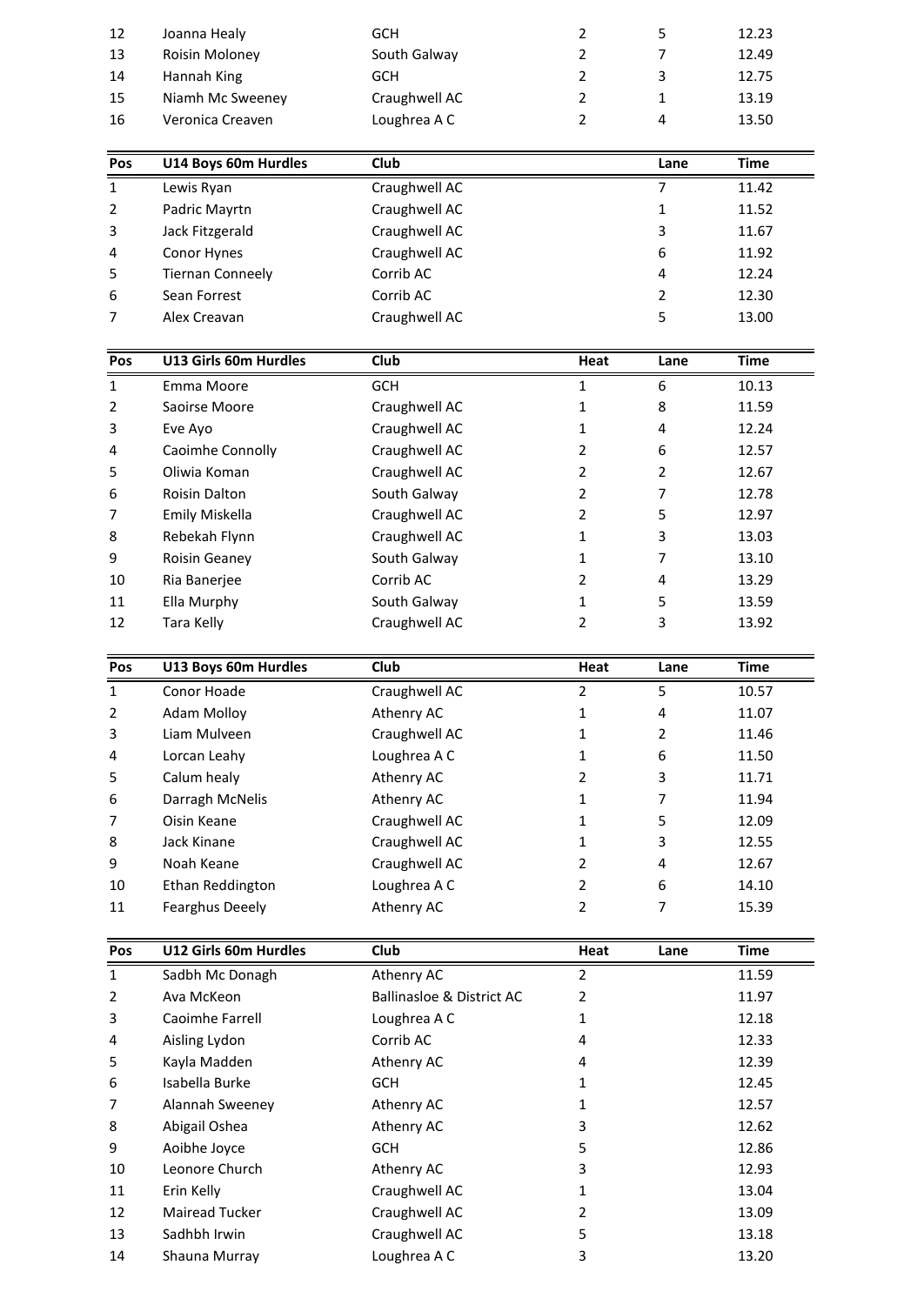| Pos |                      |               |                |              |
|-----|----------------------|---------------|----------------|--------------|
|     | U12 Boys 60m Hurdles | <b>Club</b>   | Heat           | Time<br>Lane |
|     |                      |               |                |              |
| 24  | Helen Callaghan      | Craughwell AC | 5              | 15.50        |
| 23  | Ailish Burke         | Craughwell AC | 1              | 14.72        |
| 22  | Shauna Donoghue      | Craughwell AC | $\overline{2}$ | 14.35        |
| 21  | Sarah Williams       | Corrib AC     | 2              | 14.12        |
| 20  | Aoibhe Stephens      | Craughwell AC | 3              | 13.99        |
| 19  | Fauve Alymer         | Craughwell AC | 5              | 13.67        |
| 18  | Clodagh O'Meara      | Craughwell AC | 3              | 13.64        |
| 17  | Chloe Allen          | Craughwell AC | 4              | 13.44        |
| 16  | Ava Collins          | Loughrea A C  | 4              | 13.37        |
| 15  | Millie Geraghty      | Craughwell AC | 4              | 13.29        |

| 23           | Ailish Burke           | Craughwell AC | 1              | 14.72               |
|--------------|------------------------|---------------|----------------|---------------------|
| 24           | Helen Callaghan        | Craughwell AC | 5              | 15.50               |
|              |                        |               |                |                     |
| Pos          | U12 Boys 60m Hurdles   | Club          | Heat           | <b>Time</b><br>Lane |
| $\mathbf{1}$ | Sean Dunne             | <b>GCH</b>    | 3              | 11.52               |
| 2            | Daniel Galvin          | Craughwell AC | 2              | 11.57               |
| 3            | Cian Lavan             | Craughwell AC | 1              | 11.58               |
| 4            | Mark O Halloran        | Athenry AC    | 1              | 11.60               |
| 5            | Luke Flynn             | Craughwell AC | 4              | 11.81               |
| 6            | Daniel Keane           | Loughrea A C  | 1              | 11.86               |
| 7            | Sean Duggan            | <b>GCH</b>    | 4              | 11.91               |
| 8            | Ruairi Dillon          | South Galway  | 1              | 11.97               |
| 9            | <b>Stephen Mannion</b> | South Galway  | 2              | 12.04               |
| 10           | Fiachra Bond           | Craughwell AC | $\overline{2}$ | 12.08               |
| 10           | Lorcan Heavey          | South Galway  | 4              | 12.08               |
| 12           | Evan Deely             | Loughrea A C  | 4              | 12.12               |
| 13           | Ódhran Gilligan        | Craughwell AC | 3              | 12.59               |
| 14           | Conor Murphy           | South Galway  | 3              | 12.76               |
| 15           | Liam Shaw              | Athenry AC    | 2              | 12.81               |
| 16           | Senan Keane            | Craughwell AC | 1              | 13.76               |
| 17           | Colm O'Brien           | Craughwell AC | 3              | 14.04               |
| Pos          | Senior Women 3000m     | Club          | <b>Time</b>    |                     |
| 1            | Dearbhaile Walshe      | Craughwell AC | 13.39.50       |                     |

| 16             | Senan Keane              | Craughwell AC                  | $\mathbf{1}$ | 13.7        |
|----------------|--------------------------|--------------------------------|--------------|-------------|
| 17             | Colm O'Brien             | Craughwell AC                  | 3            | 14.0        |
| Pos            | Senior Women 3000m       | Club                           | <b>Time</b>  |             |
| $\mathbf{1}$   | Dearbhaile Walshe        | Craughwell AC                  | 13.39.50     |             |
| $\overline{2}$ | <b>Marian Coleman</b>    | Tuam AC                        | 15.12.58     |             |
| Pos            | Senior Men 3000m *       | Club                           | <b>Time</b>  |             |
| $\mathbf{1}$   | Damian Larkin            | Craughwell AC                  | 11.22.18     |             |
|                | James Callaghan          | Guest                          | 11.26.35     |             |
| 2              | Eamon hornibrook         | GCH                            | 11.34.52     |             |
| 3              | Sean McDermott           | Castlegar AC                   |              |             |
|                |                          |                                | 11.43.82     |             |
|                |                          |                                | 12.04.35     |             |
|                |                          |                                | 12.59.23     |             |
|                |                          |                                | 13.39.50     |             |
|                |                          |                                | 13.49.41     |             |
|                |                          |                                | 15.09.59     |             |
|                |                          |                                | 15.12.58     |             |
| Pos            | U14 Girls 1000m Walk     | Club                           | <b>Time</b>  |             |
| $\mathbf{1}$   | Maeve Ford               | Corrib AC                      | 7.29.33      |             |
| Pos            | U15 Girls 1000m Walk     | Club                           | <b>Time</b>  |             |
| $\mathbf{1}$   | Ellen Conroy             | Corrib AC                      | 7.44.76      |             |
| Pos            | <b>Senior Women 800m</b> | Club                           |              | <b>Time</b> |
|                | Sinead Lambe             | <b>Guest - Donore Harriers</b> |              | 2.26.01     |

| Pos | U15 Girls 1000m Walk     | <b>Club</b>             | Time    |         |
|-----|--------------------------|-------------------------|---------|---------|
| 1   | Ellen Conroy             | Corrib AC               | 7.44.76 |         |
| Pos | <b>Senior Women 800m</b> | <b>Club</b>             |         | Time    |
|     | Sinead Lambe             | Guest - Donore Harriers |         | 2.26.01 |
|     | Mary Cahill              | Guest - Ennis Track     |         | 2.41.91 |
|     | Aoife King               | <b>GCH</b>              |         | 2.45.46 |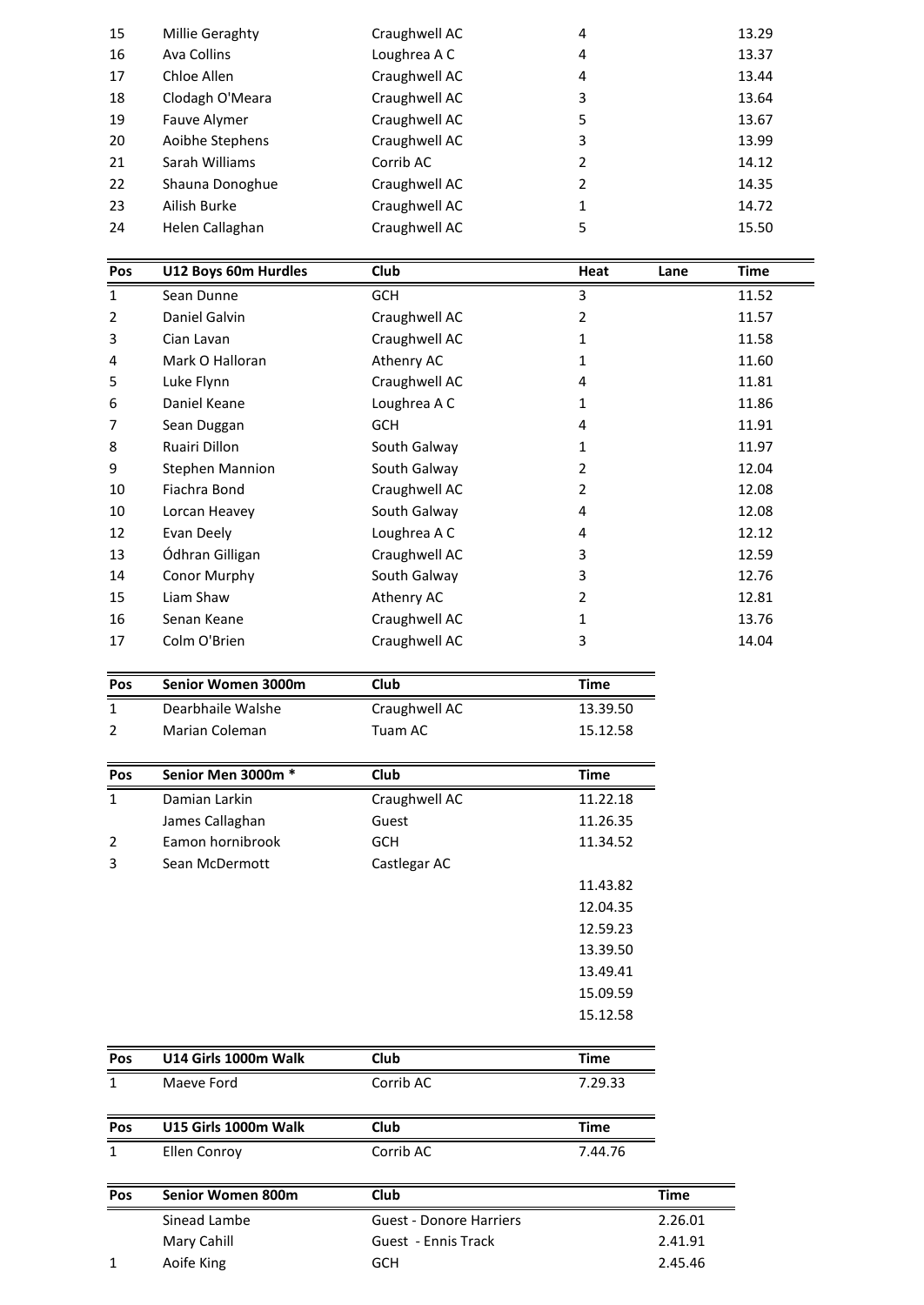| Pos          | Senior Men 800m       | Club                              | Heat           | <b>Time</b>        |
|--------------|-----------------------|-----------------------------------|----------------|--------------------|
|              | Stephen Nea           | <b>Guest - Mullingar Harriers</b> | 1              | 2.04.44            |
|              | Paddy Kelly           | <b>Guest - Mullingar Harriers</b> | 1              | 2.04.80            |
| $\mathbf{1}$ | Peter O'Sullivan      | Craughwell AC                     | 1              | 2.04.86            |
|              | David Campbell        | <b>Guest - Donore Harriers</b>    | 1              | 2.04.97            |
| 2            | Gavin Cooney          | Craughwell AC                     | 1              | 2.05.90            |
| 3            | <b>Ben Garrard</b>    | Craughwell AC                     | 1              | 2.13.01            |
| 4            | Sean McDermott        | Castlegar AC                      | 2              | 2.21.18            |
| 5            | Damian Larkin         | Craughwell AC                     | 2              | 2.23.38            |
| 6            | <b>Tiernan Burke</b>  | Craughwell AC                     | 2              | 2.34.96            |
| 7            | A. Henaghan           | Loughrea A C                      | $\overline{2}$ | 2.44.70            |
| 8            | <b>Thomas Porter</b>  | Craughwell AC                     | 2              | 2.46.21            |
| 9            | Conor Dodd            | <b>GCH</b>                        | 2              | 3.32.76            |
| Pos          | U16/17 Girls 800m     | Club                              |                | <b>Time</b>        |
| 1            | Aoife Sheehy          | <b>GCH</b>                        |                | 2.28.85            |
| 2            | <b>Arlene Earls</b>   | Loughrea A C                      |                | 2.30.41            |
| 3            | Rachael Hughes        | <b>GCH</b>                        |                | 2.37.05            |
| 4            | Aoife Greene          | Craughwell AC                     |                | 2.41.60            |
| 5            | Eimear O'Connell      | Corrib AC                         |                | 2.51.68            |
| 6            | Aine O Farrell        | Athenry AC                        |                | 3.00.18            |
| 7            | leona Rabbitte        | Athenry AC                        |                | 3.03.05            |
| 8            | Eadaoin Langan        | GCH                               |                | <b>DNF</b>         |
| Pos          | U16/17 Boys 800m      | Club                              |                | <b>Time</b>        |
| $\mathbf{1}$ | Oisin Lyons           | Craughwell AC                     |                | 2.07.85            |
| 2            | Joseph Maddison       | South Galway                      |                | 2.14.05            |
| 3            | Aaron Brennan         | <b>GCH</b>                        |                | 2.14.75            |
| 4            | Jack Maher            | Club Luthchleas Chonamara         |                | 2.17.69            |
| 5            | Patrick Noonan        | Craughwell AC                     |                | 2.29.97            |
| 6            | Fabian Mangan         | Athenry AC                        |                | 2.31.43            |
|              | Luke Finn             | Craughwell AC                     |                |                    |
| 7<br>8       | Sean Burke            | Tuam AC                           |                | 2.37.40<br>2.39.13 |
| 9            | Michael Healy         | GCH                               |                | 2.41.99            |
|              |                       |                                   |                |                    |
| Pos          | <b>U15 Girls 800m</b> | Club                              |                | <b>Time</b>        |
| $\mathbf{1}$ | Jennifer Hughes       | <b>GCH</b>                        |                | 2.38.87            |
| 2            | Mairead Flynn         | <b>GCH</b>                        |                | 2.40.53            |
| 3            | Eilis Keogh           | Corrib AC                         |                | 2.55.63            |
| 4            | Neliswie Makaza       | Loughrea A C                      |                | 2.57.02            |
| 5            | Caoimhe Kelleher      | South Galway                      |                | 3.05.20            |
| 6            | Niamh McAuley         | Loughrea A C                      |                | 3.09.04            |
| 7            | Ellen O'Brien         | Loughrea A C                      |                | 3.20.26            |
| Pos          | <b>U15 Boys 800m</b>  | Club                              |                | <b>Time</b>        |
| $\mathbf{1}$ | Kyle Moorhead         | Craughwell AC                     |                | 2.32.49            |
| 2            | Finbarr McFadden      | Craughwell AC                     |                | 2.37.10            |
| 3            | John O'Connell        | Corrib AC                         |                | 2.53.74            |
|              |                       |                                   |                |                    |
|              |                       |                                   |                |                    |
| Pos          | <b>U14 Girls 800m</b> | Club                              | Heat           | <b>Time</b>        |

| Pos            | <b>U14 Girls 800m</b> | Club       | Heat           | <b>Time</b> |  |
|----------------|-----------------------|------------|----------------|-------------|--|
| 1              | Shauna Brennan        | <b>GCH</b> | $\mathfrak{p}$ | 2.42.81     |  |
| $\overline{2}$ | Eimear Rowe           | <b>GCH</b> | 1              | 2.43.37     |  |
|                |                       |            |                |             |  |
| 3              | Kara Mc Clean         | <b>GCH</b> | 1              | 2.43.40     |  |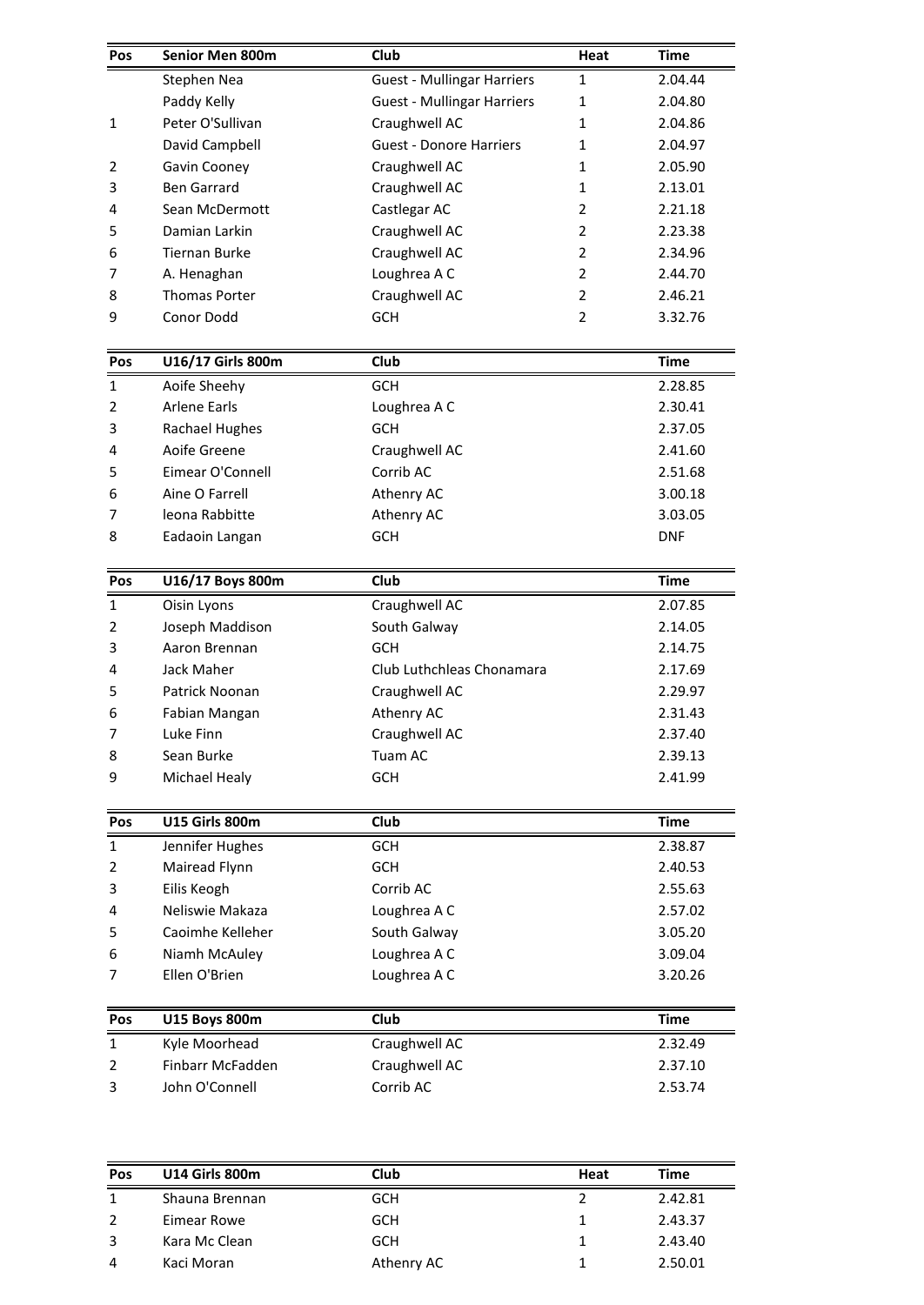| 1   | Liam Leen               | Craughwell AC  |                | 2.35.32     |
|-----|-------------------------|----------------|----------------|-------------|
| Pos | <b>U14 Boys 800m</b>    | <b>Club</b>    |                | <b>Time</b> |
|     |                         |                |                |             |
| 19  | Saoirse Keane           | East Galway AC | $\overline{2}$ | 3.37.14     |
| 18  | Veronica Creaven        | Loughrea A C   | 2              | 3.24.95     |
| 17  | Saoirse Keenan          | Tuam AC        | $\overline{2}$ | 3.24.67     |
| 16  | <b>Grace Mc Dermott</b> | <b>GCH</b>     | $\mathbf{1}$   | 3.22.95     |
| 15  | Rebecca Nee             | Corrib AC      | $\overline{2}$ | 3.22.40     |
| 14  | Jessica Naughton        | Loughrea A C   | $\mathbf{1}$   | 3.21.43     |
| 13  | Hazel Stratford         | Loughrea A C   | $\mathbf{1}$   | 3.18.83     |
| 12  | Eimear Bergin           | South Galway   | $\mathbf{1}$   | 3.15.15     |
| 11  | Leah McManus            | East Galway AC | $\mathbf{1}$   | 3.14.67     |
| 10  | Eadaoin Coffey          | Athenry AC     | $\mathbf{1}$   | 3.01.83     |
| 9   | Niamh Burns             | Loughrea A C   | $\overline{2}$ | 3.01.49     |
| 8   | Joanna Healy            | <b>GCH</b>     | 2              | 2.58.88     |
| 7   | Aileen Evans            | Athenry AC     | $\overline{2}$ | 2.55.80     |
| 6   | <b>Ellie Cronin</b>     | Craughwell AC  | $\mathbf{1}$   | 2.53.46     |
| 5   | Ciara Dunne             | <b>GCH</b>     | $\overline{2}$ | 2.51.55     |

| 18             | Veronica Creaven      | Loughrea A C   | $\overline{2}$ | 3.24.95     |
|----------------|-----------------------|----------------|----------------|-------------|
| 19             | Saoirse Keane         | East Galway AC | 2              | 3.37.14     |
|                |                       |                |                |             |
| Pos            | U14 Boys 800m         | Club           |                | Time        |
| 1              | Liam Leen             | Craughwell AC  |                | 2.35.32     |
| $\overline{2}$ | Gavin Lee             | Craughwell AC  |                | 2.35.57     |
| 3              | Sam O Neil            | Craughwell AC  |                | 2.35.79     |
| 4              | Tadhg Heavey          | South Galway   |                | 2.36.17     |
| 5              | Aodhan O Hanrahan     | South Galway   |                | 2.40.59     |
| 6              | Shan Gilligan         | Craughwell AC  |                | 2.46.48     |
| 7              | Joe Mears             | South Galway   |                | 2.47.79     |
| 8              | Sean Forrest          | Corrib AC      |                | 2.48.92     |
| 9              | Gavin Kelly           | Craughwell AC  |                | 2.49.96     |
| 10             | Fintan Henderson      | Corrib AC      |                | 2.53.02     |
| 11             | Alan Donlon           | Tuam AC        |                | <b>NT</b>   |
|                |                       |                |                |             |
| Pos            | <b>U13 Girls 600m</b> | Club           | Heat           | <b>Time</b> |
| 1              | Emma Moore            | <b>GCH</b>     | 2              | 1.48.04     |

| 10             | Fintan Henderson     | Corrib AC                            |                | 2.53.02     |
|----------------|----------------------|--------------------------------------|----------------|-------------|
| 11             | Alan Donlon          | Tuam AC                              |                | <b>NT</b>   |
| Pos            | U13 Girls 600m       | Club                                 | Heat           | <b>Time</b> |
| $\mathbf{1}$   | Emma Moore           | <b>GCH</b>                           | 2              | 1.48.04     |
| $\overline{2}$ | Maebh Walsh          | Corrib AC                            | $\mathbf{1}$   | 1.57.50     |
| 3              | Saoirse Moore        | Craughwell AC                        | 1              | 1.58.00     |
| 4              | Aoibhinn Keane       | East Galway AC                       | 1              | 1.59.74     |
| 5              | Emily Miskella       | Craughwell AC                        | 1              | 2.02.02     |
| 6              | Roisin Geaney        | South Galway                         | 2              | 2.03.19     |
| 7              | Gillian Mc Grath     | <b>GCH</b>                           | $\overline{2}$ | 2.09.63     |
| 8              | Grace Carr           | Athenry AC                           | $\overline{2}$ | 2.16.11     |
| 9              | Peggy Ford           | Corrib AC                            | 2              | 2.19.98     |
| 10             | Nicole Quirke        | <b>GCH</b>                           | 1              | 2.20.64     |
| 11             | Ciara Daly           | <b>Ballinasloe &amp; District AC</b> | 1              | 2.24.20     |
| 12             | Fiona Ryan           | <b>Guest - Raheny Shamrocks</b>      | 1              | 2.26.04     |
| 13             | Rosa Ní Ceallaig     | Club Luthchleas Chonamara            | $\overline{2}$ | 2.29.79     |
| 14             | Aoibheann Phelan     | Tuam AC                              | $\overline{2}$ | 2.31.49     |
| 15             | Isabelle Moynihan    | Tuam AC                              | $\mathbf{1}$   | 2.41.42     |
| 16             | Shauna Burke         | Tuam AC                              | $\mathbf{1}$   | 2.41.51     |
| 17             | Lucy Van Oosterhout  | Tuam AC                              | 2              | 2.42.14     |
| 18             | Kate Mockler         | <b>Caltra and District</b>           | $\overline{2}$ | 2.42.69     |
| 19             | Saoirse Victory      | Tuam AC                              | $\overline{2}$ | 2.57.25     |
|                |                      |                                      |                |             |
| Pos            | <b>U13 Boys 600m</b> | Club                                 | Heat           | Time        |

| 19             | Saoirse Victory   | Tuam AC                   | 2    | 2.57.25     |
|----------------|-------------------|---------------------------|------|-------------|
|                |                   |                           |      |             |
|                |                   |                           |      |             |
|                |                   |                           |      |             |
| Pos            | U13 Boys 600m     | <b>Club</b>               | Heat | <b>Time</b> |
| 1              | Oisin Keane       | East Galway AC            | 1    | 1.53.05     |
| $\overline{2}$ | Darragh Donohue   | Loughrea A C              | 1    | 1.53.99     |
| 3              | Shane Fitzpatrick | Ballinasloe & District AC | 1    | 1.54.36     |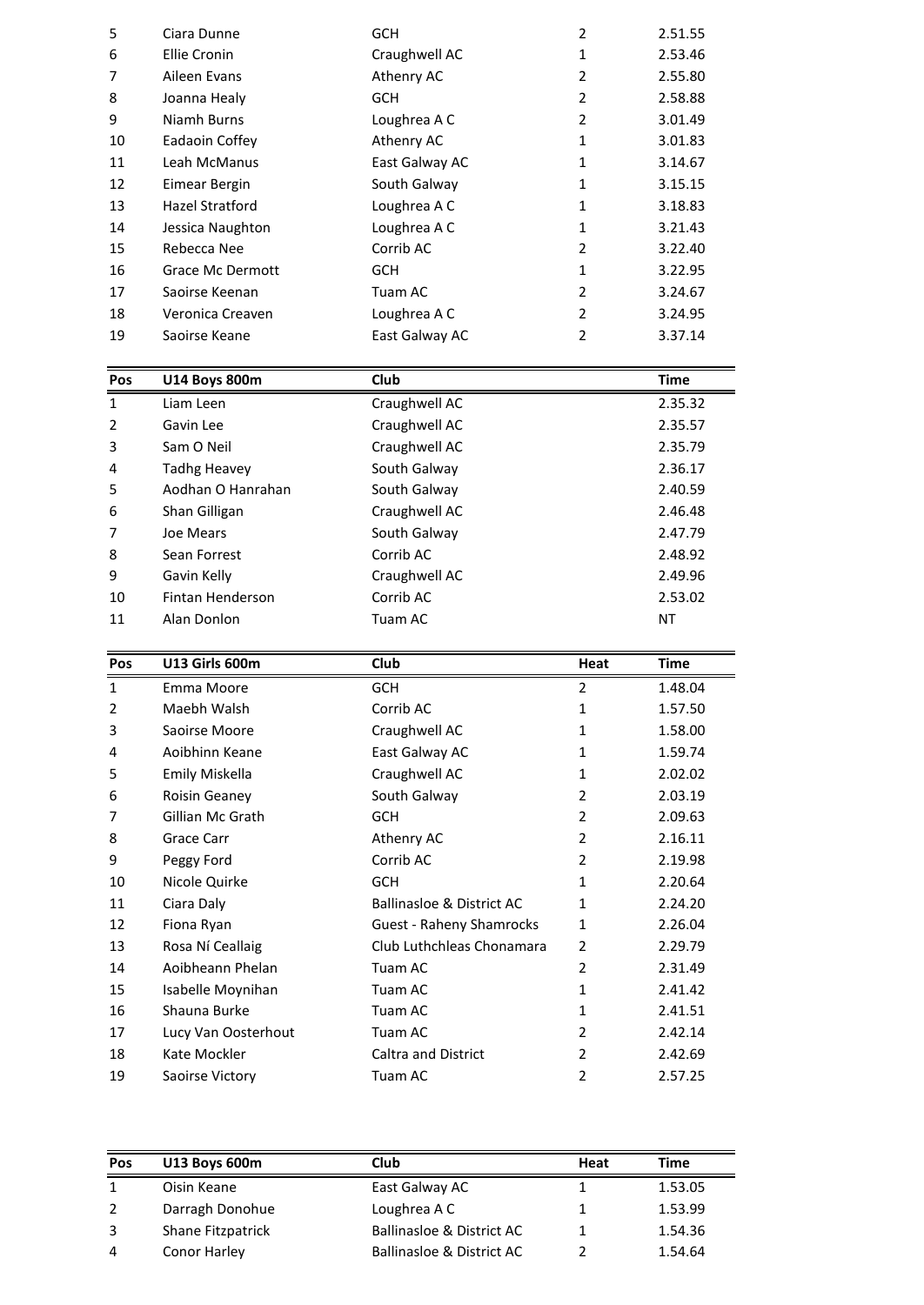| $\mathbf{1}$ | Ava McKeon            | Ballinasloe & District AC            | 3              | 1.59.8      |
|--------------|-----------------------|--------------------------------------|----------------|-------------|
| Pos          | U12 Girls 600m        | <b>Club</b>                          | Heat           | <b>Time</b> |
|              |                       |                                      |                |             |
| 19           | Darragh Finn          | East Galway AC                       | $\overline{2}$ | 2.39.91     |
| 18           | Cillian Boland        | Craughwell AC                        | $\mathbf{1}$   | 2.31.52     |
| 17           | Sean Mohan            | South Galway                         | $\overline{2}$ | 2.29.82     |
| 16           | Conor Gannon          | Corrib AC                            | 2              | 2.13.59     |
| 15           | Matthew Cafferkey     | Tuam AC                              | $\overline{2}$ | 2.12.53     |
| 14           | Adam McGreal          | <b>Ballinasloe &amp; District AC</b> | $\overline{2}$ | 2.11.57     |
| 13           | Noah Keane            | Craughwell AC                        | $\mathbf{1}$   | 2.10.12     |
| 12           | Michael Leahy         | South Galway                         | $\mathbf{1}$   | 2.04.56     |
| 11           | Lorcan Leahy          | Loughrea A C                         | $\mathbf{1}$   | 2.03.77     |
| 10           | Cian Daly             | Craughwell AC                        | $\mathbf{1}$   | 2.02.50     |
| 9            | Liam Mulveen          | Craughwell AC                        | $\mathbf{1}$   | 2.00.39     |
| 8            | <b>Matthew Gordon</b> | <b>GCH</b>                           | $\mathbf{1}$   | 1.59.87     |
| 7            | <b>Conor Munnelly</b> | Tuam AC                              | $\overline{2}$ | 1.58.22     |
| 6            | Luke Dahler           | <b>GCH</b>                           | $\overline{2}$ | 1.56.83     |
| 5            | Darragh McNelis       | Athenry AC                           | $\overline{2}$ | 1.55.89     |

| 18             | Cillian Boland        | Craughwell AC             | 1    | 2.31.52 |
|----------------|-----------------------|---------------------------|------|---------|
| 19             | Darragh Finn          | East Galway AC            | 2    | 2.39.91 |
|                |                       |                           |      |         |
| Pos            | <b>U12 Girls 600m</b> | <b>Club</b>               | Heat | Time    |
| 1              | Ava McKeon            | Ballinasloe & District AC | 3    | 1.59.8  |
| $\overline{2}$ | Isabella Burke        | <b>GCH</b>                | 2    | 2.03.2  |
| 3              | Jade Moorhead         | Craughwell AC             | 3    | 2.03.5  |
| 4              | Eabha Brennan         | <b>GCH</b>                | 1    | 2.03.8  |
| 5              | Aisling Lydon         | Corrib AC                 | 3    | 2.04.8  |
| 6              | Aoibhe Carr           | Craughwell AC             | 2    | 2.06.8  |
| 7              | Leonore Church        | Athenry AC                | 3    | 2.06.8  |
| 8              | Hannah Clarke         | Corrib AC                 | 1    | 2.09.7  |
| 9              | Kayla Madden          | Athenry AC                | 2    | 2.10.2  |
| 10             | Aoibhe Joyce          | <b>GCH</b>                | 2    | 2.10.7  |
| 11             | Rachel kelly          | Athenry AC                | 1    | 2.15.8  |
| 12             | Clodagh O'Meara       | Craughwell AC             | 1    | 2.17.8  |
|                |                       |                           |      |         |
| Pos            | <b>U12 Boys 600m</b>  | Club                      | Heat | Time    |
|                | Daniel Galvin         | Craughwell AC             |      | 1.57.8  |

| 11           | Rachel kelly           | Athenry AC     | 1    | 2.15.8      |
|--------------|------------------------|----------------|------|-------------|
| 12           | Clodagh O'Meara        | Craughwell AC  | 1    | 2.17.8      |
|              |                        |                |      |             |
| Pos          | <b>U12 Boys 600m</b>   | <b>Club</b>    | Heat | <b>Time</b> |
| $\mathbf{1}$ | Daniel Galvin          | Craughwell AC  | 1    | 1.57.8      |
| 2            | David Mannion          | South Galway   |      | 1.57.9      |
| 3            | Cian Lavan             | Craughwell AC  | 1    | 1.58.1      |
| 4            | Alan O'Connell         | Corrib AC      |      | 2.00.2      |
| 5            | Ryan McDonnell         | Craughwell AC  | 2    | 2.05.9      |
| 6            | Sean Dunne             | GCH            | 2    | 2.07.7      |
| 7            | <b>Stephen Mannion</b> | South Galway   | 2    | 2.08.8      |
| 8            | Ross Cosgrove          | Tuam AC        | 2    | 2.08.8      |
|              |                        |                |      |             |
| Pos          | <b>U11 Girls 600m</b>  | Club           | Heat | Time        |
| 1            | Saoirse Coleman        | East Galway AC | 3    | 2.05.1      |

| 7   | Stephen Mannion       | South Galway                         | 2              | 2.08.8 |
|-----|-----------------------|--------------------------------------|----------------|--------|
| 8   | Ross Cosgrove         | Tuam AC                              | 2              | 2.08.8 |
|     |                       |                                      |                |        |
| Pos | <b>U11 Girls 600m</b> | Club                                 | Heat           | Time   |
| 1   | Saoirse Coleman       | East Galway AC                       | 3              | 2.05.1 |
| 2   | Aoibheann Fitzpatrick | <b>Ballinasloe &amp; District AC</b> | 2              | 2.09.3 |
| 3   | Kayla McKeon          | Ballinasloe & District AC            | 1              | 2.11.7 |
| 4   | Chole Hallinan        | Craughwell AC                        | 3              | 2.13.9 |
| 5   | Mia Craughwell        | <b>GCH</b>                           | 2              | 2.15.1 |
| 6   | Siobhan Geaney        | South Galway                         | 1              | 2.16.9 |
| 7   | Ellen Bermingham      | South Galway                         | $\mathfrak{p}$ | 2.17.8 |
| 8   | Clodagh Kileen        | Ballinasloe & District AC            | 3              | 2.18.2 |
| 9   | Isabella Boland       | Craughwell AC                        | 1              | 2.21.5 |
| 10  | Danielle Fitzpatrick  | Tuam AC                              | 1              | 2.21.7 |
| 11  | Roisin Broderick      | Loughrea A C                         | 3              | 2.22.5 |
| 12  | Katie Colleran        | Craughwell AC                        | 2              | 2.36.8 |
|     |                       |                                      |                |        |
| Pos | <b>U11 Boys 600m</b>  | Club                                 | Heat           | Time   |
| 1   | Cian McNelis          | Athenry AC                           | 1              | 2.06.1 |
| 2   | Jamie Coyne           | <b>Ballinasloe &amp; District AC</b> | 3              | 2.06.5 |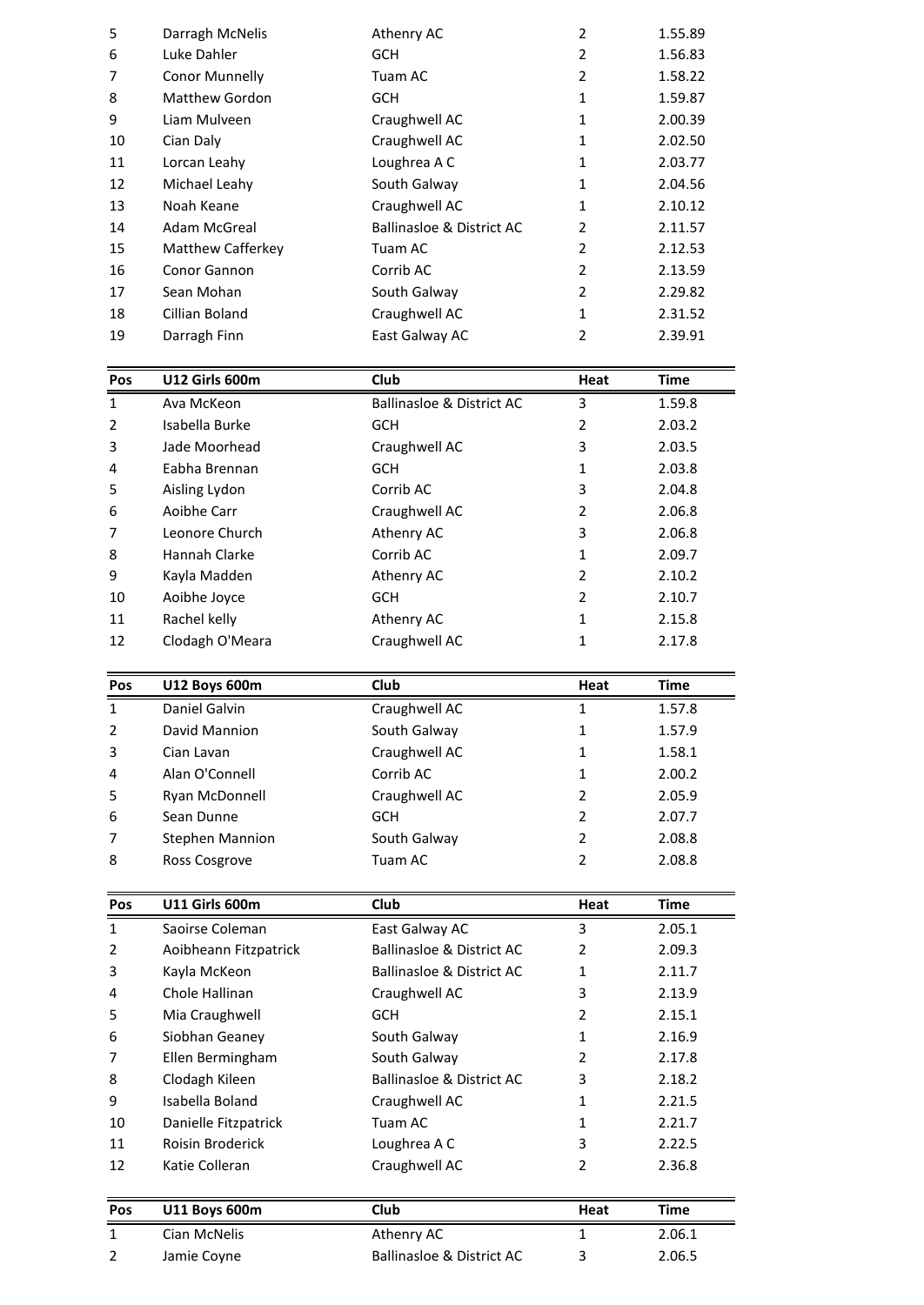|     |                       | Loughrea A C                         |               | 1.22.9 |
|-----|-----------------------|--------------------------------------|---------------|--------|
| Pos | <b>U10 Girls 400m</b> | Club                                 | Heat          | Time   |
|     |                       |                                      |               |        |
| 12  | Cormac Mc Fadden      | Craughwell AC                        | 3             | 2.13.1 |
| 11  | Lucas Sheedy          | South Galway                         | 3             | 2.11.7 |
| 10  | Michael Coyne         | <b>Ballinasloe &amp; District AC</b> | 1             | 2.10.9 |
| 9   | Senan Treacey         | Athenry AC                           | 3             | 2.10.4 |
| 8   | Jack Jordan           | East Galway AC                       | 1             | 2.08.2 |
| 7   | Adam Jordan           | Craughwell AC                        | 2             | 2.08.1 |
| 6   | John McGaughran       | Corrib AC                            | 2             | 2.07.7 |
| 5   | Evan Moran            | Craughwell AC                        | 2             | 2.07.5 |
| 4   | Oisin Phelan          | Tuam AC                              | 1             | 2.07.3 |
| 3   | Adam O Halloran       | Athenry AC                           | $\mathcal{P}$ | 2.07.2 |

| 11           | Lucas Sheedy          | South Galway                         | 3    | 2.11.7 |
|--------------|-----------------------|--------------------------------------|------|--------|
| 12           | Cormac Mc Fadden      | Craughwell AC                        | 3    | 2.13.1 |
|              |                       |                                      |      |        |
| Pos          | <b>U10 Girls 400m</b> | Club                                 | Heat | Time   |
| $\mathbf{1}$ | Laoise McGrath        | Loughrea A C                         | 1    | 1.22.9 |
| 2            | Sophie McIlrath       | Craughwell AC                        | 2    | 1.24.5 |
| 3            | Ciara Power           | <b>Ballinasloe &amp; District AC</b> | 3    | 1.27.2 |
| 4            | Sara Craven           | Craughwell AC                        | 1    | 1.27.3 |
| 5            | Danielle Moynihan     | Tuam AC                              | 2    | 1.27.5 |
| 6            | Sarah Concannon       | Craughwell AC                        | 1    | 1.27.6 |
| 7            | Maiah Fleetwood       | Craughwell AC                        | 3    | 1.27.8 |
| 8            | Gillian Crowe         | Craughwell AC                        | 3    | 1.28.0 |
| 9            | Amelie Grogan         | Craughwell AC                        | 3    | 1.28.5 |
| 10           | Ruth Kilkenny         | <b>Ballinasloe &amp; District AC</b> | 1    | 1.32.4 |
| 11           | Laoise Burke          | East Galway AC                       | 2    | 1.33.6 |
| 12           | <b>Emily Dillon</b>   | Loughrea A C                         | 2    | 1.34.8 |
| Pos          | <b>U10 Boys 400m</b>  | Club                                 | Heat | Time   |
|              | Cian Connaughton      | Craughwell AC                        |      | 1.15.6 |

| 11           | Laoise Burke            | East Galway AC | 2    | 1.33.6      |
|--------------|-------------------------|----------------|------|-------------|
| 12           | Emily Dillon            | Loughrea A C   | 2    | 1.34.8      |
| Pos          | <b>U10 Boys 400m</b>    | <b>Club</b>    | Heat | <b>Time</b> |
| $\mathbf{1}$ | Cian Connaughton        | Craughwell AC  | 1    | 1.15.6      |
| 2            | Daragh Kenny            | Tuam AC        | 1    | 1.16.9      |
| 3            | Enda Keane              | East Galway AC | 1    | 1.17.1      |
| 4            | Eoin Hannon             | Athenry AC     | 2    | 1.17.8      |
| 5            | Steven Jennings         | Craughwell AC  | 2    | 1.18.1      |
| 6            | Kevin Cassidy           | South Galway   | 2    | 1.20.4      |
| 7            | Ronan Duggan            | <b>GCH</b>     | 2    | 1.20.8      |
| 8            | <b>Richard Mc Grath</b> | GCH            | 1    | 1.21.5      |
| <b>Pos</b>   | Senior Women 4x200m     | <b>Club</b>    |      | Time        |

| 8   | <b>Richard Mc Grath</b> | <b>GCH</b>  | 1.21.5      |
|-----|-------------------------|-------------|-------------|
| Pos | Senior Women 4x200m     | <b>Club</b> | <b>Time</b> |
| Pos | Senior Men 4x200m       | Club        | Time        |

| Pos            | Senior Women 4x200m      | <b>Club</b>   | <b>Time</b> |
|----------------|--------------------------|---------------|-------------|
|                |                          |               |             |
| Pos            | <b>Senior Men 4x200m</b> | Club          | <b>Time</b> |
| $\mathbf{1}$   | <b>Barry Beirne</b>      | Loughrea AC   | 1.51.20     |
| $\overline{2}$ | Shane Crisham            | Tuam AC       | 2.07.34     |
|                |                          |               |             |
| Pos            | U16/17 Girls 4x200m      | Club          | <b>Time</b> |
| $\mathbf{1}$   | <b>Grace Mc Dermott</b>  | <b>GCH</b>    | 1.54.78     |
| $\overline{2}$ | Laura Cunningham         | Craughwell AC | 1.55.19     |
|                |                          |               |             |
| Pos            | U16/17 Boy 4x200m        | Club          | <b>Time</b> |
| $\mathbf{1}$   | Oisin Lyons              | Craughwell AC | 1.41.46     |
| $\overline{2}$ | Darren Costello          | <b>GCH</b>    | 1.45.68     |
|                |                          |               |             |
| Pos            | <b>U15 Girls 4x200m</b>  | Club          | <b>Time</b> |
| $\mathbf{1}$   |                          | <b>GCH</b>    | 1.56.73     |
| $\overline{2}$ | Alisha Larkin            | Loughrea A C  | 2.01.05     |
| 3              | Aoilbhe Deeley           | Athenry AC    | 2.02.21     |
| 4              |                          | South Galway  | 2.10.55     |
| 5              | Eilis Keogh              | Corrib AC     | 2.13.53     |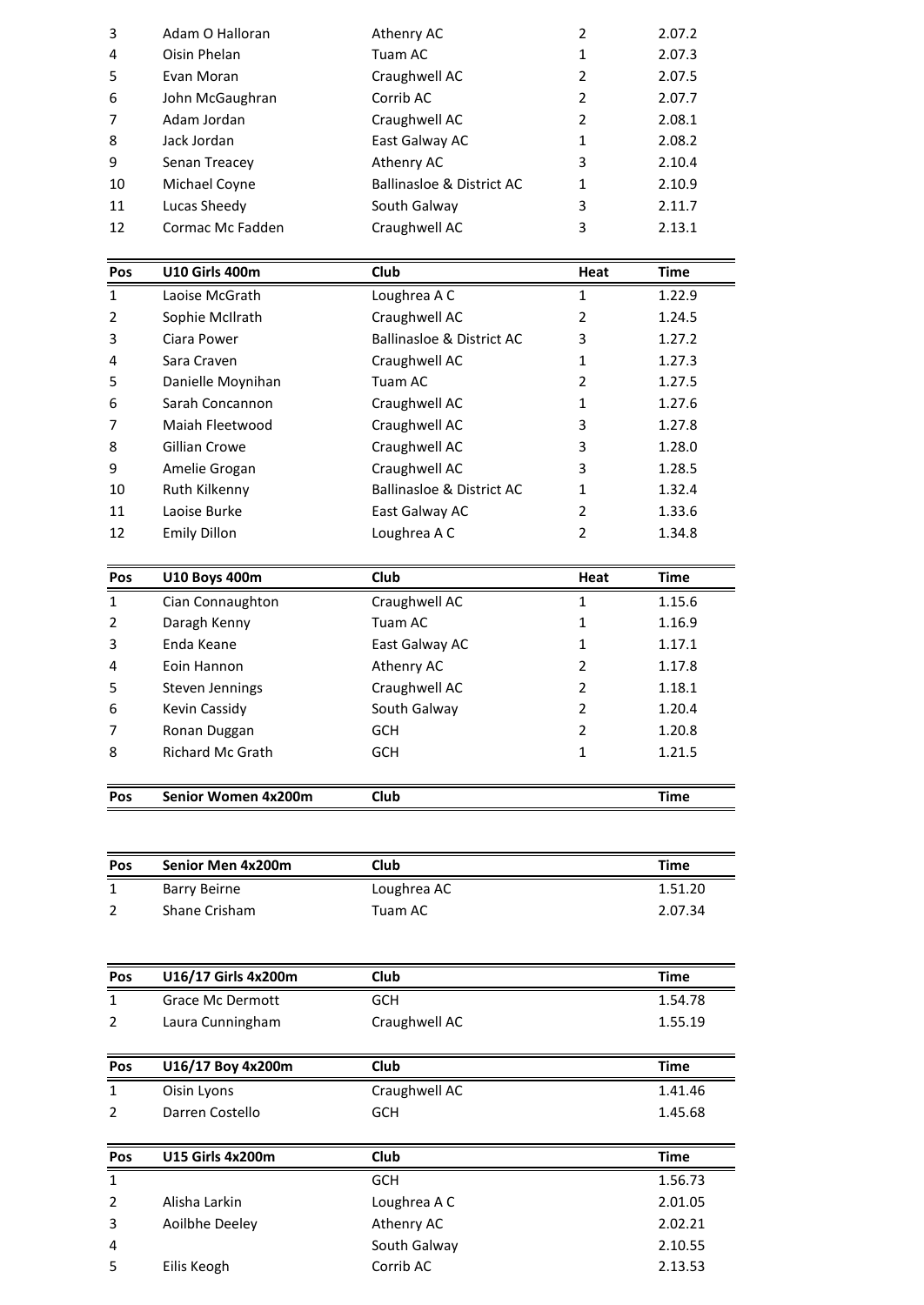| 6            | Niamh McAuley           | Loughrea A C                         |                | 2.14.51     |
|--------------|-------------------------|--------------------------------------|----------------|-------------|
| Pos          | U15 Boys 4x200m         | Club                                 |                | Time        |
| $\mathbf{1}$ | Ryan Gallagher          | Craughwell AC                        |                | 1.53.72     |
| 2            | Alan Donlon             | Tuam AC                              |                | 2.19.01     |
| Pos          | U14 Girls 4x200m Heats  | Club                                 | Heat           | Time        |
| Q            | <b>Chellene Trill</b>   | <b>GCH</b>                           | 2              | 1.58.33     |
| Q            |                         | <b>GCH</b>                           | $\mathbf{1}$   | 2.03.31     |
| Q            |                         | Loughrea A C                         | 1              | 2.04.48     |
| q            |                         | Craughwell AC                        | 1              | 2.06.78     |
| q            |                         | Loughrea A C                         | $\mathbf{1}$   | 2.08.22     |
| Q            | Saoirse Moore           | Craughwell AC                        | 2              | 2.16.46     |
|              | Abbie Callanan          | South Galway                         | 2              | 2.17.95     |
|              | Rebecca Nee             | Corrib AC                            | 2              | 2.21.65     |
|              |                         | Tuam AC                              | 1              | 2.36.76     |
| Pos          | <b>U14 Girls 4x200m</b> | Club                                 |                | <b>Time</b> |
| $\mathbf{1}$ | <b>Chellene Trill</b>   | <b>GCH</b>                           |                | 1.59.15     |
| 2            | <b>Eimear Rowe</b>      | <b>GCH</b>                           |                | 2.02.20     |
| 3            | Ava Finn                | Craughwell AC                        |                | 2.03.26     |
| 4            | Anna O'Brien            | Loughrea A C                         |                | 2.03.46     |
| 5            | Jessica Naughton        | Loughrea A C                         |                | 2.12.30     |
| 6            | Ciara Huges             | Craughwell AC                        |                | 2.13.83     |
| Pos          | <b>U14 Boys 4x200m</b>  | Club                                 |                | Time        |
| 1            | Gavin Lee               | Craughwell AC                        |                | 1.57.49     |
| 2            | Jack Fitzgerald         | Craughwell AC                        |                | 2.05.26     |
| 3            | <b>Tadhg Heavey</b>     | South Galway                         |                | 2.09.03     |
| 4            | <b>Riley Donohue</b>    | Craughwell AC                        |                | 2.10.33     |
| 5            |                         | Tuam AC                              |                | 2.11.63     |
| 6            |                         | Corrib AC                            |                | 2.11.67     |
| Pos          | <b>U13 Girls 4x100m</b> | Club                                 |                | <b>Time</b> |
| $\mathbf{1}$ | Emma Moore              | <b>GCH</b>                           |                | 60.65       |
| 2            | Hannah Hynes            | Craughwell AC                        |                | 61.00       |
| 3            | Emily Miskella          | Craughwell AC                        |                | 61.40       |
| 4            | Roisin Dalton           | South Galway                         |                | 65.26       |
| 5            | Seana Victory           | Tuam AC                              |                | 73.42       |
| 6            | Roisin Martin           | Tuam AC                              |                | 83.68       |
|              | U13 Boys 4x100m Heats   | Club                                 |                | <b>Time</b> |
| Q            | <b>Adam McGreal</b>     | <b>Ballinasloe &amp; District AC</b> | 2              | 56.00       |
| Q            |                         | Craughwell AC                        | 2              | 56.70       |
| q            | Calum healy             | Athenry AC                           | $\overline{2}$ | 57.56       |
| Q            |                         | <b>GCH</b>                           | 1              | 59.83       |
| Q            | Michael Leahy           | South Galway                         | 1              | 62.27       |
| q            |                         | Craughwell AC                        | $\mathbf{1}$   | 63.26       |
|              | Lorcan Leahy            | Loughrea A C                         | 2              | 63.47       |
|              | Jack Hession            | Tuam AC                              | $\mathbf{1}$   | 71.26       |
| Pos          | U13 Boys 4x100m         | Club                                 |                | <b>Time</b> |
| $\mathbf{1}$ | Adam McGreal            | <b>Ballinasloe &amp; District AC</b> |                | 57.00       |
| 2            | Liam Mulveen            | Craughwell AC                        |                | 57.26       |
| 3            |                         | Athenry AC                           |                | 57.69       |
| 4            |                         | GCH                                  |                | 59.12       |
| 5            | Jack Kinane             | Craughwell AC                        |                | 63.21       |
|              |                         |                                      |                |             |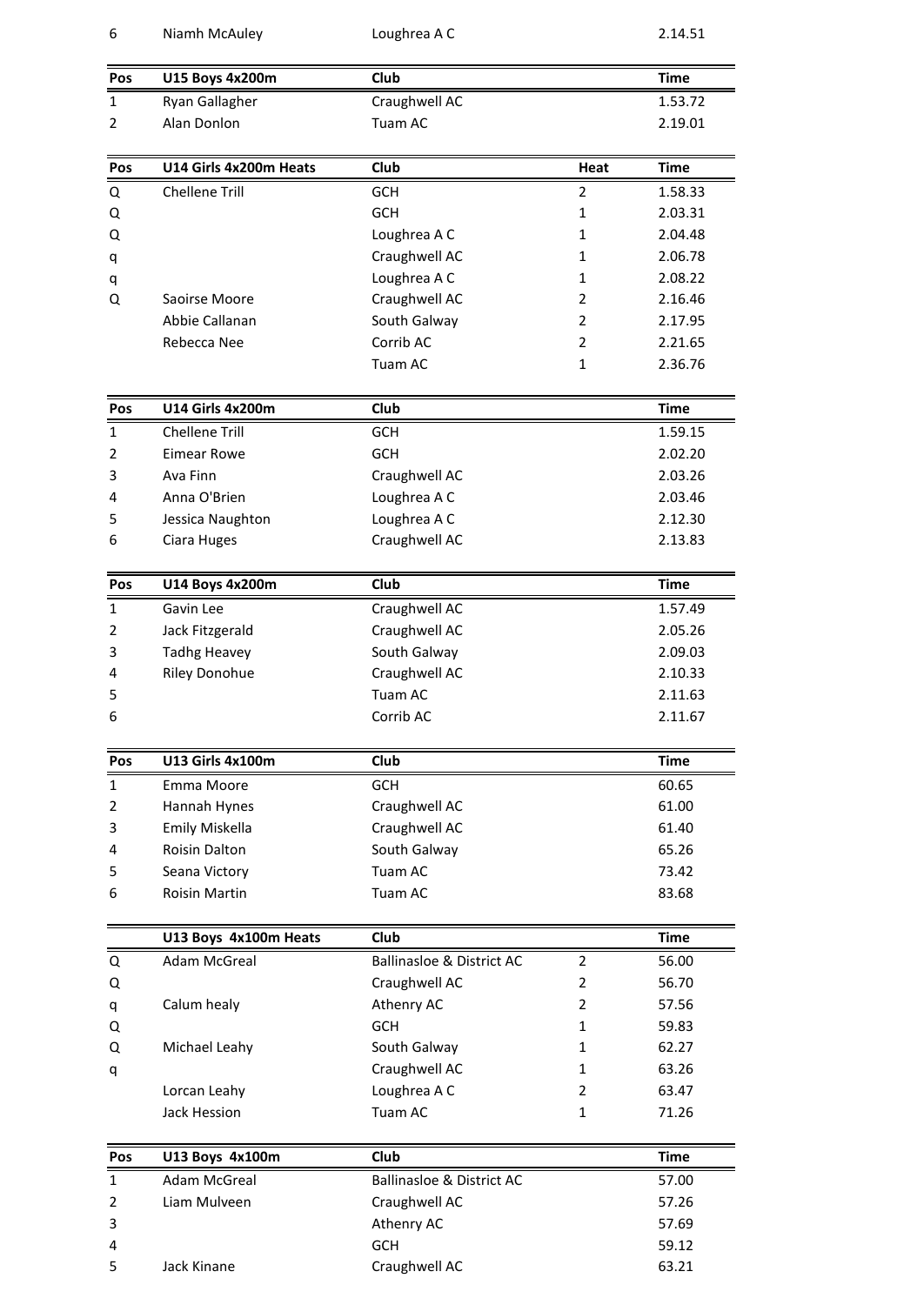South Galway 65.46

| 6            |                        | South Galway                         |                | 65.46              |
|--------------|------------------------|--------------------------------------|----------------|--------------------|
|              |                        |                                      |                |                    |
|              | U12 Girls 4x100m Heats | Club                                 |                | <b>Time</b>        |
| Q            | Sadbh Mc Donagh        | Athenry AC                           | 2              | 1.03.15            |
| q            | Jade Whelton           | Craughwell AC                        | 2              | 1.04.46            |
| Q            | Aoibhe Fahy            | Craughwell AC                        | 3              | 1.04.71            |
| q            | Ciara McGrath          | Loughrea A C                         | 3              | 1.05.43            |
| q            | Hannah Clarke          | Corrib AC                            | 3              | 1.06.43            |
| Q            | <b>Roisin Grealy</b>   | <b>Ballinasloe &amp; District AC</b> | 1              | 1.07.39            |
|              | Caoimhe Callaghan      | <b>GCH</b>                           | 1              | 1.07.83            |
|              | Aoibhe Joyce           | <b>GCH</b>                           | 3              | 1.08.66            |
|              | Ailish Burke           | Craughwell AC                        | 2              | 1.09.02            |
|              | Muireann Frawley       | South Galway                         | 1              | 1.09.08            |
|              | Jenni Reidy            | Tuam AC                              | 2              | 1.09.64            |
|              | Mia Lukina             | Athenry AC                           | 2              | 1.10.59            |
|              | Fauve Alymer           | Craughwell AC                        | 3              | 1.12.37            |
|              | Aoibhe Stephens        | Craughwell AC                        | 2              | 1.12.71            |
|              | Aoibheann Le Provost   | Loughrea A C                         | 1              | 1.14.23            |
|              | Alana Grogan           | Craughwell AC                        | 3              | 1.14.59            |
|              | <b>Roisin McNamara</b> | Tuam AC                              | 1              | 1.15.46            |
|              |                        |                                      |                |                    |
| <b>Pos</b>   | U12 Girls 4x100m       | Club                                 |                | <b>Time</b>        |
| $\mathbf{1}$ | Sadbh Mc Donagh        | Athenry AC                           |                | 1.02.5             |
| 2            | Aoibhe Fahy            | Craughwell AC                        |                | 1.02.8             |
| 3            | Ciara McGrath          | Loughrea A C                         |                | 1.04.1             |
| 4            | Jade Whelton           | Craughwell AC                        |                | 1.04.2             |
| 5            | Hannah Clarke          | Corrib AC                            |                | 1.05.6             |
|              | <b>Roisin Grealy</b>   | <b>Ballinasloe &amp; District AC</b> |                | 1.06.7             |
|              |                        |                                      |                |                    |
|              | U12 Boys 4x100m Heats  | Club                                 |                | <b>Time</b>        |
| Q            | <b>Stephen Mannion</b> | South Galway                         | $\mathbf{1}$   | 1.00.87            |
| Q            | Luke Flynn             | Craughwell AC                        | 1              | 1.01.35            |
| q            | Cian Lavan             | Craughwell AC                        | 1              | 1.02.08            |
|              | Daniel Keane           | Loughrea A C                         | 1              | 1.02.49            |
|              | Sean Power             | <b>Ballinasloe &amp; District AC</b> | 1              | 1.05.18            |
|              | Cormac Kinneavy        | Corrib AC                            | 1              | 1.05.20            |
| Q            | Liam McDaid            | Craughwell AC                        | 2              | 1.05.55            |
| Q            | Sean Kelleher          | South Galway                         | 2              | 1.07.76            |
|              | Ross Cosgrove          | Tuam AC                              | $\overline{2}$ | 1.10.54            |
|              | Eanna Kelly            | Loughrea A C                         | 2              | 1.10.66            |
|              |                        |                                      |                |                    |
|              |                        | Craughwell AC                        |                | 1.12.98            |
|              |                        |                                      |                | 1.16.83            |
| Pos          | U12 Boys 4x100m        | Club                                 |                | <b>Time</b>        |
| $\mathbf{1}$ | <b>Stephen Mannion</b> | South Galway                         |                | 1.00.4             |
| $\mathbf{1}$ | Luke Flynn             | Craughwell AC                        |                | 1.00.4             |
|              | Cian Lavan             | Craughwell AC                        |                | 1.01.0             |
|              | Daniel Keane           | Loughrea A C                         |                | 1.02.0             |
| 4            | Liam McDaid            | Craughwell AC                        |                | 1.03.9             |
| 5<br>6       | Sean Kelleher          | South Galway                         |                | 1.04.1             |
|              |                        |                                      |                |                    |
|              | U11 Girls 4x100m Heats | Club                                 |                | <b>Time</b>        |
| Q            | Leah O'Halloran        | Loughrea A C                         | 2              | 1.05.69            |
| Q            | Siobhain Carr          | Craughwell AC                        | 1              | 1.05.98            |
|              |                        |                                      |                |                    |
| Q            | Clodagh Kileen         | <b>Ballinasloe &amp; District AC</b> | 1              |                    |
| q            | Ellen Bermingham       | South Galway                         | 1              | 1.06.82<br>1.06.96 |
| Q            | Isabelle Fitsgerald    | Craughwell AC                        | $\overline{2}$ | 1.08.43            |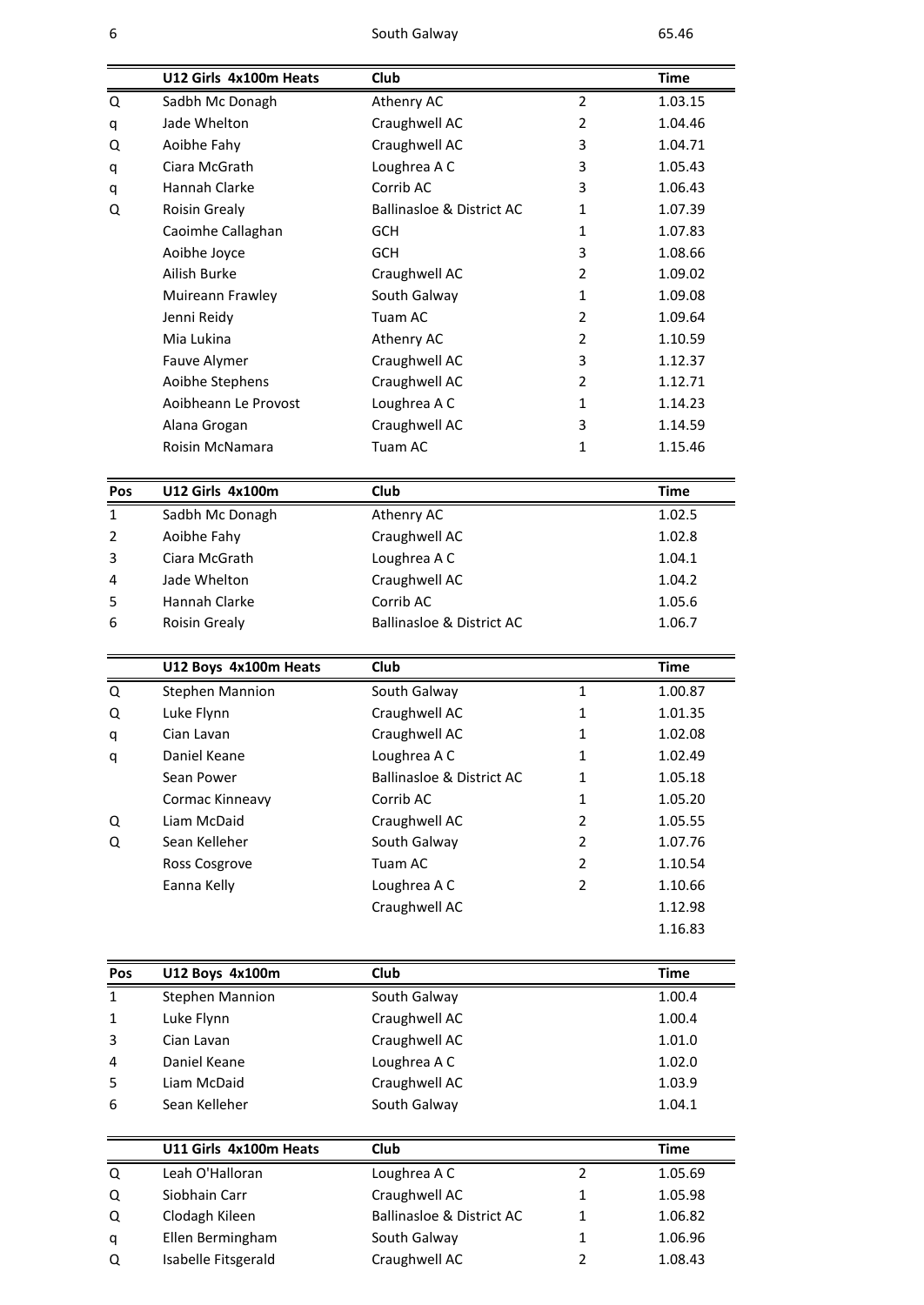| q                   | Caoimhe Mannion                 | Loughrea A C                            | 1              | 1.12.96            |     |
|---------------------|---------------------------------|-----------------------------------------|----------------|--------------------|-----|
|                     | Erin Doyle                      | Craughwell AC                           | 1              | 1.15.81            |     |
|                     | Anna Langan                     | Craughwell AC                           | 2              | 1.17.31            |     |
|                     | Erin Dahler                     | <b>GCH</b>                              | $\overline{2}$ | 1.17.48            |     |
|                     | Orlaith Begley                  | Tuam AC                                 | 1              | 1.19.50            |     |
| Pos                 | <b>U11 Girls 4x100m</b>         | Club                                    |                | <b>Time</b>        |     |
| 1                   | Siobhain Carr                   | Craughwell AC                           | $\mathbf{1}$   | 1.04.4             |     |
| 2                   | Clodagh Kileen                  | <b>Ballinasloe &amp; District AC</b>    | 1              | 1.05.9             |     |
| 3                   | Leah O'Halloran                 | Loughrea A C                            | 2              | 1.07.4             |     |
| 4                   | Isabelle Fitsgerald             | Craughwell AC                           | 2              | 1.08.0             |     |
| 5                   | Ellen Bermingham                | South Galway                            | 1              | 1.11.1             |     |
| 6                   | Caoimhe Mannion                 | Loughrea A C                            | 1              | 1.13.8             |     |
|                     | U11 Boys 4x100m Heats           | Club                                    |                | <b>Time</b>        |     |
| Q                   | Adam O Halloran                 | Athenry AC                              | 1              | 1.05.52            |     |
| Q                   | Evan Moran                      | Craughwell AC                           | 1              | 1.05.70            |     |
| Q                   | Thomas Fitzgerald               | Craughwell AC                           | 2              | 1.08.16            |     |
| q                   | Roan Heslin                     | Tuam AC                                 | 1              | 1.08.42            |     |
| Q                   | Corey Waters                    | <b>Ballinasloe &amp; District AC</b>    | 2              | 1.09.90            |     |
| q                   | Oisin Phelan                    | Tuam AC                                 | $\overline{2}$ | 1.10.03            |     |
|                     | <b>Tiernan Howe</b>             | Corrib AC                               | 1              | 1.11.40            |     |
|                     | Ben O'Dwyer                     | Craughwell AC                           | 1              | 1.11.47            |     |
|                     | Lucas Sheedy                    | South Galway                            | $\overline{2}$ | 1.11.74            |     |
| Pos                 | U11 Boys 4x100m                 | Club                                    |                | <b>Time</b>        |     |
| Ŧ                   | Adam O Halloran                 | Athenry AC                              |                | 1.03.5             |     |
| 2                   | Evan Moran                      | Craughwell AC                           |                | 1.05.1             |     |
| 3                   | Thomas Fitzgerald               | Craughwell AC                           |                | 1.07.2             |     |
| 4                   | Oisin Phelan                    | Tuam AC                                 |                | 1.07.7             |     |
| 5                   | Calum McGovern                  | Tuam AC                                 |                | 1.09.8             |     |
| 6                   | Corey Waters                    | <b>Ballinasloe &amp; District AC</b>    |                | 1.11.0             |     |
|                     | U10 Girls 4x100m Heats          | Club                                    |                | <b>Time</b>        |     |
| Q                   | Olivia Sellars                  | Loughrea A C                            | $\mathbf{1}$   | 1.01.06            | tbc |
|                     | Gillian Crowe                   | Craughwell AC                           | 1              | 1.01.29            | tbc |
| Q                   |                                 | Athenry AC                              | 1              | 1.01.52            | tbc |
| q                   | Nessa Mangan<br>Ella Cloherty   | Club Luthchleas Chonamara               | $\mathbf{1}$   |                    | tbc |
| q                   | <b>Beth Crowe</b>               |                                         | 1              | 1.01.60            | tbc |
|                     |                                 | Craughwell AC                           | $\overline{2}$ | 1.01.67<br>1.00.5  | tbc |
| Q                   | Ella Farrelly<br>ŗ              | Craughwell AC                           | $\overline{2}$ |                    |     |
| Q                   |                                 | Craughwell AC<br>Tuam AC                | 2              | 1.13.00<br>1.14.00 |     |
|                     | Danielle Moynihan               |                                         | 2              | 1.16.00            |     |
|                     | Katie Flaherty<br>Emma Dempsey  | South Galway<br>GCH                     | $\overline{2}$ | 1.17.00            |     |
|                     |                                 |                                         |                |                    |     |
| Pos                 | <b>U10 Girls 4x100m</b>         | Club                                    |                | <b>Time</b>        |     |
| $\mathbf{1}$        | Ella Farrelly<br>Olivia Sellars | Craughwell AC                           |                | 1.08.00            |     |
| 2                   |                                 | Loughrea A C                            |                | 1.11.00            |     |
| 3                   | Gillian Crowe                   | Craughwell AC                           |                | 1.12.00            |     |
| 4<br>5              | Emma Deely                      | Craughwell AC                           |                | 1.13.60            |     |
|                     | Nessa Mangan<br>Ella Cloherty   | Athenry AC<br>Club Luthchleas Chonamara |                | 1.13.80<br>1.17.60 |     |
| 6                   |                                 |                                         |                |                    |     |
|                     |                                 |                                         |                |                    |     |
| Pos                 | U10 Boys 4x100m                 | Club                                    |                | <b>Time</b>        |     |
| $\mathbf{1}$        | Cian Connaughton                | Craughwell AC                           |                | 1.07.5             |     |
| $\overline{2}$<br>3 | Daragh Kenny<br>Eoin Hannon     | Tuam AC<br>Athenry AC                   |                | 1.07.7<br>1.12.8   |     |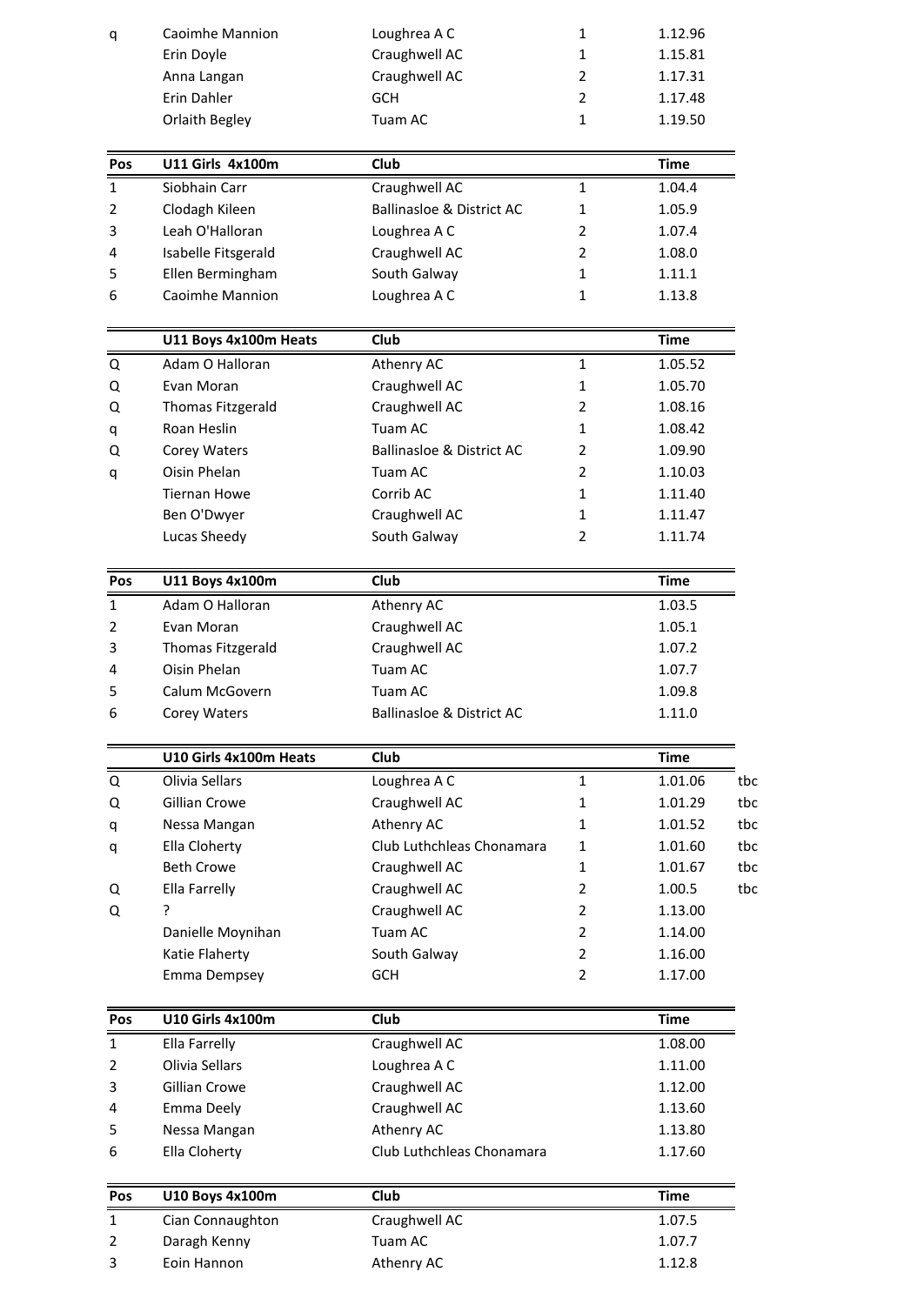| 4              | Dylan Martyn                      | Craughwell AC               |                       | 1.13.1 |
|----------------|-----------------------------------|-----------------------------|-----------------------|--------|
| 5              | Paddy Malone                      | Craughwell AC               |                       | 1.16.9 |
| Pos            | <b>Senior Women High Jump</b>     | Club                        | Height                |        |
| 1              | Cathriona Farrell                 | Craughwell AC               | 1.60                  |        |
| 2              | Aisling Keady                     | Craughwell AC               | 1.40                  |        |
| 3              | Mary Barrett                      | Loughrea A C                | 1.20                  |        |
| Pos            | <b>Senior Men High Jump</b>       | Club                        |                       |        |
|                | Brendan Lynch                     | Loughrea A C                | <b>Height</b><br>1.70 |        |
| 1<br>2         | Martin Curley                     | Guest - Ennis Track         | 1.50                  |        |
|                |                                   |                             |                       |        |
| Pos            | U16/17 Girls High Jump            | Club                        | <b>Height</b>         |        |
| $\mathbf{1}$   | Ciana Reidy                       | Craughwell AC               | 1.45                  |        |
| 2              | Lorraine Delaney                  | Craughwell AC               | 1;45                  |        |
| 3              | Aoife Walsh                       | Craughwell AC               | 1.40                  |        |
| 3              | Laura Cunningham                  | Craughwell AC               | 1.40                  |        |
| 5              | Arlene Earls                      | Loughrea A C                | 1.30                  |        |
| Pos            | U16/17 Boys High Jump             | Club                        | Height                |        |
| $\mathbf{1}$   | Jerry Keary                       | Craughwell AC               | 1.80                  |        |
| 2              | Ryan Mc Nelis                     | Athenry AC                  | 1.50                  |        |
| 3              | Steven Keenan                     | Tuam AC                     | 1.30                  |        |
| Pos            | U15 Girls High Jump               | <b>Club</b>                 | Height                |        |
| 1              | Leanagh Gilligan                  | Craughwell AC               | 1.30                  |        |
| 2              | Eilis Keogh                       | Corrib AC                   | 1.30                  |        |
| Pos            | U15 Boys High Jump                | Club                        | <b>Height</b>         |        |
| $\mathbf{1}$   | Ryan Gallagher                    | Craughwell AC               | 1.50                  |        |
| 2              | Ciaran Connaughton                | Craughwell AC               | 1.35                  |        |
|                |                                   |                             |                       |        |
| Pos            | U14 Girls High Jump               | <b>Club</b>                 | <b>Height</b>         |        |
| 1              | Ellie Cronin                      | Craughwell AC               | 1.40                  |        |
| 2              | Saoirse Healey                    | Athenry AC                  | 1.38                  |        |
| 3              | Aine Kelly                        | Craughwell AC               | 1.35                  |        |
| 4              | Ava Finn                          | Craughwell AC               | 1.30                  |        |
| 4              | Aoibhin Farrell                   | Loughrea A C                | 1.30                  |        |
| 6              | Maeve Ford                        | Corrib AC                   | 1.30                  |        |
| 7              | Chloe Farragher                   | Loughrea A C                | 1.25                  |        |
| 8              | Lauren Mc Nally                   | Craughwell AC               | 1.20                  |        |
| 9              | Ornait Coen                       | Loughrea A C                | 1.15                  |        |
| Pos            | U14 Boys High Jump                | <b>Club</b>                 | <b>Height</b>         |        |
| $\mathbf{1}$   | Lewis Ryan                        | Craughwell AC               | 1.28                  |        |
| $\overline{2}$ | <b>Tiernan Conneely</b>           | Corrib AC                   | 1.25                  |        |
| 3              | Conor Trehy                       | Craughwell AC               | 1.20                  |        |
| 4              | <b>Tadhg Heavey</b>               | South Galway                | 1.15                  |        |
| 5              | Cian Mullarkey                    | Corrib AC                   | 1.15                  |        |
| 6              | Alex Creavan                      | Craughwell AC               | 1.10                  |        |
|                | Aodhan O Hanrahan                 | South Galway                | nj                    |        |
|                | Callum Stanley<br>Cian Davis King | East Galway AC<br>Corrib AC | nj<br>nj              |        |
|                |                                   |                             |                       |        |
| <b>Pos</b>     | U13 Girls High Jump               | Club                        | Height                |        |
| 1              | Emma Moore                        | GCH                         | 1.29                  |        |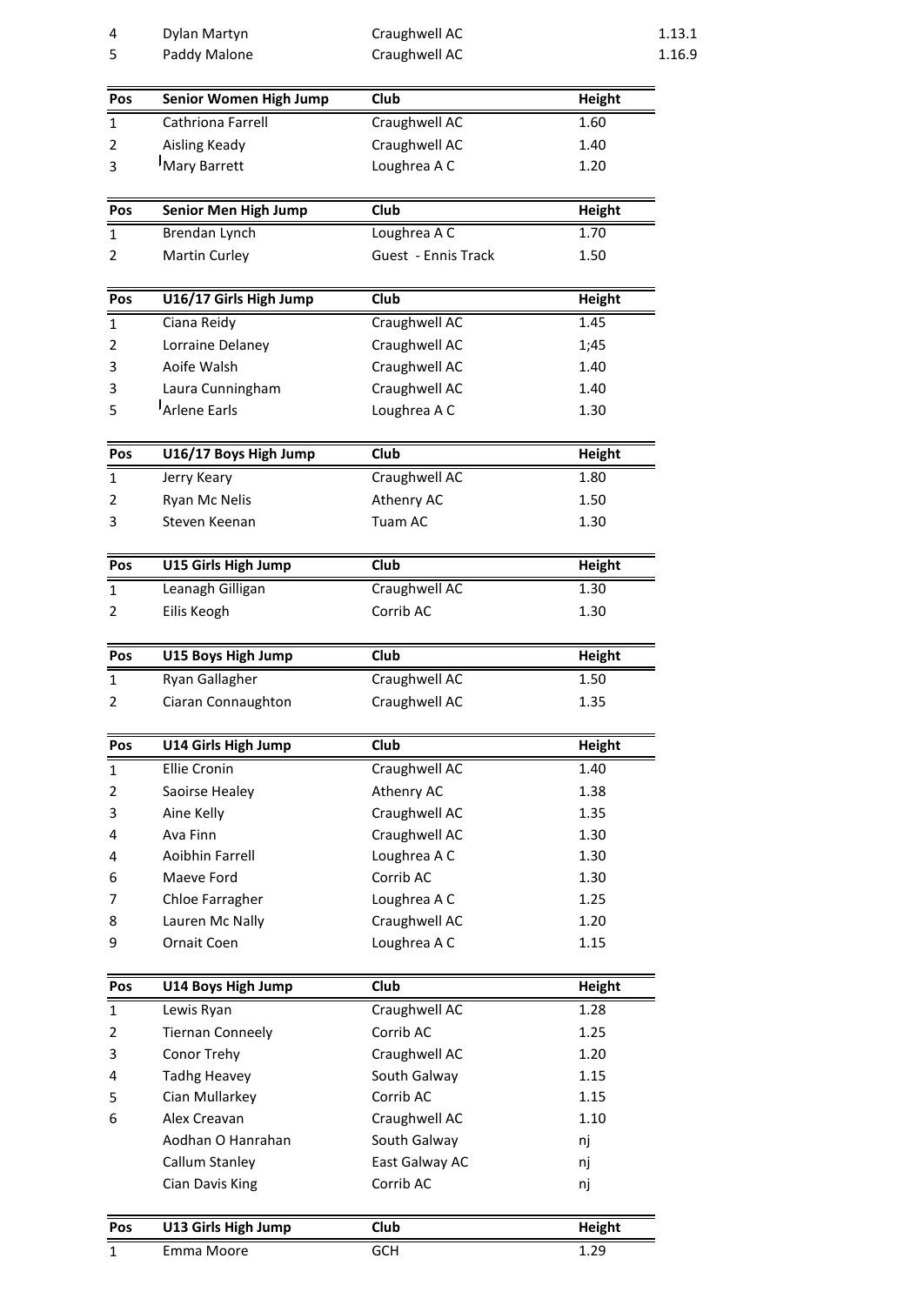| 2<br>3              | Maebh Walsh<br>Saoirse Moore      | Corrib AC<br>Craughwell AC | 1.20<br>1.20          |
|---------------------|-----------------------------------|----------------------------|-----------------------|
| 4                   | Rebekah Flynn                     | Craughwell AC              | 1.10                  |
| 4                   | Peggy Ford                        | Corrib AC                  | 1.10                  |
|                     |                                   |                            |                       |
| Pos<br>$\mathbf{1}$ | U13 Boys High Jump<br>Oisin Keane | Club<br>Craughwell AC      | <b>Height</b><br>1.28 |
| $\overline{2}$      | Liam McDonagh                     | Craughwell AC              | 1.28                  |
| 3                   | Daragh Jennings                   | <b>GCH</b>                 | 1.25                  |
|                     | Jack Hession                      | Tuam AC                    | 1.25                  |
| 4                   |                                   |                            |                       |
| 5                   | Robert Urquhart                   | Craughwell AC              | 1.10                  |
|                     | Patrick McGovern                  | Tuam AC                    | nj                    |
|                     | Fabian Fleetwood                  | Craughwell AC              | nj                    |
| Pos                 | <b>U12 Girls High Jump</b>        | Club                       | <b>Height</b>         |
| 1                   | Aoibhe Carr                       | Craughwell AC              | 1.23                  |
| 2                   | Katie Scully                      | Craughwell AC              | 1.20                  |
| 3                   | Jade Moorhead                     | Craughwell AC              | 1.20                  |
| 4                   | Sadhbh Irwin                      | Craughwell AC              | 1.20                  |
| 5                   | Aoibhe Stephens                   | Craughwell AC              | 1.05                  |
| 6                   | Grace Leen                        | Craughwell AC              | 1.00                  |
| 7                   | Sarah Byrne                       | Craughwell AC              | 1.00                  |
|                     | Rachel Kinane                     | Craughwell AC              | nj                    |
|                     | Katie McGrath                     | Athenry AC                 | nj                    |
| Pos                 | U12 Boys High Jump                | Club                       | <b>Height</b>         |
| 1                   | Evan Hallinan                     | Craughwell AC              | 1.26                  |
| $\overline{2}$      | Ódhran Gilligan                   | Craughwell AC              | 1.20                  |
| 3                   | Luke Flynn                        | Craughwell AC              | 1.20                  |
| 4                   | Ross Cosgrove                     | Tuam AC                    | 1.20                  |
| 5                   | Calvin Ryan                       | Craughwell AC              | 1.15                  |
| 6                   | Liam Shaw                         | Athenry AC                 | 1.10                  |
| 6                   | Mark O Halloran                   | Athenry AC                 | 1.10                  |
| 8                   | Cian Gorham                       | Corrib AC                  | 1.10                  |
|                     |                                   |                            |                       |
| Pos                 | <b>Senior Women Shot Putt</b>     | Club                       | <b>Distance</b>       |
| $\mathbf{1}$        | Mary Barrett                      | Loughrea A C               | 10.76                 |
| $\overline{2}$      | <b>Melissa Mullins</b>            | Craughwell AC              | 7.99                  |
| 3                   | Laura Keogh                       | Corrib AC                  | 7.28                  |
| 4                   | Cliona Horan                      | Guest                      | 5.84                  |
| Pos                 | <b>Senior Men Shot Putt</b>       | Club                       | <b>Distance</b>       |
| $\mathbf{1}$        | <b>Brendan Staunton</b>           | <b>GCH</b>                 | 11.84                 |
| $\overline{2}$      | <b>Cliff Jennings</b>             | <b>GCH</b>                 | 9.75                  |
| 3                   | Iain Shaw                         | Athenry AC                 | 9.26                  |
|                     |                                   |                            |                       |

| 4   | Peter Lyons            | Athenry AC                | 5.77            |
|-----|------------------------|---------------------------|-----------------|
| Pos | U16/17 Girls Shot Putt | Club                      | <b>Distance</b> |
| 1   | Elaine Ní Niaidh       | Club Luthchleas Chonamara | 9.26            |
| 2   | Aoife Walsh            | Craughwell AC             | 6.67            |
| 3   | Shauna Tobin           | Craughwell AC             | 5.88            |
| 4   | Martha Haskett         | Craughwell AC             | 5.13            |
| Pos | U16/17 Boys Shot Putt  | Club                      | <b>Distance</b> |

| U16/17 Boys Shot Putt | Club | <b>Distan</b> |
|-----------------------|------|---------------|
|                       |      |               |
|                       |      |               |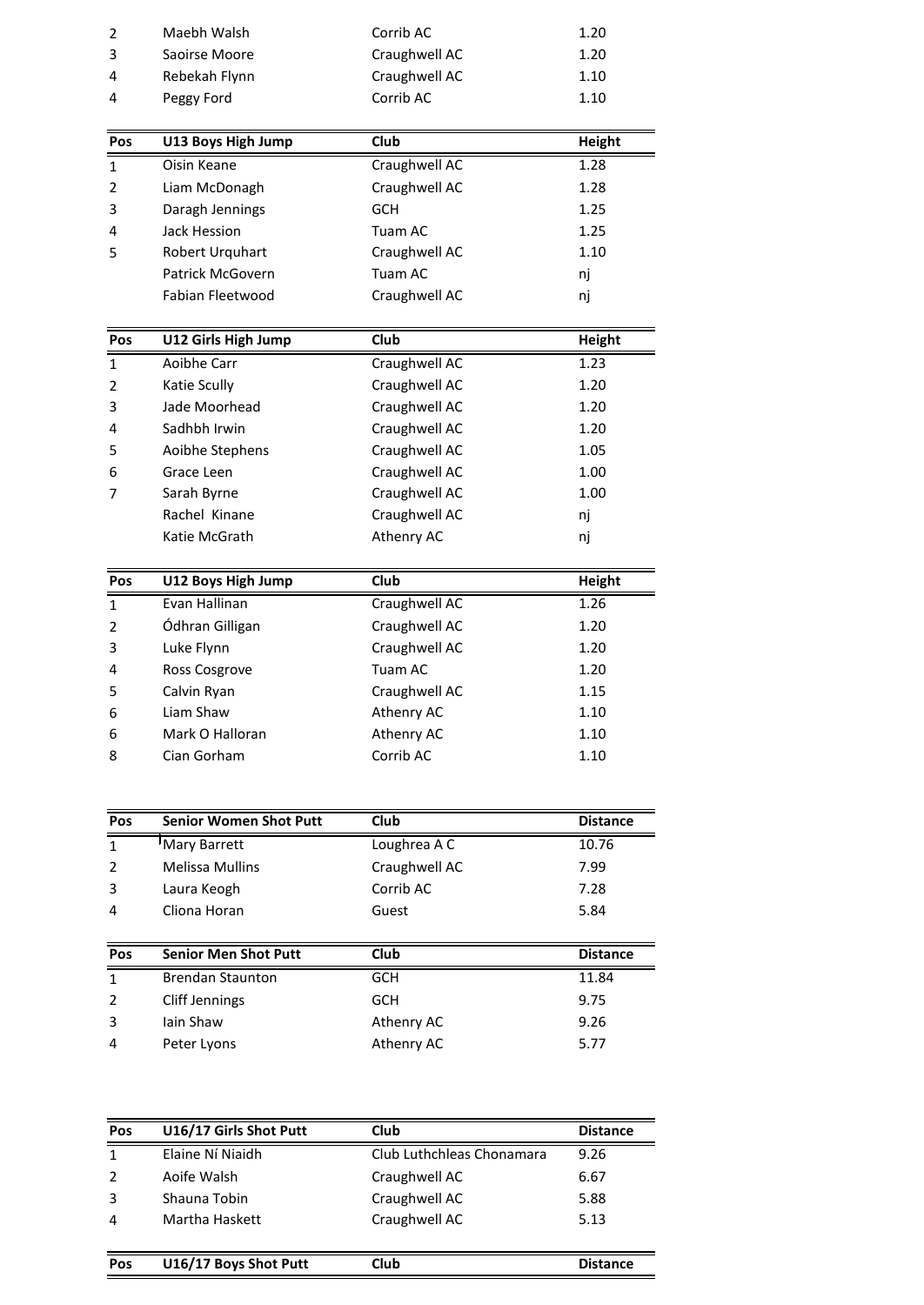| $\mathbf{1}$<br>2 | Ryan Mc Nelis<br>Oisin Shannon      | Athenry AC<br>Craughwell AC                       | 10.92<br>9.36   |  |
|-------------------|-------------------------------------|---------------------------------------------------|-----------------|--|
|                   |                                     |                                                   |                 |  |
| Pos               | <b>U15 Girls Shot Putt</b>          | Club                                              | <b>Distance</b> |  |
| 1                 | <b>Chloe Casey</b>                  | Loughrea A C                                      | 11.81           |  |
| 2                 | Eva Kelly                           | Craughwell AC                                     | 8.08            |  |
| 3                 | Kayleigh Halligan<br>Freya Bohan    | Tuam AC<br>Craughwell AC                          | 4.36<br>nt      |  |
|                   |                                     |                                                   |                 |  |
| <b>Pos</b>        | <b>U15 Boys Shot Putt</b>           | Club                                              | <b>Distance</b> |  |
| 1                 | Eoghan Jennings                     | <b>GCH</b>                                        | 10.76           |  |
| 2                 | Finbarr McFadden                    | Craughwell AC                                     | 6.75            |  |
| 3                 | <b>Conall Martin</b>                | Tuam AC                                           | 6.59            |  |
| Pos               | <b>U14 Girls Shot Putt</b>          | Club                                              | <b>Distance</b> |  |
| 1                 | Maeve Ford                          | Corrib AC                                         | 8.39            |  |
| $\overline{2}$    | Maebh Keogh                         | Corrib AC                                         | 7.04            |  |
| 3                 | Caoimhe Starr                       | Loughrea A C                                      | 6.88            |  |
| 4                 | Eimear Bergin                       | South Galway                                      | 6.23            |  |
| 5                 | Gwen Synott                         | Corrib AC                                         | 6.23            |  |
| 6<br>7            | Abbie O Callaghan                   | Craughwell AC<br>Craughwell AC                    | 5.94<br>5.88    |  |
| 8                 | Lauren Mc Nally<br>Clodagh Gilligan | Tuam AC                                           | 5.70            |  |
| 9                 | Zuzanna Miotk                       | Loughrea A C                                      | 5.63            |  |
| 10                | <b>Edel Farrelly</b>                | Craughwell AC                                     | 5.33            |  |
| 11                | Aoife Kelly                         | Craughwell AC                                     | 4.33            |  |
| 12                | Sive Tobin                          | Tuam AC                                           | 4.26            |  |
| Pos               | <b>U14 Boys Shot Putt</b>           | Club                                              | <b>Distance</b> |  |
| 1                 | Cian Davis King                     | Corrib AC                                         | 6.87            |  |
| 2                 | Callum Stanley                      | East Galway AC                                    | 5.90            |  |
| 3                 | Conor Howe                          | Corrib AC                                         | 5.50            |  |
| 4                 | Fintan Henderson                    | Corrib AC                                         | 5.31            |  |
| Pos               | <b>U13 Girls Shot Putt</b>          | <b>Club</b>                                       | <b>Distance</b> |  |
| 1                 | Peggy Ford                          | Corrib AC                                         | 7.00            |  |
| 2                 | Ella Rafferty                       | Tuam AC                                           | 6.02            |  |
| 3                 | Hannah Hynes                        | Craughwell AC                                     | 5.75            |  |
| 4                 | <b>Roisin Dalton</b>                | South Galway                                      | 5.74            |  |
| 5                 | Oliwia Koman                        | Craughwell AC                                     | 5.19            |  |
| 6<br>7            | Kate Mockler<br>Molly Mulryan       | Caltra and District<br><b>Caltra and District</b> | 5.04<br>4.91    |  |
| 8                 | Shauna Burke                        | Tuam AC                                           | 4.51            |  |
|                   |                                     |                                                   |                 |  |
| Pos               | <b>U13 Boys Shot Putt</b>           | Club                                              | <b>Distance</b> |  |
| $\mathbf{1}$      | Daragh Jennings<br>Luke Dahler      | <b>GCH</b><br><b>GCH</b>                          | 9.51<br>8.25    |  |
| 2                 |                                     | Athenry AC                                        | 7.72            |  |
|                   |                                     |                                                   |                 |  |
| 3<br>4            | Darragh McNelis                     |                                                   | 7.49            |  |
| 5                 | Liam McDonagh<br>Oisin Keane        | Craughwell AC<br>Craughwell AC                    | 7.36            |  |
| 6                 | <b>Fearghus Deeely</b>              | Athenry AC                                        | 6.68            |  |
| 7                 | Danny Morrisey                      | Craughwell AC                                     | 6.29            |  |
| 8                 | Conor Gannon                        | Corrib AC                                         | 5.84            |  |
| 9                 | Cian Daly                           | Craughwell AC                                     | 5.83            |  |
| 10<br>11          | Kianan Fahy<br>Matthew Gordon       | South Galway<br><b>GCH</b>                        | 5.83<br>5.68    |  |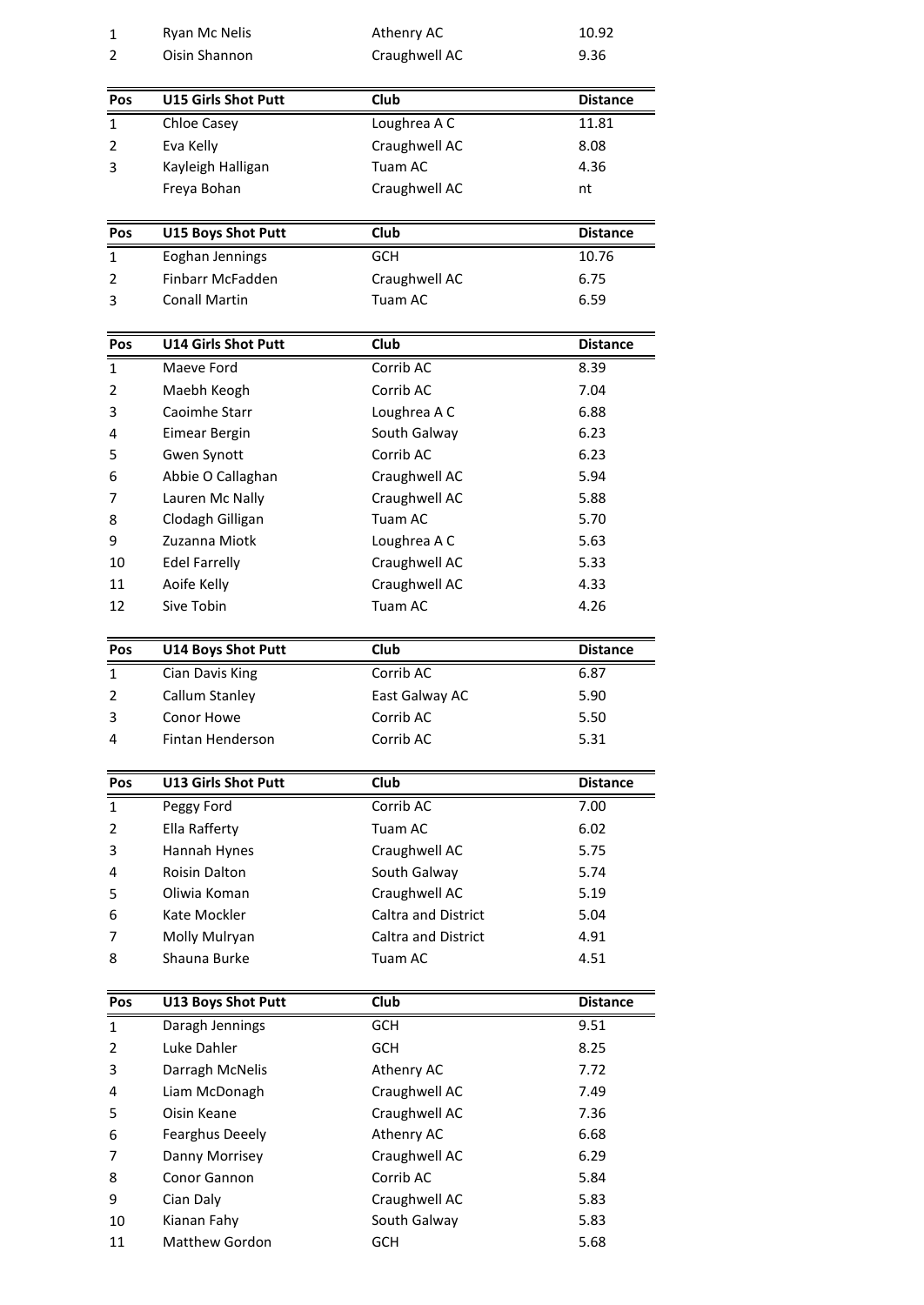| Pos | <b>U12 Girls Shot Putt</b> | <b>Club</b>                | <b>Distance</b> |
|-----|----------------------------|----------------------------|-----------------|
| 1   | Aoibhe Fahy                | Craughwell AC              | 6.40            |
| 2   | Shauna Donoghue            | Craughwell AC              | 5.54            |
| 3   | Maryanne Jordan            | <b>Caltra and District</b> | 5.40            |
| 4   | Millie Geraghty            | Craughwell AC              | 5.07            |
| 5   | Erin Doyle                 | Craughwell AC              | 4.48            |
| 6   | Megan Gilligan             | Craughwell AC              | 4.46            |
| 7   | Ciara Moloney              | Loughrea A C               | 4.36            |
|     |                            |                            |                 |
| Pos | <b>U12 Boys Shot Putt</b>  | Club                       | <b>Distance</b> |
|     | Alan O'Connell             | Corrib AC                  | 5.67            |

| 6<br>Megan Gilligan              |                 | Craughwell AC | 4.46            |  |
|----------------------------------|-----------------|---------------|-----------------|--|
| 7                                | Ciara Moloney   | Loughrea A C  | 4.36            |  |
|                                  |                 |               |                 |  |
| Pos<br><b>U12 Boys Shot Putt</b> |                 | <b>Club</b>   | <b>Distance</b> |  |
| 1                                | Alan O'Connell  | Corrib AC     | 5.67            |  |
| $\overline{2}$                   | Calvin Ryan     | Craughwell AC | 5.63            |  |
| 3                                | Mark O Halloran | Athenry AC    | 5.32            |  |
| 4                                | Senan Keane     | Craughwell AC | 5.16            |  |
| 5                                | Colm O'Brien    | Craughwell AC | 5.09            |  |
| 6                                | Eanna Kelly     | Loughrea A C  | 5.03            |  |
| 7                                | Michael Woods   | Craughwell AC | 5.02            |  |
| 8                                | Donal Henderson | Corrib AC     | 4.90            |  |
| 9                                | Aaron Flynn     | Craughwell AC | 4.84            |  |
| 10                               | Ronan Kelly     | Loughrea A C  | 4.43            |  |
| 11                               | Danny Harhen    | Tuam AC       | 4.41            |  |
| 12                               | Eoin Hynes      | Craughwell AC | 4.03            |  |